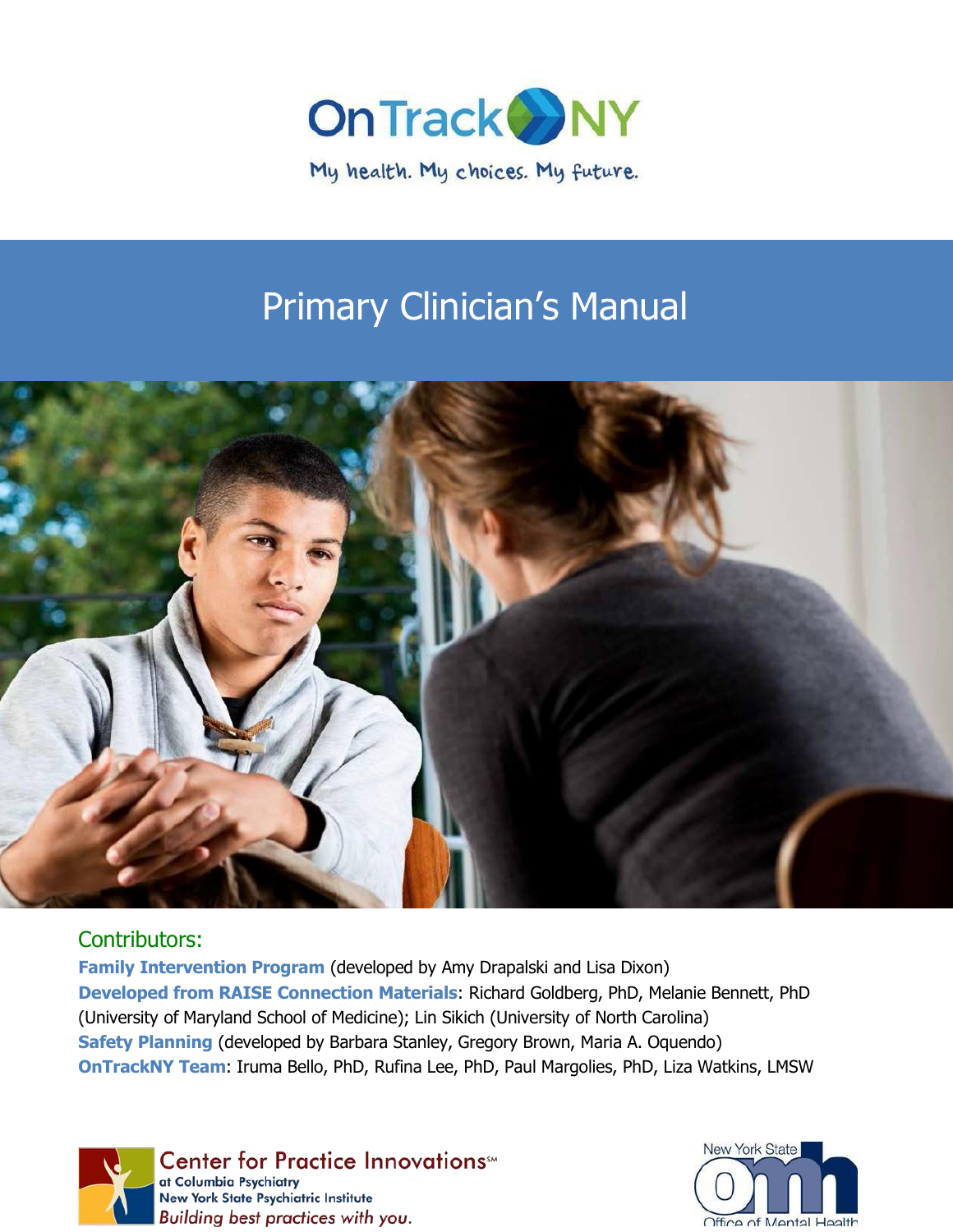## Table of Contents

| I. |    |                                                                                                         |
|----|----|---------------------------------------------------------------------------------------------------------|
| Α. |    |                                                                                                         |
| В. |    | Creating a Durable Network of OnTrackNY Team Services and Community Supports5                           |
|    | 1. |                                                                                                         |
|    | 2. |                                                                                                         |
|    | 3. |                                                                                                         |
| C. |    |                                                                                                         |
|    | 1. |                                                                                                         |
|    | 2. |                                                                                                         |
|    | 3. |                                                                                                         |
|    | 4. |                                                                                                         |
|    | 5. |                                                                                                         |
|    | 6. |                                                                                                         |
|    | 7. |                                                                                                         |
| Н. |    |                                                                                                         |
|    |    |                                                                                                         |
| А. |    |                                                                                                         |
|    | 1. |                                                                                                         |
|    | 2. |                                                                                                         |
|    | 3. |                                                                                                         |
|    | 4. |                                                                                                         |
|    | 5. |                                                                                                         |
| В. |    |                                                                                                         |
|    | 1. | Introduction to the OnTrackNY Program and Team: Getting the Most out of OnTrackNY  30                   |
|    |    | Early Intervention and Recovery: Managing my distress and troubling symptoms 33                         |
|    | 3. |                                                                                                         |
|    | 4. | My cultural background and how it affects my understanding of my experience and my treatment            |
|    |    |                                                                                                         |
|    | 5. |                                                                                                         |
|    | 6. | Enhancing my social skills (Optional- offer to those who need to enhance social functioning) 45         |
|    | 7. | Understanding how alcohol and drugs can affect my recovery (Optional- offer to those who are            |
|    |    | 8. Learning to manage difficult feelings on situations: Using coping skills and cognitive restructuring |
|    |    | (Optional- offer particularly to those experiencing depression, anxiety or other distressing            |
|    |    |                                                                                                         |
|    |    | 9. Increasing engagement in the community through behavioral activation (Optional- offer to those       |
|    |    |                                                                                                         |
|    |    |                                                                                                         |
|    |    | <b>On Track WN</b><br>Primary Clinician's Manual I 3.25.15<br>2                                         |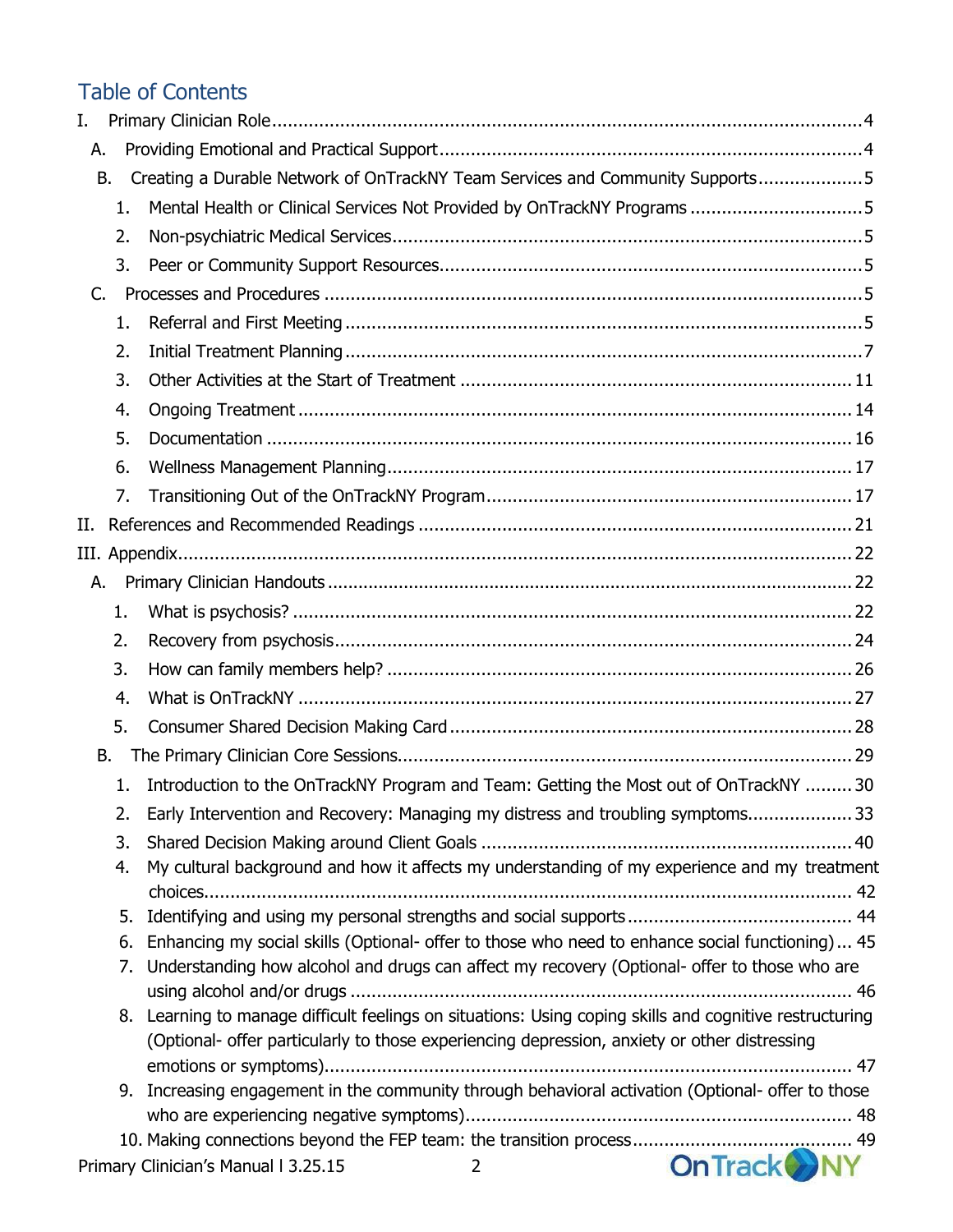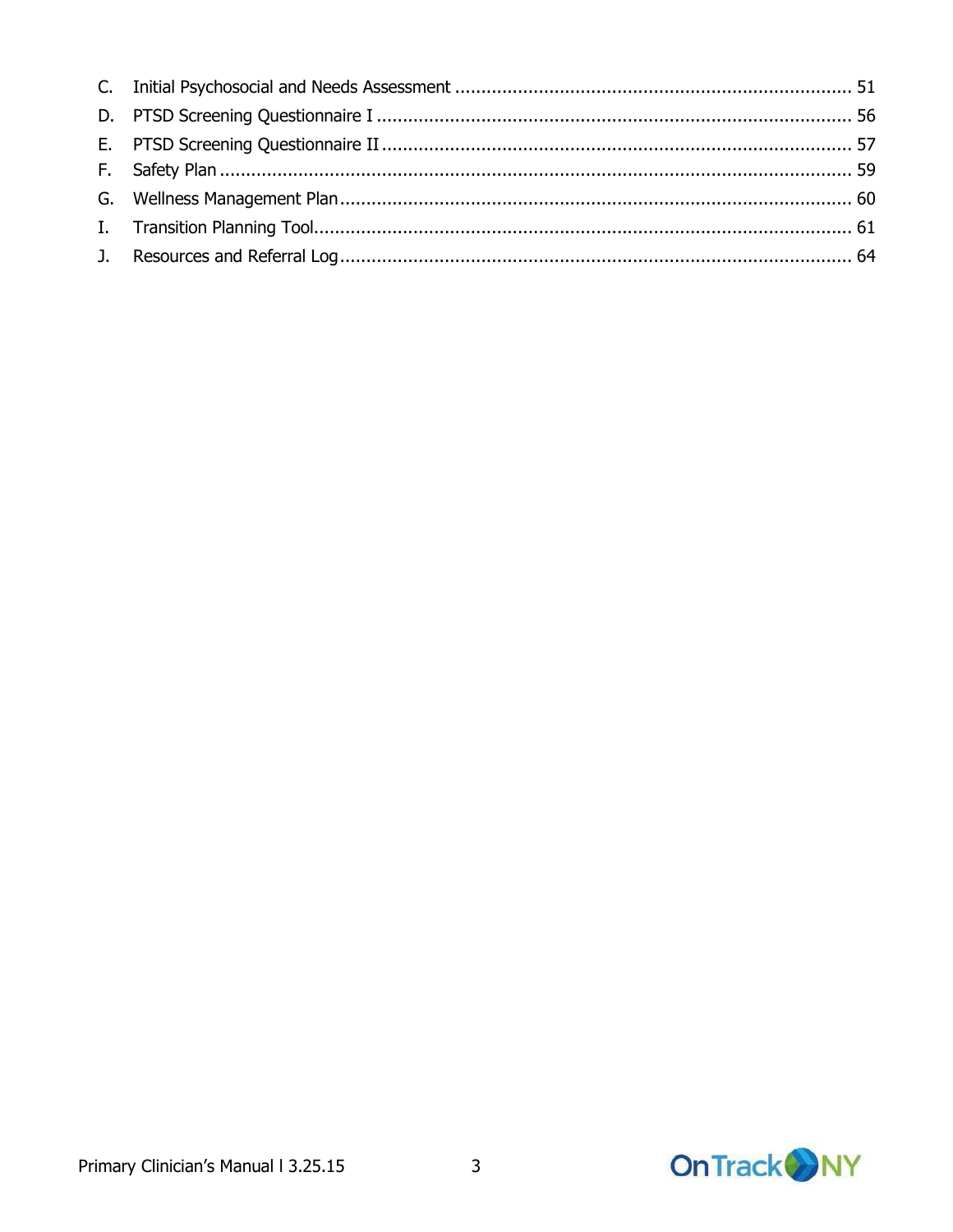## <span id="page-3-0"></span>I. Primary Clinician Role

The Primary Clinician is a licensed mental health professional. The Team Leader or Outreach and Recruitment Coordinator can each serve in the role of Primary Clinician; and on most teams, each of these individuals will be Primary Clinician for a subgroup of clients.

The Primary Clinician is the primary resource for participants and their families. In that capacity, he/she provides emotional and practical support to the client and family, focuses on participant outreach, engagement, and retention; conducts needs assessments; provides psycho-education regarding first episode psychosis (FEP) and the goals of the OnTrackNY program; provides recovery coaching sessions that focus on skill building; engages in safety planning and wellness management planning with participants; and connects participants and families with the services and supports they need. As the team member who is most frequently the primary contact for participants and their families, the Primary Clinician is responsible for ongoing engagement, assessment, and relationship building with participants and their families. Having a point person on the team simplifies matters for participants and families. As participant and family needs are identified and goals established, the Primary Clinician draws on the expertise of the other team members and deploys the team's resources appropriately.

## <span id="page-3-1"></span>A. Providing Emotional and Practical Support

One of the key roles of the Primary Clinician is to assist participants and families in coping successfully with a first episode of psychosis. The period surrounding onset of psychotic symptoms is typically one of disequilibrium and substantial stress for the participant, family, and other members of his or her social network. The impact of disturbing psychiatric symptoms, combined with severe difficulties in functioning, sometimes preceded by a prodromal phase lasting months or years, make this period one of extreme vulnerability. Compounding the stress of dealing with symptoms and associated difficulties is uncertainty about the nature of the illness and what participants and their families can expect as the course of the episode evolves and the diagnosis clarifies.

While the need for emotional and practical support during this period is particularly acute, it is often difficult for participants and their families to engage effectively with treatment providers and to make optimal use of available services and supports. We anticipate that the integrated team approach of OnTrackNY programs will minimize some of the access and engagement challenges present in more typically fragmented systems of care. Nonetheless, ambivalence, anxiety, and stigma associated with psychiatric illness and treatment on the part of participants and their families will require attention by OnTrackNY teams in order to maximize the likelihood of participants' engagement with services.

Initially, participants and their families may need support in a variety of domains. These may include basic information on diagnosis, symptoms, course of illness, and treatment options; obtaining health insurance; applying for financial benefits; locating or maintaining stable housing;

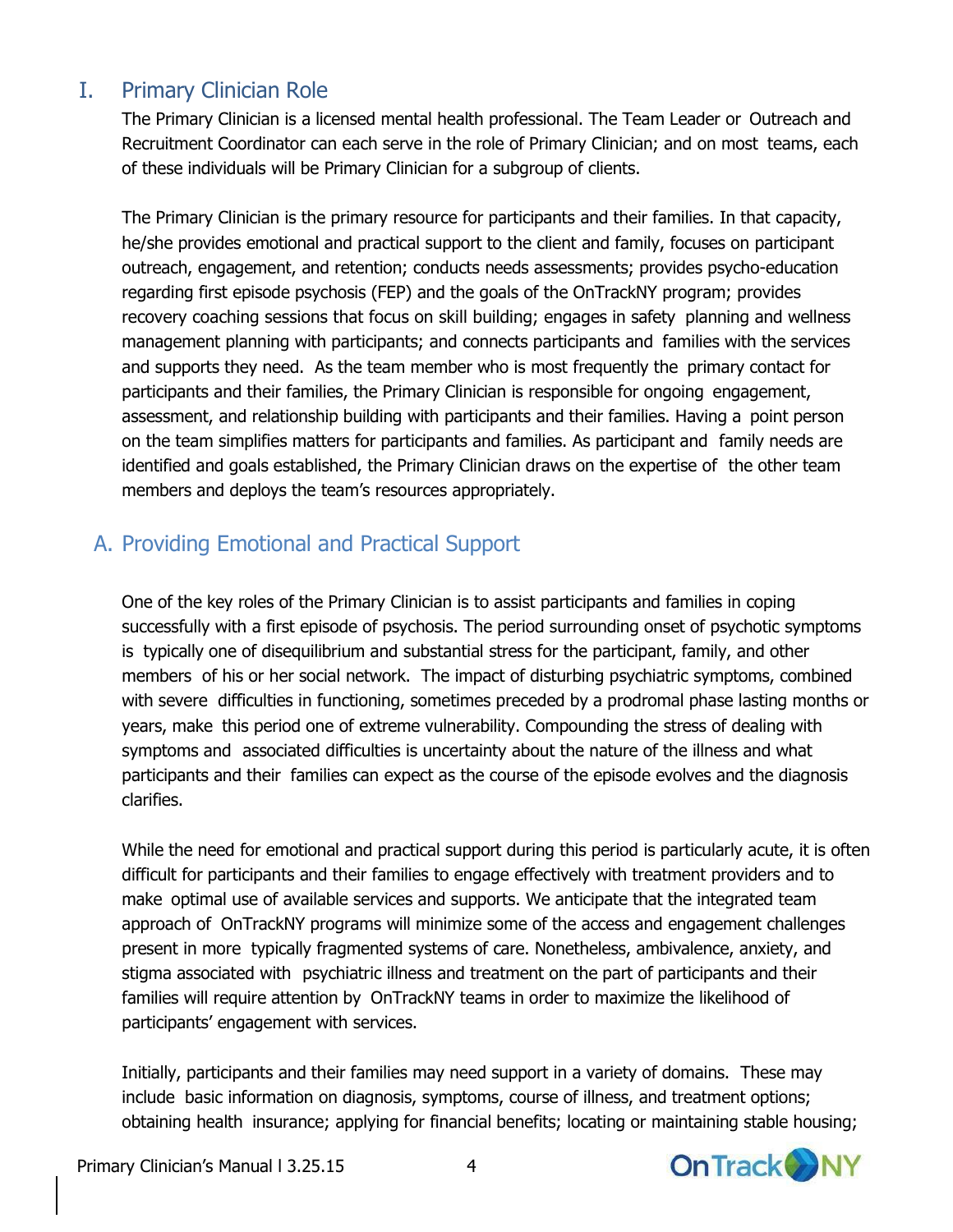minimizing the disruption of academic or employment activities; and resolving outstanding legal issues. Participants and their families also need encouragement and hope that, despite the difficult circumstances they face, recovery is a realistic expectation.

## <span id="page-4-0"></span>B. Creating a Durable Network of OnTrackNY Team Services and Community **Supports**

OnTrackNY offers coordinated services delivered by a specialized multidisciplinary team. The team will form a network to assist participants in achieving their goals. In addition, there may be many occasions when participants and families will need to be linked to service providers in the community. There are three general sets of community resources that participants and their families may need:

## <span id="page-4-1"></span>1. Mental Health or Clinical Services Not Provided by OnTrackNY Programs

Examples include extended trauma treatment for PTSD; inpatient substance abuse treatment; dialectical behavioral therapy; cognitive remediation.

## <span id="page-4-2"></span>2. Non-psychiatric Medical Services

Examples include primary care services; lab services; other medical appointments; substance use detoxification.

## <span id="page-4-3"></span>3. Peer or Community Support Resources

Examples include National Alliance on Mental Illness (NAMI); Alcoholics or Narcotics Anonymous (AA/NA); Al-Anon; Double Trouble; Depression and Bipolar Support Alliance.

In such cases, the Primary Clinician will actively assist the participant in contacting a provider or service and in following through on the contact. The exact nature of this assistance will differ for individual participants: some will require only a referral, while others may need help with making contact and/or getting to and from initial appointments. The goal is for OnTrackNY programs to provide most of the psychiatric/mental health intervention "in-house," while at the same time assisting participants and families in becoming familiar with and eventually using natural supports in the community. Toward the end of the intervention, the team will assist participants and families in establishing links to other mental health services in the community. The Primary Clinician will coordinate these linkages to mental health and psychiatric professionals and will work with participants and their families to identify and select service options that are most appropriate.

## <span id="page-4-4"></span>C. Processes and Procedures

## <span id="page-4-5"></span>1. Referral and First Meeting

The enrollment process will be variable for each OnTrackNY client. Individuals will be referred from a range of sources. Hospital emergency rooms, inpatient units, outpatient clinics, school counselingOn Track NY Primary Clinician's Manual l 3.25.15 5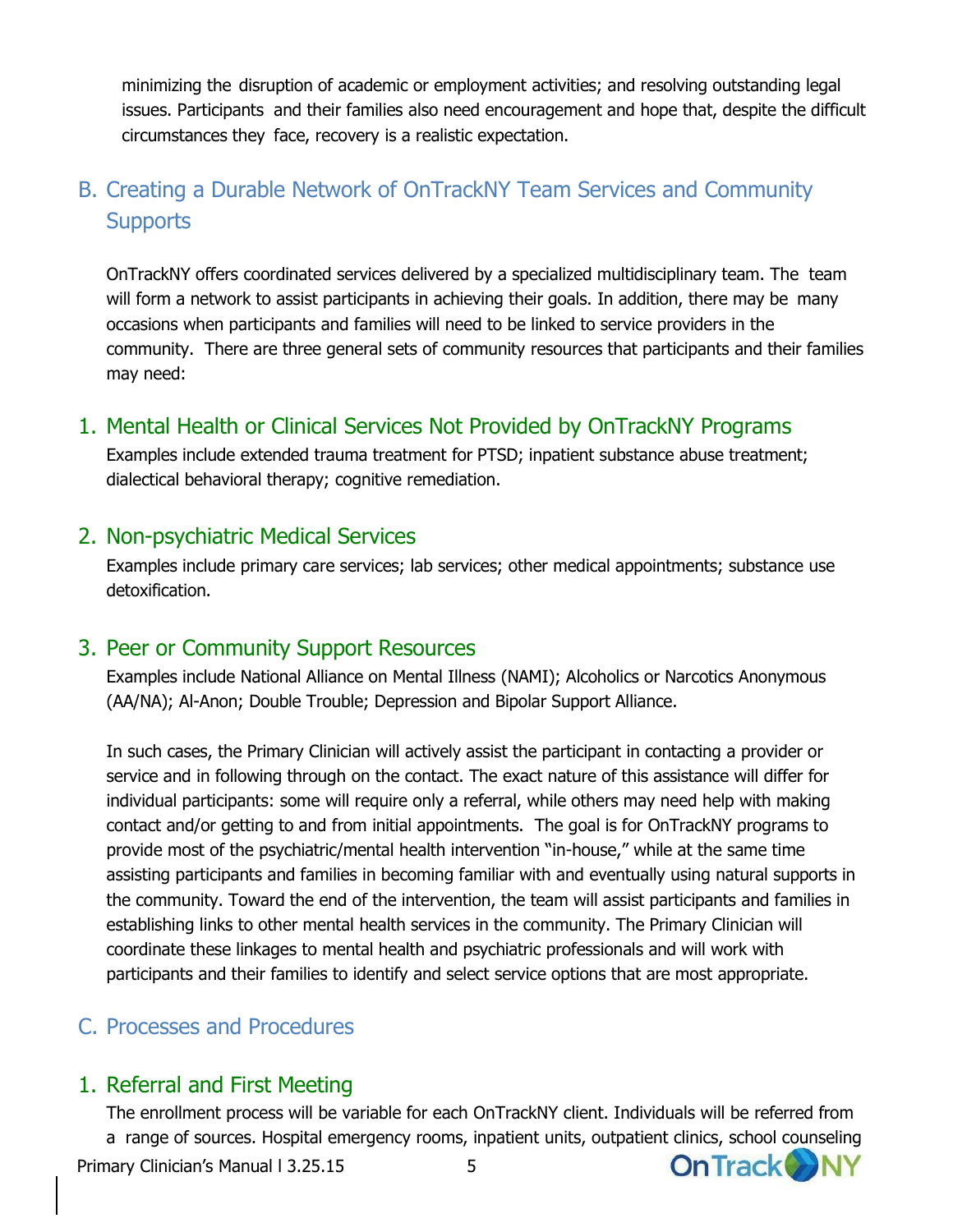centers, private practitioners, and participants and families themselves are some examples of typical referral sources. It will be important to have a seamless transition from evaluation for eligibility to treatment. Factors that influence this process will be somewhat dependent on how the Team Leader organizes the outreach and enrollment process. This is further detailed in the outreach and enrollment manual. The first treatment meeting should include the Primary Clinician, the participant, his/her family members, and the team Psychiatrist. If necessary, the Primary Clinician can conduct the first meeting with the participant/family alone; in such cases, the Psychiatrist should meet with the participant/family within one week. Prior to the first meeting, the Primary Clinician should review relevant information from the client's evaluation and the referral process so that information does not need to be repeated.

The first meeting has several goals: to describe OnTrackNY and to explain what the team does; to establish rapport with the participant and his or her family; and to answer any questions that the participant or his/her family members may have. It is important to note that some participants may be hesitant to begin treatment, may be uneasy about seeking treatment in a mental health setting, or may just be ambivalent. Thus, for some participants it may take a few appointments before the first meeting actually takes place, especially if the participant is reluctant to come to a mental health setting. At this early stage in treatment, the Primary Clinician may need to show considerable creativity and be willing to go where the participant is or prefers to meet in order to make the connection with OnTrackNY as quickly as possible. In addition, it is important to try to get the participant to bring family members with him/her to the first meeting if at all possible. However, the Primary Clinician should schedule the meeting even if the participant is not willing to have family accompany him/her.

This first meeting is focused on allowing the participant to get to know the team. For some participants, this first meeting may be limited to hearing about team members and asking questions. While it is important to assess specific needs and to obtain information relevant to establishing a treatment plan, keep in mind that many participants and family members may be overwhelmed, upset, or otherwise unable or unwilling to move beyond rapport building in this first meeting. Good clinical skills for beginning relationships are key. There are a number of handouts that the Primary Clinician can provide at the first meeting: (1) What is Psychosis? (2) Recovery from Psychosis (3) How Can Family Members Help? (4) What is the Team? (see Appendix.) Handouts are especially useful in cases where participants or families want information but may be unable to focus or remember everything discussed in the meeting. Other participants may not want handouts. The Primary Clinician can use handouts if they will assist the participant and family, or may opt not to provide them to others who do not want a lot of written information. For some, handouts may be more useful once the Primary Clinician knows the participant better.

At the first meeting, the Primary Clinician may also introduce the participant to the Supported Employment and Education Specialist (SEES), and the Nurse. This is not the time for these team members to do assessments or in-depth planning about work/school//health. Instead, it is an introduction to all team members so that the participant knows who everyone is and their role on the team (See Appendix for Core Session 1: Introduction to the OnTrackNY Team). Given the

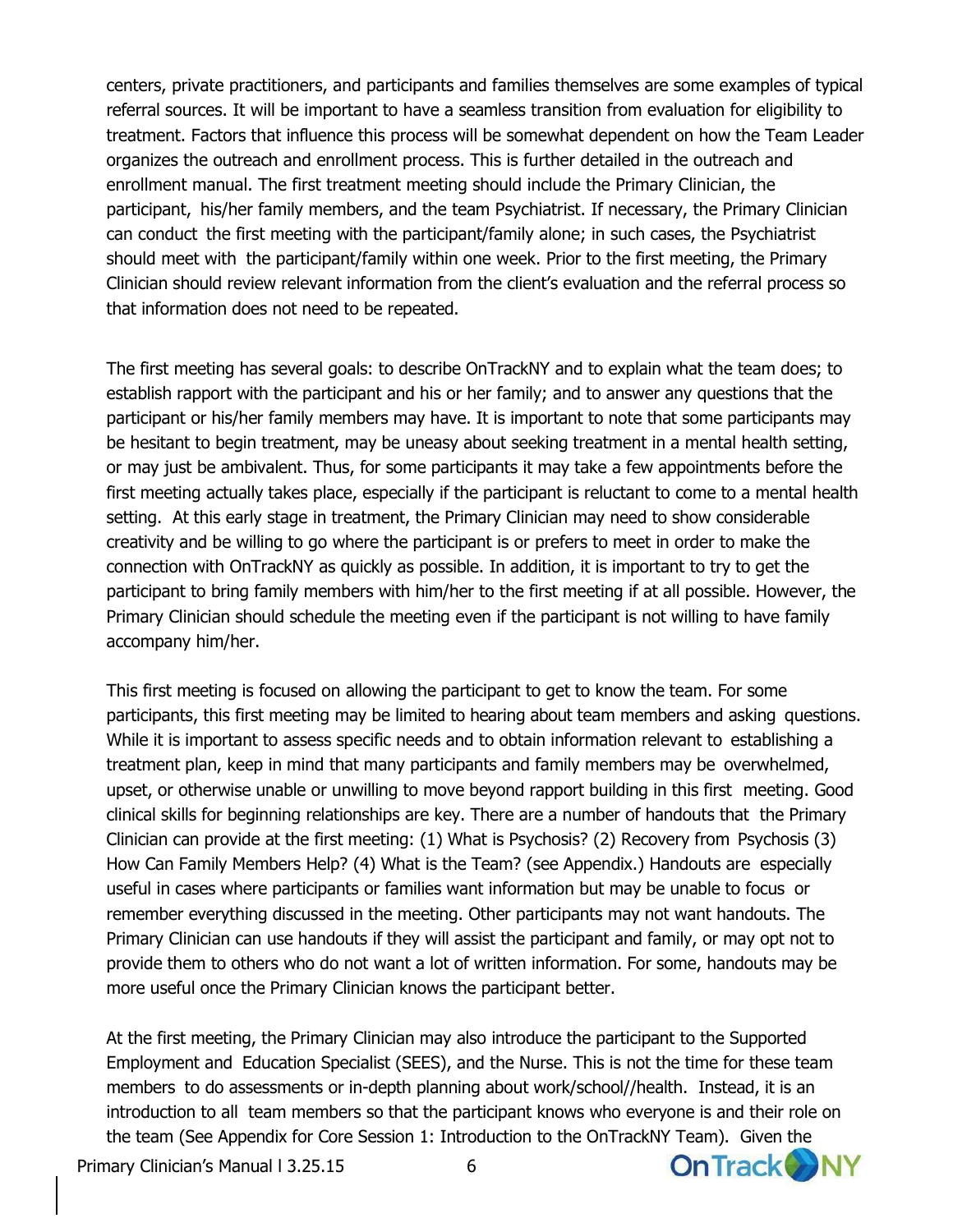different time commitments and responsibilities of team members, the SEES, and Nurse may not always be available for the initial meeting.

## <span id="page-6-0"></span>2. Initial Treatment Planning

#### **Collecting information**

The first step in creating the initial treatment plan is completing a comprehensive history and psychosocial needs assessment. This process will begin either at the first meeting following referral or soon after this meeting. Both the Primary Clinician and the Psychiatrist should meet with the participant to conduct the history and needs assessment. Here again, flexibility is key, and the Primary Clinician and Psychiatrist may have to meet separately with the participant to complete these activities rather than delay them. It is important to stress that a Shared Decision Making (SDM) approach will be used throughout the treatment planning process for both the psychosocial and psychopharmacological aspects of care. SDM as a key clinical concept underlying OnTrackNY is discussed in the OnTrackNY Team Manual.

The Primary Clinician starts by gathering a psychosocial history, conducting a needs assessment, screening for exposure to trauma and symptoms related to trauma exposure, and assessing risk and safety. To supplement the information provided by the participant, the Primary Clinician may collect information from previous treatment records, interviews with family members, and discussions with other members of the participant's support network including previous service providers and social network. As appropriate in relation to the participant's age, assent or consent should first be sought. While the Primary Clinician will do most of the history gathering, other team members can assist within their areas of specialty. For example, the Supported Education and Employment Specialist will usually meet with the participant to gather a detailed work and educational history.

The needs assessment follows the Critical Time Intervention framework discussed in the Team Manual and should include: (1) medication adherence and medical care; (2) supported education and employment; (3) family support and intervention; (4) fostering illness self-management and recovery; (5) social skills training, substance abuse treatment, coping skills training, and behavioral activation; (6) housing and income; (7) trauma-informed care; and (8) safety planning and suicide prevention. When conducting the needs assessment, the Primary Clinician must balance collecting factual information with engaging the participant in a recovery-oriented discussion in which the participant is heard and his/her choices and goals are validated. The needs assessment requires both short-term and long-term perspectives. Information gathered from the participant and family will have immediate implications for treatment foci. However, the needs assessment also involves processes that unfold over time as the members of the team work with and learn more about the participant.

To begin the needs assessment, the Primary Clinician will engage the participant in a discussion of the things that are important to the participant in his/her life, the strategies and supports that the participant finds helpful, and the participant's thoughts and ideas about how the team can help

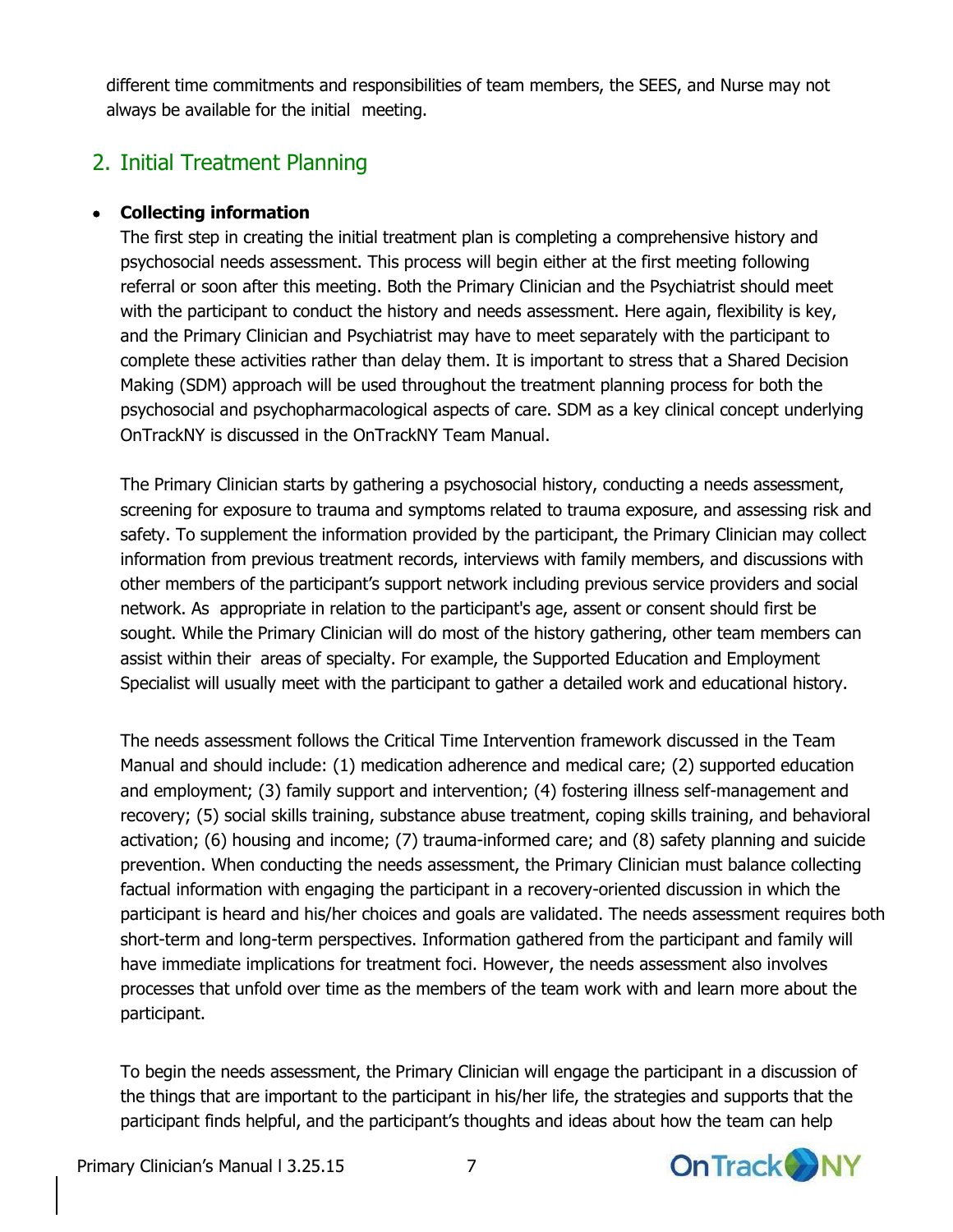and support him/her. These open-ended questions are critical to building a relationship, communicating support and understanding, and keeping the focus of the team and its efforts on working with the participant collaboratively. In addition, this style of interviewing is likely to provide the Primary Clinician with considerable information within the context of a free-flowing discussion. Three such questions will open the needs assessment:

- How has this (psychosis; experience; other word used by participant) interfered with the things that are important in your life (friends, family, responsibilities, school, work, independence, etc.)?
- What do you do that helps? ("When I get outside and walk, it gets my mind off the voices.")
- How can we be of help to you?

The goal is to use such open-ended questions to collect information in the different domains that are reflected on the Initial Psychosocial and Needs Assessment Form (see Appendix). As part of discussing needs with the participant, the primary clinician may introduce the participant to the possible behavioral treatment strategies and supports that the team can offer. For example, the Primary Clinician might discuss the possibility of utilizing recovery coaching strategies (e.g., social skills training, coping skills, behavioral activation, and substance abuse treatment as well as introduce the role of the Supported Education and Employment Specialist. That is, the participant should be educated generally about what the team offers and how the participant will work collaboratively with team members.

The Psychiatrist will assess the client's clinical status and to discuss his/her current medication treatment regimen as well as his/her psychiatric history and past experiences with psychiatric medications. If appropriate, family members will also participate in this discussion. Details of this procedure and forms used can be found in the OnTrackNY Team Psychiatrist Manual.

Initial sessions with participants should include careful assessment of safety. The role of the Primary Clinician in suicide prevention and safety planning is discussed below, and the OnTrackNY Team Manual includes comprehensive information on safety planning, including a safety plan template, for all team members.

#### **Formulating and presenting the treatment plan**

The Primary Clinician and the Psychiatrist then present the psychosocial history, needs assessment, and medication assessment to the rest of the team at the team's next meeting. The team will begin discussing development of an initial treatment plan and possible interventions to help the participant achieve his or her goals. The Supported Education and Employment Specialist and Nurse are involved in the initial treatment planning as well, even though they may not have played an integral role in the initial needs assessment. The needs assessment will gather information on the domains addressed by the Supported Education and Employment Specialist and provide information about useful recovery coaching strategies that the Primary Clinician can include while working with the client (work, school, family needs, social and coping skills, substance abuse). These domains can be represented in the initial treatment plan.

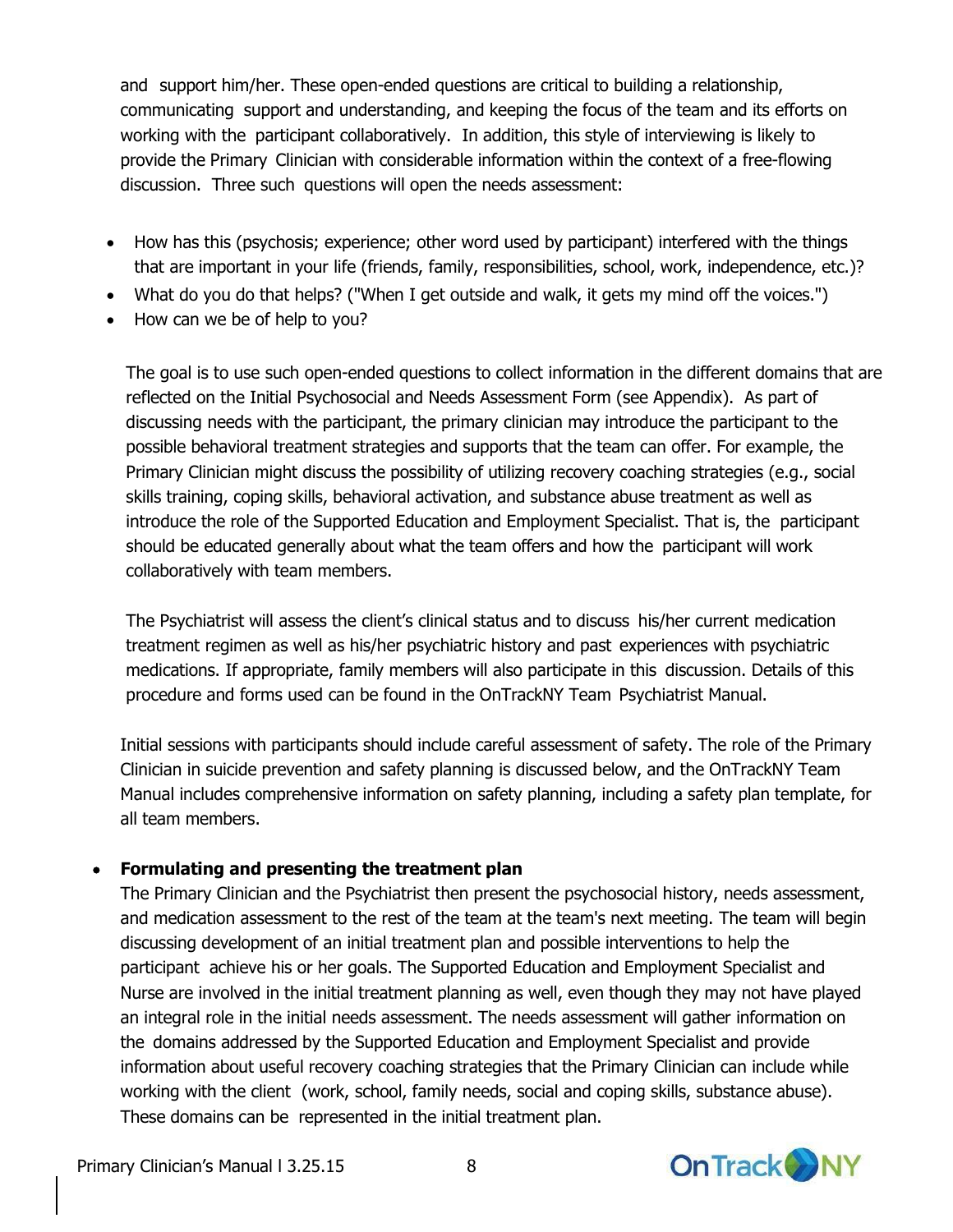The team will then meet with the participant and review the history, needs assessment, medication and health assessment, and recommendations. As noted below, this begins a process of shared decision making (SDM) that will guide decisions throughout the participant's involvement in the program.

The point is not to ask the participant to "rubber stamp" the team's initial recommendations  $$ rather, these recommendations will help to begin the discussion. This meeting with the participant should be led by the primary clinician using a SDM approach to create the initial treatment plan, and SDM should be listed in the treatment plan itself as a strategy that will be used to discuss treatment-related decisions. The primary clinician will work collaboratively with the participant using SDM to select specific domains that will determine the primary foci for team members at the start of care. They will then identify relevant psychosocial interventions that should be included in the treatment plan based on the needs assessment. These initial domains will serve as a starting point to provide team members with a concrete plan used to guide their work and ensure that the interventions provided by each team member are highly focused. At the same time, as the participant spends more time in the program, these domains may change and be reflected in updated treatment plans. Selection of the areas to focus on in the initial treatment plan is simplified by the fact that some areas may not be applicable to all participants. For example, not all participants will have contact with family members or have problems with substance misuse. It is important to use an SDM framework for development of the initial treatment plan, and ensure that this process is inclusive of all potential domains of care so that the participant can truly select to focus on areas of most importance to him/her. For example, a participant may be most interested in working with the Supported Education and Employment Specialist on education and employment issues; this must be included in the initial treatment plan even if the Primary Clinician would prefer to focus on other domains at the start. The rationale for selection of these primary focus areas should be indicated in the treatment plan.

The Primary Clinician, the Psychiatrist and the participant should sign the initial treatment plan.

#### **Developing a treatment schedule**

Following the initial treatment-planning meeting, a treatment schedule will be developed so that the participant and family members know when and how frequently they are to meet with team members. The frequency of contact will be highly individualized, with the expectation that clients may need a much higher frequency at first and may gradually reduce the frequency of contact over time.

#### **Average Frequency of Contact**

Primary Clinician & Psychiatrist: Weekly for first month Biweekly for months 2-6 Monthly beginning in month 7

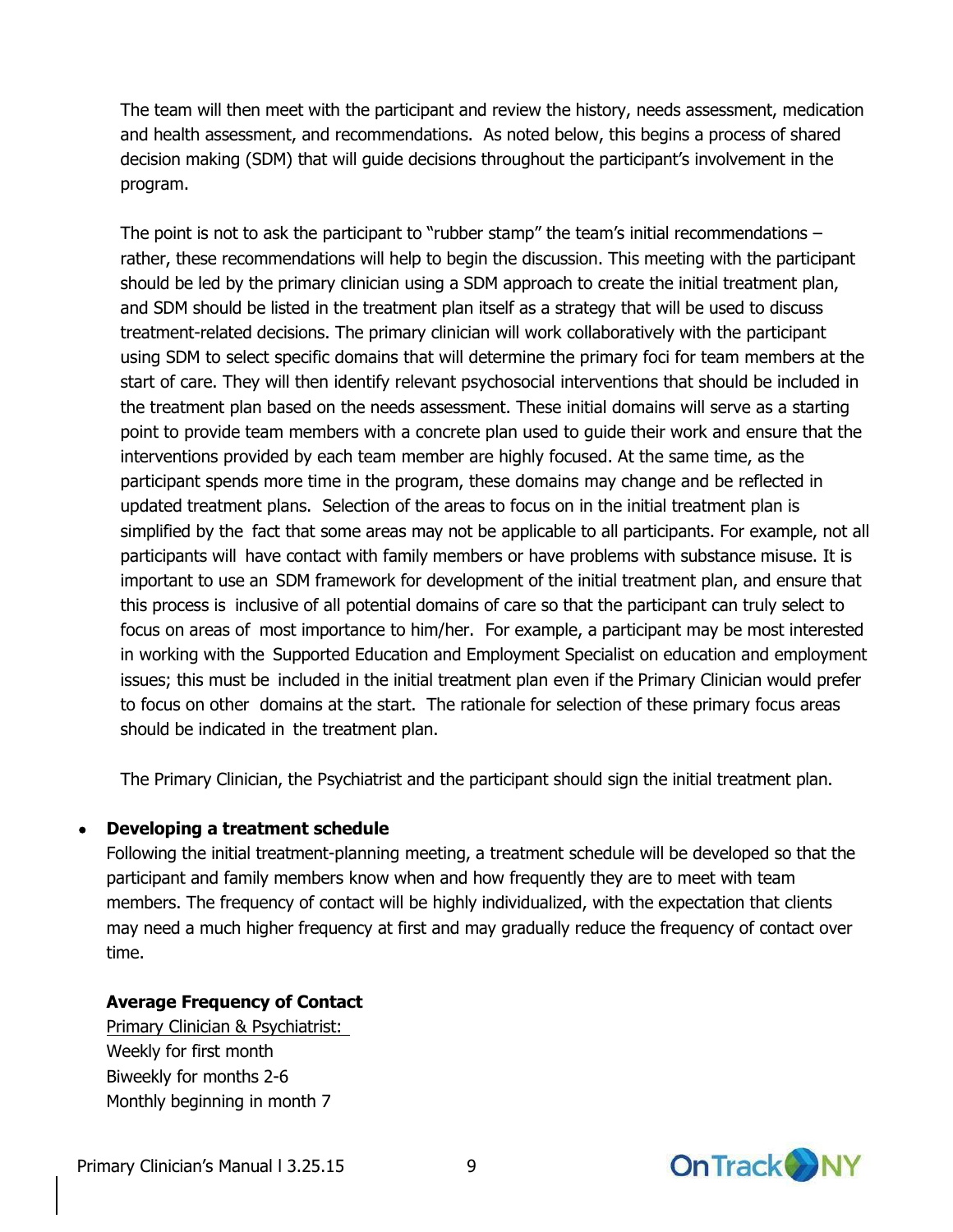#### **Supported Education and Employment Specialist & Nurse**:

Variable

#### **Primary Clinician meetings with the participant**

Primary Clinician meetings with the participant are used to review how the participant is doing, progress toward treatment plan goals, delivery of recovery coaching interventions and any issues that the participant wants to address.

Meetings with the Primary Clinician may also include discussion of family issues and safety planning. Additional meetings that include the Primary Clinician, participant, and family members can be scheduled as needed. A schedule of meetings with other team members (Supported Education and Employment Specialist) will also be developed as needed. These meetings will vary by participant depending on each participant's needs assessment, treatment plan and treatment goals. That is, participants will differ on their involvement with the Supported Education and Employment Specialist and the types and number of recovery coaching sessions with the Primary Clinician. In addition, participants may elect to start these intervention components at different times – some may start working with the supported education and employment specialist immediately, while waiting to begin skills training and/or substance abuse treatment for a few weeks. Others may want to start all of these interventions right away. Still others may not need or wish to engage with supported education and employment services at all. So, the timing of meetings for the psychosocial interventions will be different for different participants.

#### **Recovery coaching sessions**

Within the OnTrackNY model, recovery coaching interventions refer to cognitive behavioral based strategies that the clinician and participant can work on together as needed. These typically include social skills training, coping skills, substance abuse treatment, and behavioral activation. By including recovery coaching interventions as part of the core sessions delivered by the Primary Clinician (described below), the aim is that Primary Clinician assesses with each client whether any of these interventions will be useful for achieving recovery goals. This manual includes a suggested outline for introducing these topics to the client, determining if the client is amenable to doing this work, and starting the sessions. The Recovery Coaching Manual provides more in-depth guidance and examples that the Primary Clinician can use to delivery these interventions more comprehensively.

It is important to note that recovery coaching interventions be incorporated into the Primary Clinician sessions in a flexible manner and with the goal of addressing the immediate needs of the client. Although possible, it is not essential that the recovery coaching interventions be delivered in a highly structured manner. For example, one scenario is that the client presents with substance abuse, social skills deficits or significant negative symptoms and the Primary Clinician and client spend 10 sessions providing an in-depth and highly focused recovery intervention. Another very common scenario is that through discussing how the client is doing in general, the Primary Clinician and client discover that the client is experiencing significant anxiety. In this situation, it is appropriate to introduce coping strategies for managing anxiety and practicing relaxation strategies even if it is something that

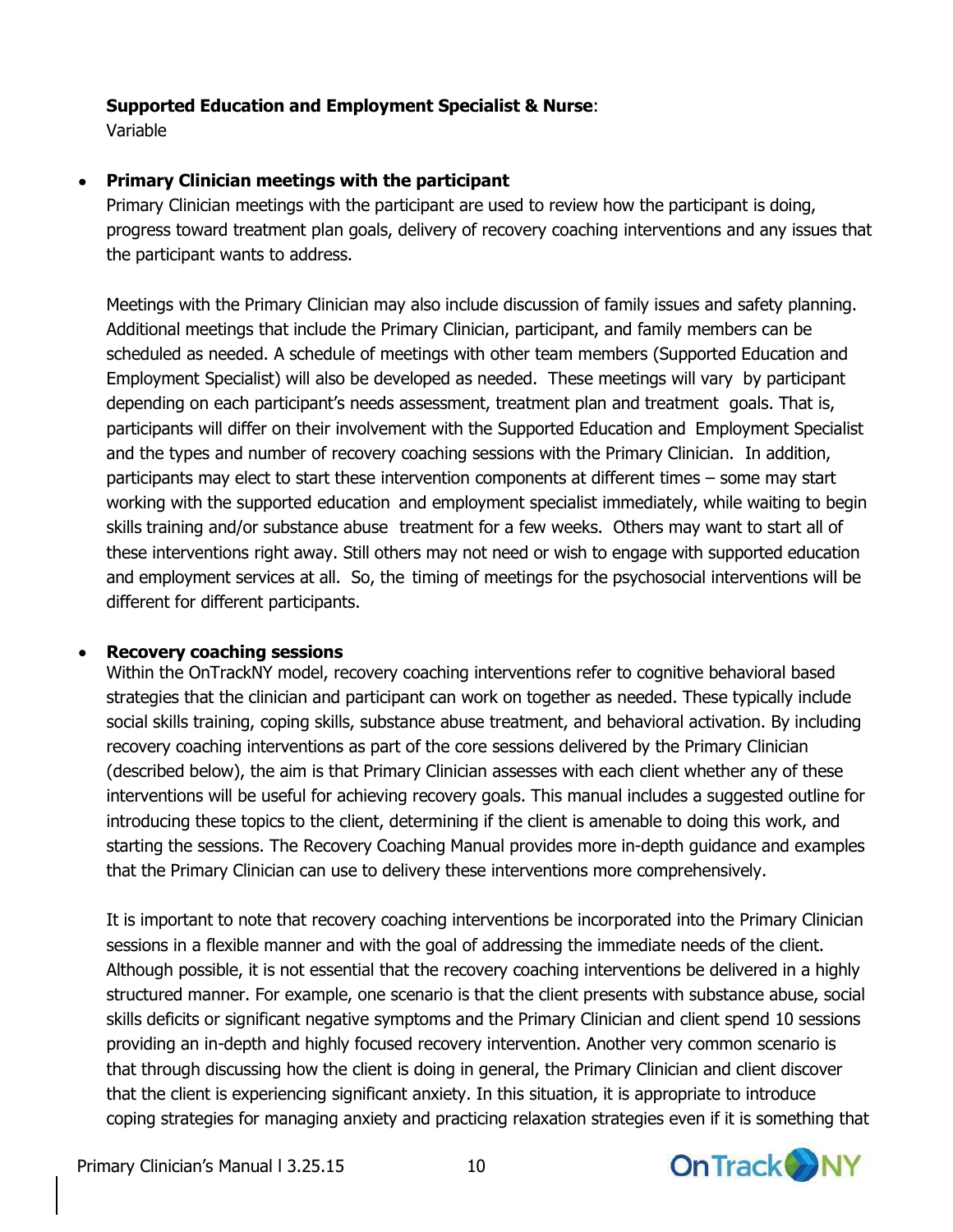has not been introduced before. Furthermore, it might prove to be beneficial to involve other team members (e.g., SEES) who may be working with the client in the community, and develop a plan for practicing the skills taught in session with the other team member in the community.

## <span id="page-10-0"></span>3. Other Activities at the Start of Treatment

#### • Setting up a family meeting

Families often play a significant role in the lives of the individuals with first episode psychosis (FEP). Families typically serve as the primary social contact and ongoing social network for persons with FEP, and a majority of persons with FEP are living with family members at the point when psychotic symptoms begin to emerge. As such, family members often have the role of the primary caregiver and advocate for their ill relative, providing ongoing emotional support, help in coping with symptoms, and practical assistance such as housing, transportation, and financial support. In addition, family members are often the ones to initiate and coordinate treatment as symptoms emerge or worsen.

Families may not fully understand the personality and behavior changes they observe in their relative or know how to access services available to help them. Moreover, observing these personality and behavior changes in a family member and experiencing their effects can be traumatic. Anxiety associated with concerns regarding the safety, health, and well-being of their relative is common. Feelings of grief, loss, and, at times, anger and frustration associated with the additional responsibilities placed on them and the challenges they face in attempting to support their relative are common as well. Family members struggle with the possibility that they may need to change their expectations concerning a relative's functioning, capacities, and future goals, while trying to find ways to help their relative cope with his/her own feelings of grief and loss associated with the effects of an illness (Drapalski, Leith, & Dixon, 2009). Another challenge is coping with the fluctuating insight that persons with FEP have regarding their illness, which can lead to limited adherence to treatment. As a result, families of persons with FEP often experience substantial distress.

The involvement of family members in the lives of persons with FEP, as well as the needs of these family members, underscores the importance of including families in the treatment of participants. Family members often spend considerably more time with the person with FEP than the provider does. Consequently, they often have information about their family member's current and past health, well-being, and functioning outside the treatment setting; potential stressors or triggers that may have been associated with the emergence of symptoms; and personal strengths which can prove invaluable to the provider in treatment planning. Moreover, families can support persons with FEP with their treatment and recovery goals in the community. However, a host of barriers to family involvement have been identified; recent work suggests the need for flexible family services that are specific to families' particular problems or questions at the time (Drapalski et al., 2008). Recognizing the importance of involving families in treatment, most multi-element treatment programs designed for persons with FEP have attempted to engage family members and have offered families services.

**On Track ONY**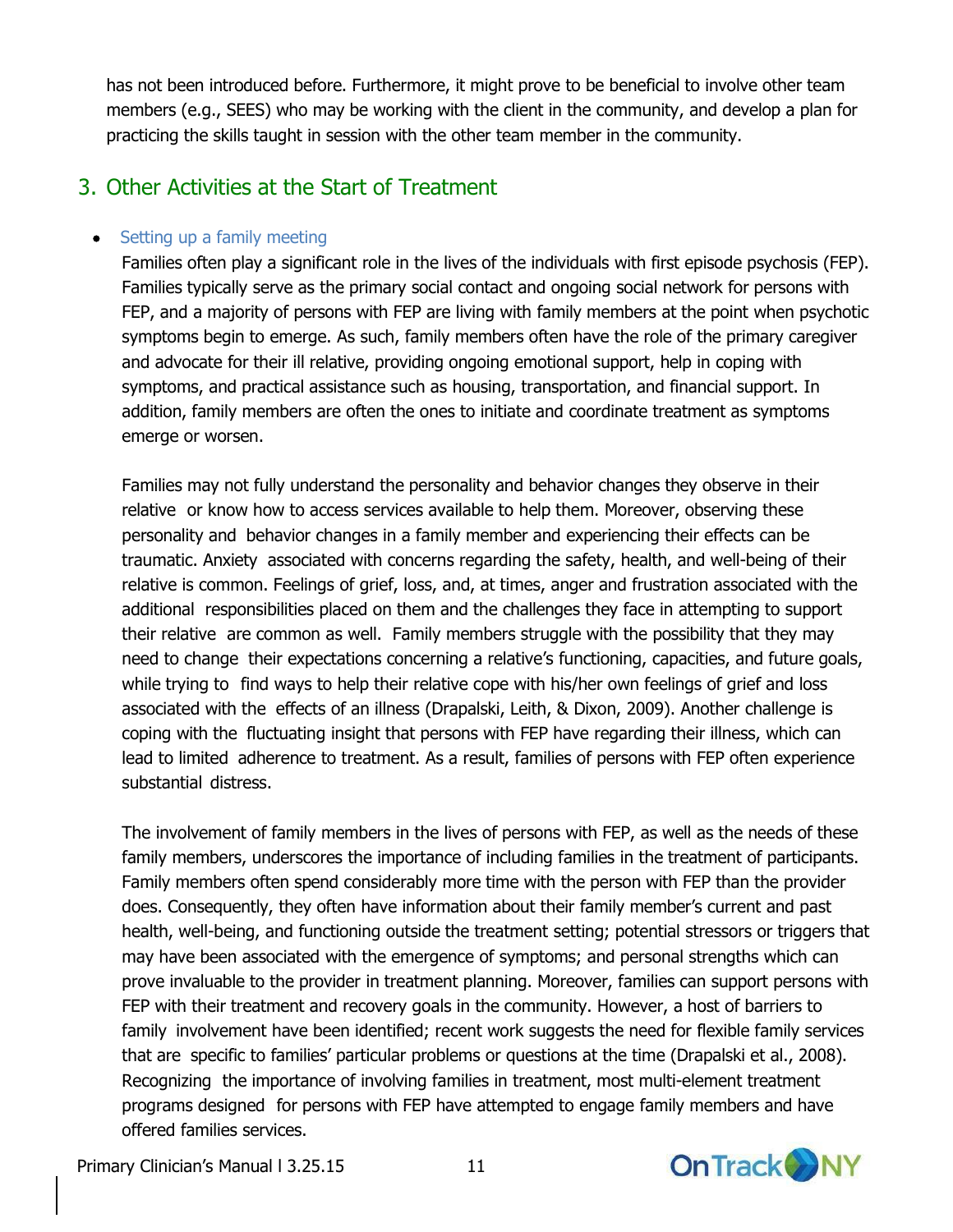The OnTrackNY program recognizes the importance of family involvement and thus is designed to pay special attention to families and to engage family members in the treatment process as soon as treatment begins. In the OnTrackNY Team Manual, the importance of families is stressed, and strategies to be used by the team to reach out to and engage families at the start of treatment are highlighted. The Family Involvement Resources Manual provides further and more in-depth instruction regarding specific interventions to be used with participants and families around familyrelated goals.

The Primary Clinician will meet with the participant and family members to review the options for family interventions, discuss the family's needs and wishes regarding participating in family programming, and create a schedule that will be used to work with the family. This requires a discussion with the participant regarding his/her preferences and subsequent dialogue with family members. As we expect many individuals to be living with their families, significant family involvement with treatment is expected for most participants and required for minors. As part of this initiation of family interventions, the primary clinician should inform the participant and the family about the opportunity to attend the monthly family psycho-education groups and educate them about the brief family consultation component of the family intervention. Clinicians can utilize the Family Involvement Resources Manual to obtain guidance and materials for working with families.

#### • Completing safety planning

Developing a safety plan with participants and families is another key activity at the beginning of treatment. All participants will have a safety assessment during their initial contact with the primary clinician and will complete a safety plan (see Appendix) with the primary clinician. Those participants who are at high risk of suicide or self-harm (defined as those with a history of suicide attempts or self-harm or those who report suicidal ideation) will complete a safety plan in the same session as the safety assessment; those participants assessed at lower risk should have a safety plan completed within their first month of participation in the OnTrackNY program. Two strategies make up the safety planning intervention: safety planning, and attention to treating psychotic symptoms.

Safety planning is the first, short-term stage of intervention (to be conducted by the primary clinician), and antipsychotic medication change is the second, more long-term component (to be addressed by the psychiatrist). For more details, see the Safety Planning section in the Team Manual.

#### • Screening for trauma exposure and trauma-related symptoms

The primary clinician will ask every participant about exposure to traumatic events during his or her lifetime using a standardized instrument (see Appendix for PTSD Screening Questionnaire I). If the individual has experienced such event(s), trauma-related symptoms will also be assessed (see Appendix for PTSD Screening Questionnaire II). For those participants who have severe traumarelated symptoms, the primary clinician will discuss options for management of and treatment for such symptoms with him/her. One option for treatment includes the Brief Trauma Treatment

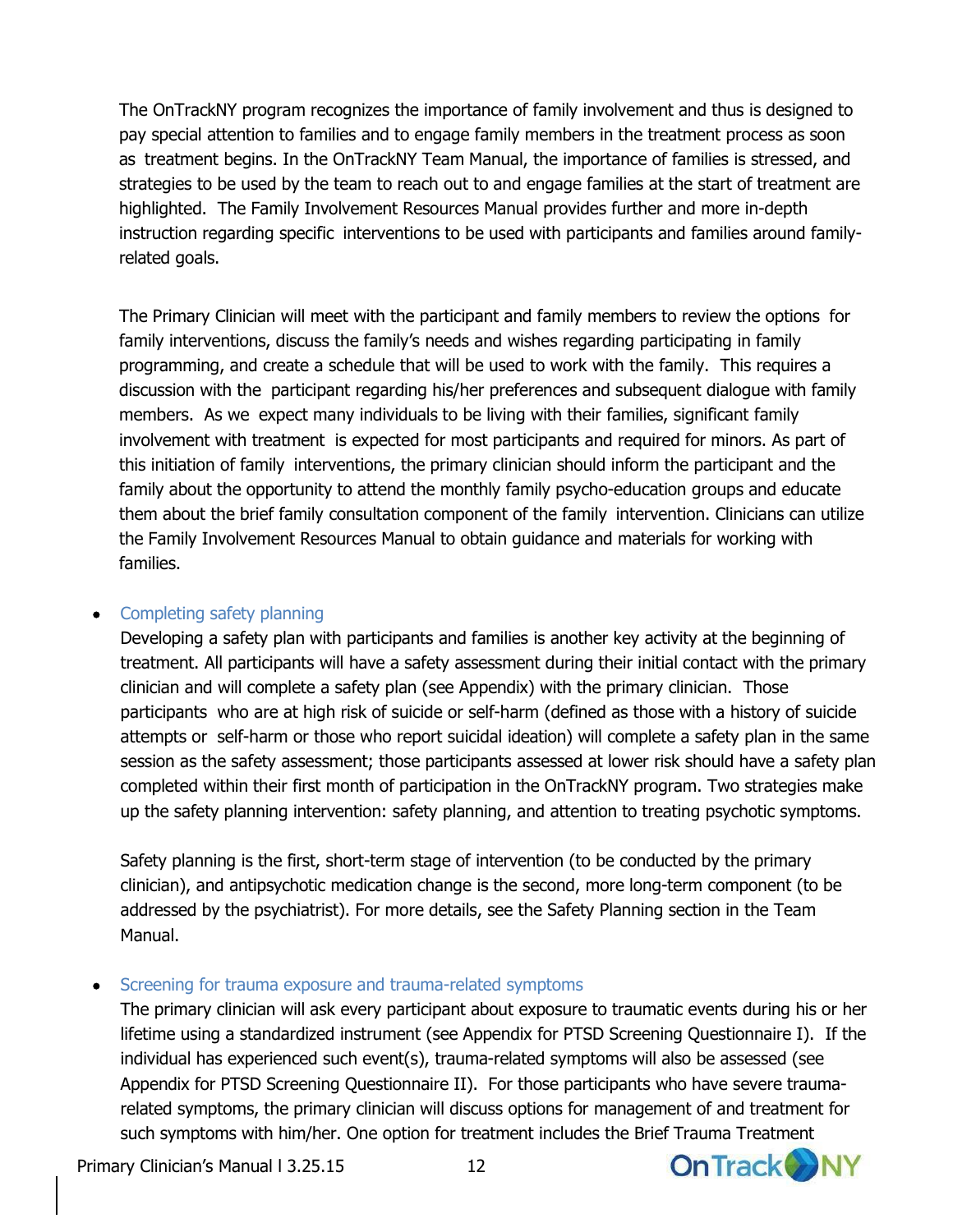program, provided by the primary clinician. The program is a three-session relaxation training and psycho-education intervention that has been found to reduce PTSD symptoms in adults with serious mental illness and PTSD. For more details, see the Brief Trauma Treatment Program Manual.

#### • Developing a wellness management plan

The primary clinician will work with the participant to develop a wellness management plan (see Section 6, Wellness Management Planning, for details). Wellness management planning includes identification of early warning signs for symptom recurrence; relapse prevention strategies; activities that support recovery; activities that may interfere with recovery; and using personal strengths and resources effectively. This plan will be developed with the participant and, ideally, family members using an SDM approach and will be reviewed as part of the ongoing treatment plan review process occurring quarterly.

#### Activities for other team members at the start of treatment

Near the start of treatment, the Supported Education and Employment Specialist will meet with the participant to describe what services he/she provides and to assess the participant's needs and goals in this area. Additionally, the Nurse will meet with the client to discuss health and wellness. The timing of these meetings will vary for different participants. As noted above, participants will differ on their involvement with supported education/ employment, health and wellness activities, skills training, and substance abuse treatment, and on when they elect to start these intervention components. It is important for each participant to be educated on the specific possible interventions offered by the various team members.

#### • Core Sessions

The Primary Clinician will offer up to ten core sessions to all clients, so that each individual has the opportunity to learn and think about these important issues. These core sessions are individual meetings reflect important subjects that the Primary Clinician should explore with all clients as a means of providing psycho-education, building engagement, understanding the client's cultural framework, emphasizing resiliency, identifying client's need for more focused interventions depending on established recovery goals, and discussing the time-limited nature of the intervention. Keep in mind that these core sessions will likely occur across several meetings with the participants.

- 1. Intro to the OnTrackNY program and team: Getting the most out of OnTrackNY
- 2. Early intervention and recovery: Managing my distress and troubling symptoms
- 3. Shared decision making around client goals
- 4. My cultural background and how it affects my understanding of my experience and my treatment choices
- 5. Identifying and using my personal strengths and social supports
- 6. Enhancing my social skills (Optional- offer to those who need to enhance social functioning)
- 7. Understanding how alcohol and drugs can affect my recovery (Optional–offer to those who are using alcohol and/or drugs)
- 8. Learning to manage difficult feelings or situations: Using coping skills and cognitive restructuring (Optional- offer to those experiencing depression, anxiety or other distressing emotions or symptoms)

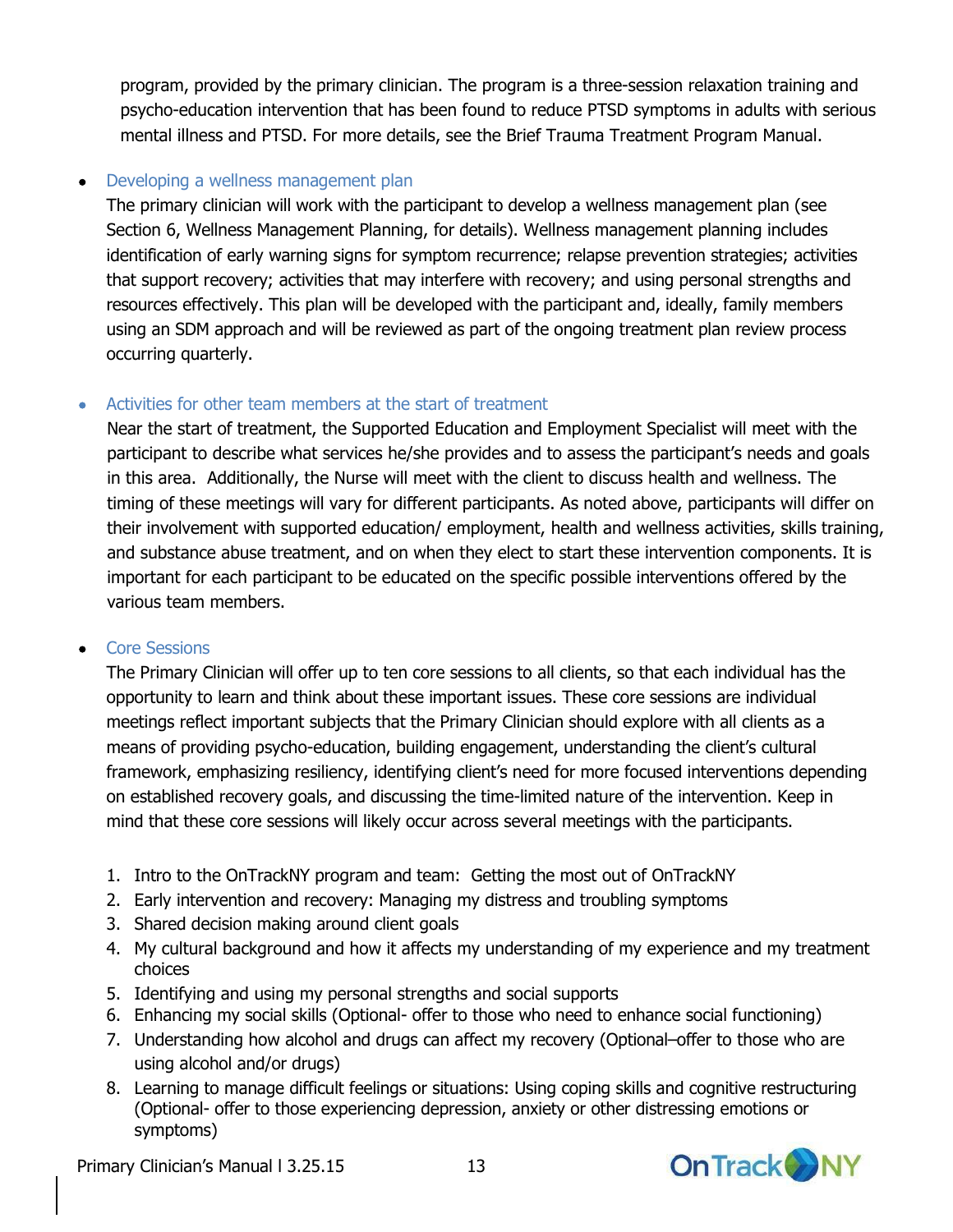- 9. Increasing engagement in the community through behavioral activation (Optional- offer to those who are experiencing negative symptoms)
- 10. Transition from OnTrackNY: Connecting with community supports and services

## <span id="page-13-0"></span>4. Ongoing Treatment

#### **Delivery of interventions**

Treatment by all team members will be provided according to the manuals. Participants will generally come to the clinic for their regularly scheduled appointments, although the Primary Clinician may meet with individuals in the community as needed. This may also differ for work with the Supported Education and Employment Specialist when tasks related to work or school goals need to be done in the community; or when a team member is accompanying a participant to resolve a concreteservices or case management issue. Additionally, it is possible that some of the recovery coaching sessions with the Primary Clinician will occur in settings other than the office in order to support the practice of skills and generalization of knowledge for participants.

If the participant is satisfied with the schedule and how the interventions are being implemented, then the schedule will remain stable between treatment plan updates. At any time the participant can discuss with the Primary Clinician changes to the treatment schedule. Changes may include (but are not limited to) adding interventions (e.g., beginning skills training or substance abuse treatment); increasing frequency of meetings with the Primary Clinician; spending more time working with the Supported Education and Employment Specialist; increasing or decreasing work with family members. Participants who request a (non-crisis) appointment with the Primary Clinician, Psychiatrist, or Supported Education and Employment Specialist, will be seen as soon as possible.

#### **Ongoing assessment and treatment planning**

Treatment planning is an ongoing process. As initial goals are reached, new goals will replace them on the treatment plan. Focus areas will change over the course of the intervention, with different focus areas identified at different points. Focus areas may also change with continued attention to and screening for safety and exposure to trauma. To reflect the changing nature of treatment goals, the treatment plan will be updated at least every three months or whenever a major change occurs. Treatment plans will be updated during a meeting between the Primary Clinician, the other team members, and the participant. That is, treatment plan updates should take place with the participant and all team members present if possible and if comfortable for the client. Family members may attend as well. As noted earlier, a good time to do treatment plan updates is following the weekly team meeting: team members will, if at all possible, reserve the hour following the weekly team meeting for treatment planning. Prior to this meeting, the treatment plan and any potential changes will have been discussed among team members. This discussion should focus on the participant's current goals, progress toward goals, whether goals are being met, what has worked and what hasn't worked, and whether new or revised goals are needed. The primary clinician will then present any thoughts or issues identified by the whole team to the participant and his/her family during the treatment plan update meeting.

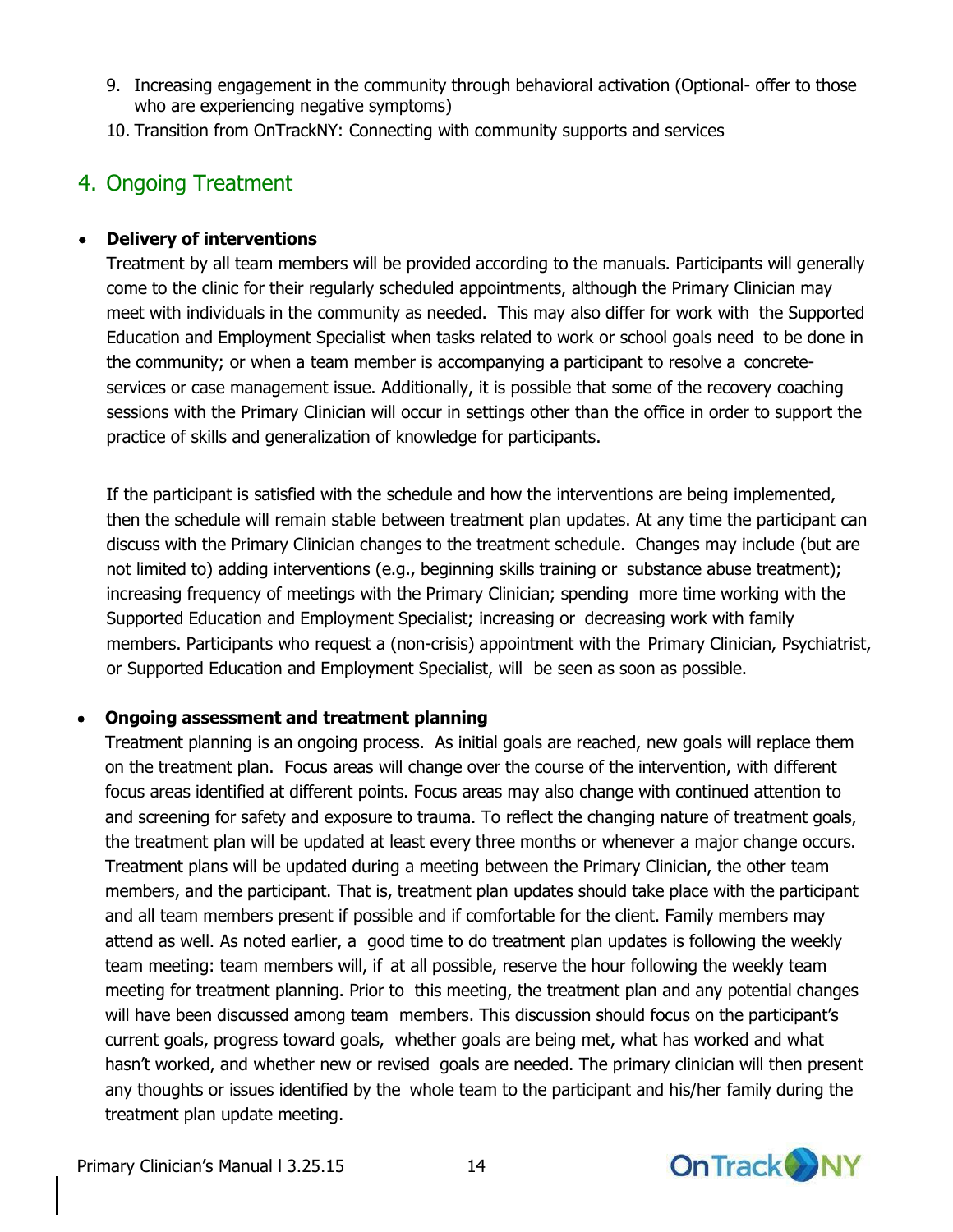The discussion between the team and the participant around updating the treatment plan will be participant-centered and should include several components:

- Review of each goal and discussion of progress toward each goal
- Elimination of goals that have been achieved, or revision of them in order to reflect both progress and work still to be done
- Identification of team members responsible for working with participant toward each goal
- Inclusion of new goals

The Primary Clinician will also check in with the participant regarding domains that have not been included in previous treatment plans to see whether the participant now wants to include these domains on the plan. For example, at the start of treatment, a participant may be wary about addressing issues related to substance abuse and may decline having substance use goals or recovery coaching strategies around substance abuse included on the initial treatment plan. At the treatment plan update meeting, the Primary Clinician will need to check in with the participant about his/her substance use and discuss the possibility of adding substance use goals to the treatment plan. Such a discussion will be done within an SDM framework in which the participant can discuss and weigh the benefits and drawbacks of addressing substance use within the treatment plan. All major treatment changes will be recorded on the treatment plan.

All treatment plan updates should be signed by the Primary Clinician, the Psychiatrist, and the participant.

### **Missed appointments, potential dropout, assertive outreach**

There is an expectation that participants will have a minimum of one contact per week with some member of the team during the first month of treatment. While this will most likely involve weekly contact with the primary clinician and the psychiatrist, it is possible that during some weeks, the contact may occur with other team members. When a participant misses an appointment, a team member should attempt to contact that participant within 24 hours to indicate that the appointment was missed and to reschedule the appointment or provide a reminder for any upcoming appointments that have already been scheduled. These reminder calls should not sound punitive in any way. The team member should convey that the participant was missed and that the team looks forward to seeing the participant soon, and should greet any information about the cause of the missed appointment with support and understanding. The team will deal with missed appointments by providing outreach, especially to those in danger of dropping out of the program. Outreach will be tailored to the participant and can include a range of strategies including calling the participant, contacting his or her family members, and making home visits.

## **Review of safety plan and wellness management plan**

In addition to ongoing review and revision of the safety plan and wellness management plan developed with participants, team members will remind participants and family members about the team's availability to work with participants/families during times of crises. During business hours, participants/family members should call the clinic: the Primary Clinician, or Psychiatrist will talk with

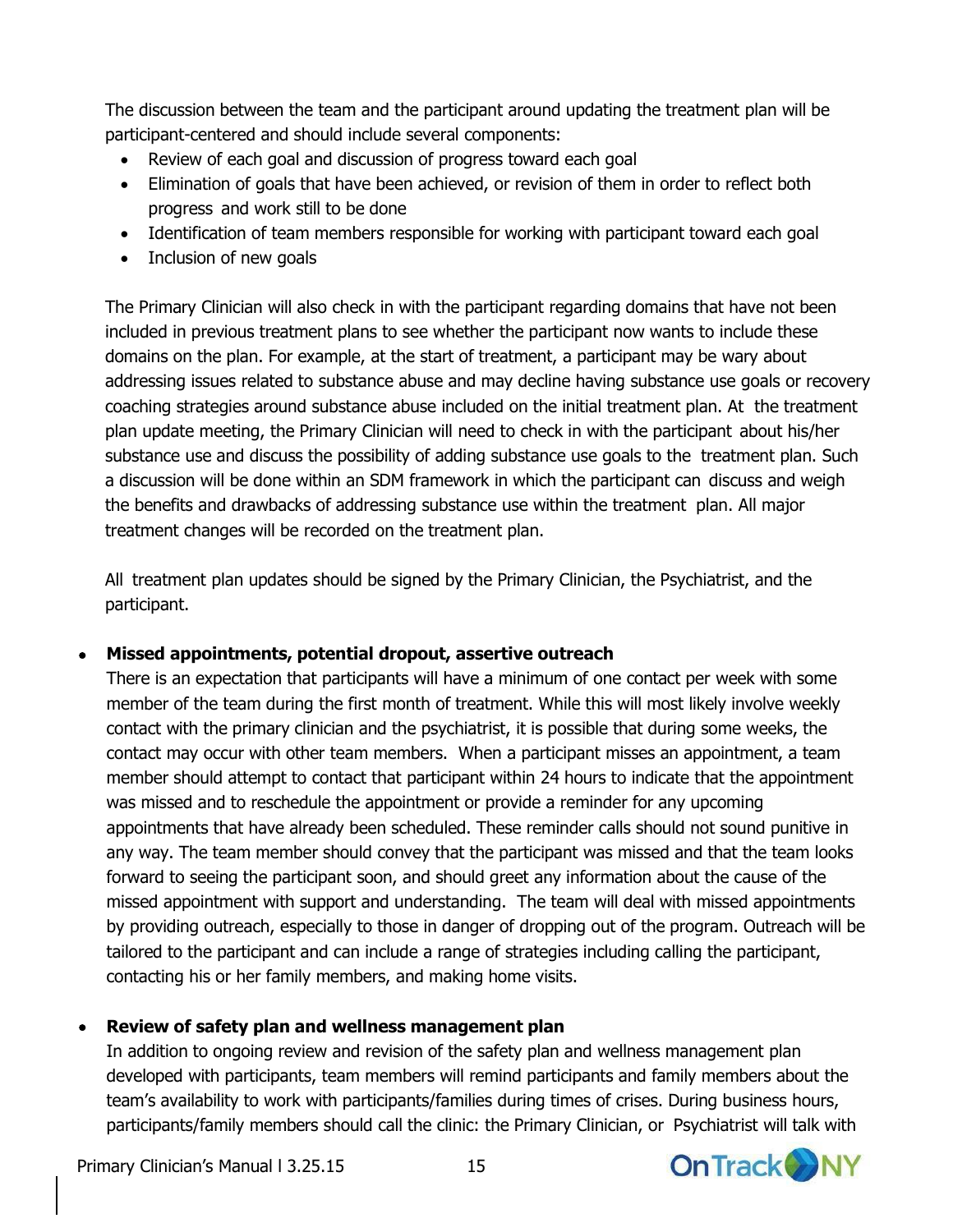the participant/family member during the day. After business hours, the plan for contact with team members is as follows: The Primary Clinician will set up policies for evening coverage. The Primary Clinician will work with the team member on call who will assist participants/families in deciding how to manage a crisis, whether the crisis can be managed at home or will require emergency services, etc.

Participants and families should be provided with cards listing the team's contact numbers, including pager number, at intake, and this information should be reviewed with participants/ families periodically. If the on-call team member determines that emergency services or hospitalization is needed for a participant, the Psychiatrist will contact the hospital where the client will be taken to inform hospital staff and to provide history on the client. Different programs may manage the pager in different ways, but it is essential that participants and families have access to the team at all times.

#### **Linkage with community and peer resources**

The team will develop a guide to community resources that participants may need or wish to access during their time with the team. An important goal of the team is to work with participants and their families to develop natural supports within the community. During the participant's time with the team, there may be many situations in which he or she wants or needs to be connected with other supports or services in the community. As noted previously, there are three general sets of community resources that may be needed by participants: mental health or clinical services not provided by the team; non- psychiatric medical services; and peer or community support resources. The nature of the team's assistance with these referrals will vary on a case-by-case basis, with some participants needing only contact information and others needing accompaniment to appointments/meetings.

## <span id="page-15-0"></span>5. Documentation

Each clinic will have its own process for record keeping and formatting progress notes. For OnTrackNY participants, all progress notes added to the case record should be clearly tied to the specific goals and focus areas outlined in the initial treatment plan and its updates. The Primary Clinician should maintain the following materials in the office, accessible to all team members:

- Team contact numbers
- Participant (and support network) contact numbers
- Resource binder: A regularly-updated directory of commonly used community services and resources

To accommodate work in the field, the Primary Clinician should have the following materials in a portable format so that he or she will have access to them as needed:

- Blank chart forms
- Intake/assessment forms



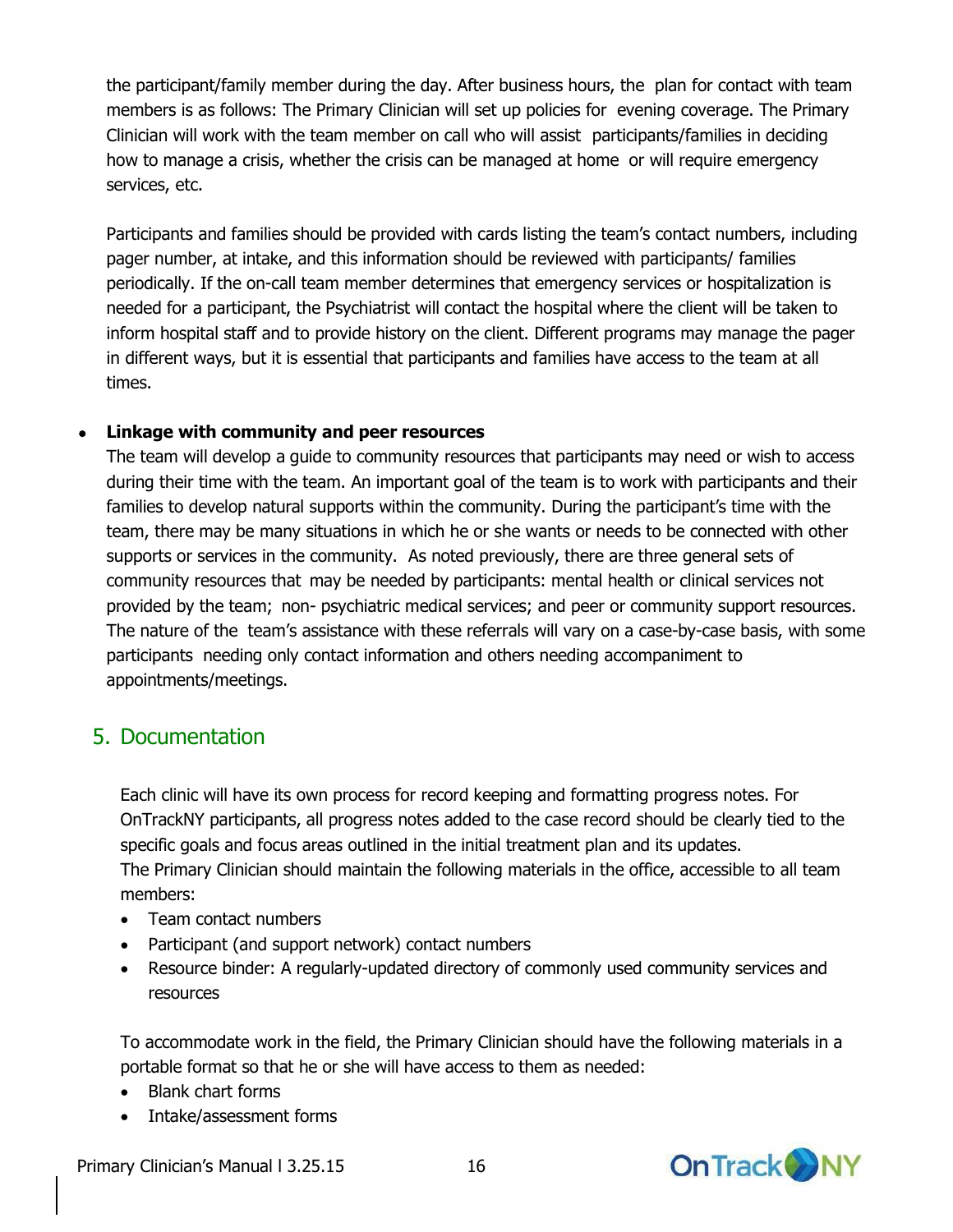- Treatment planning forms
- Consent for release of information forms
- Health Insurance Portability and Accountability Act (HIPAA) forms
- Progress note forms
- Checklist on SDM for participants
- Business cards (for participants, family, community providers/caregivers)
- Identification, cell phone, relevant contact numbers

## <span id="page-16-0"></span>6. Wellness Management Planning

The OnTrackNY program draws heavily on the concepts of the evidence-based practice of Illness Self-Management and Recovery. Recognizing illness symptoms and learning to manage them while pursuing life goals is a primary challenge for participants; accomplishing these tasks is central to the recovery process. OnTrackNY programs work with participants to learn signs of relapse and strategies for relapse prevention; to understand what helps and what does not help in staying well; and to identify and use strengths, supports, and coping skills effectively. Team members encourage participants to examine the link between mental and physical health, and to make healthy decisions about their lifestyles. The Primary Clinician works with participants to develop a tailored Wellness Management Plan (see Appendix) and revisits this plan with participants as part of ongoing treatment planning and review.

## <span id="page-16-1"></span>7. Transitioning Out of the OnTrackNY Program

Transitioning out of the OnTrackNY program is a critical phase in the treatment process. Clients typically stay with the ONTrackNY team for an average of 2 years. The transition planning process typically begins six months before discharge to ensure a smooth transition. Helping participants and their families to reassess their needs and preferences, and equipping them with knowledge about mental health services and the mental health care system, will help guide their selection of the most appropriate service options available. For many families, their experience of OnTrackNY will be very positive, with strong bonds forged between participants and their families, and the team. Families, who will typically not be experienced in navigating the mental health system, may be hesitant to move forward with community services, but they and their participant relatives will need to take steps to prepare for and to feel confident about transitioning to new treatment providers. The Primary Clinician plays a central role in the transition process by helping the participant and family to develop a plan for obtaining care in the community and to make that plan become a reality. The Primary Clinician also coordinates with other team members to ensure the plan is comprehensive, incorporating medication, school/work, and recovery goals.

Work with OnTrackNY is time-limited. The team must be cognizant of this and must convey it to participants and families. Transitioning to care in the community is a critical component of OnTrackNY and should be discussed early and often with participants and families so that they

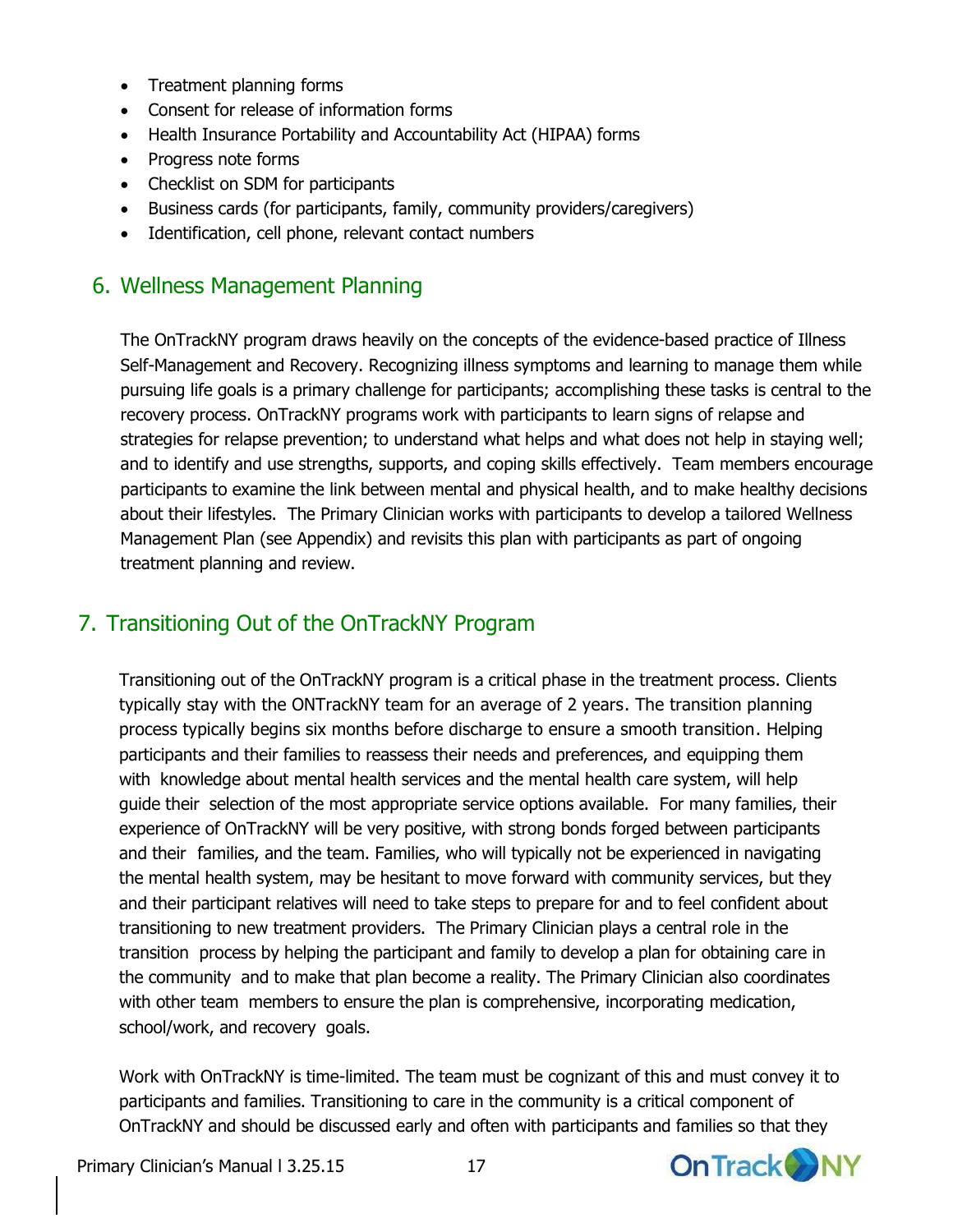recognize this as a goal – that is, transitioning from the team should be viewed as positive, meaningful, and something to work toward, rather than something to be dreaded or avoided.

Participants and families may have many worries and concerns about transitioning to community care. They will be familiar and comfortable with the ease with which they have been able to reach OnTrackNY staff, the flexibility of scheduling appointments, and the open communication with all team members. For many participants and families, relinquishing that dependable support will be frightening. Establishing relationships with new mental health care providers may seem overwhelming and risky. Participants and families need to know that they will be ready to take the step to community care because they will be properly prepared to navigate a world that is unfamiliar to them.

The following are areas in preparation for transition that the primary clinician should review with participants and their families:

#### **a. Review of experience with the OnTrackNY program**

At the start of the transition process, the primary clinician should plan a series of meetings with the participant and family to review their experience with OnTrackNY. This should involve a review of those services/supports provided by the team that were experienced as the most valued and those that were considered to be the least helpful, as well as those that participants and/or family members did not experience but that, in retrospect, they would have liked to have tried. This review should also include a look back at the initial needs assessment and treatment plan, to frame a discussion of progress from the beginning of treatment. The goal of this review is to identify services and supports that the participant would like to maintain as well as those they would like to initiate in the community.

#### **b. Review of practical considerations that may impact community care options**

Prior to formal transition planning, the primary clinician should have a good sense of the resources and services that are available in the community and should have information on these. To begin the transition planning process, the primary clinician should review with the participant and family a range of practical issues that may impact community care. These include, but are not limited to, insurance coverage for treatment and medications; location of services; clinician availability on evenings and weekends; ancillary support for families; and other contextual considerations. Review of these issues at the start of transition planning will educate and support the participant and family and help them better navigate the service system.

#### **c. Development of a transition plan**

The primary clinician will work with the participant and family to create a transition plan that will document goals and community services needed to achieve them. The Transition Plan (see Appendix) will help structure this discussion.

#### **d. Utilizing recovery coaching interventions for focused work to enable participant to implement transition plan**

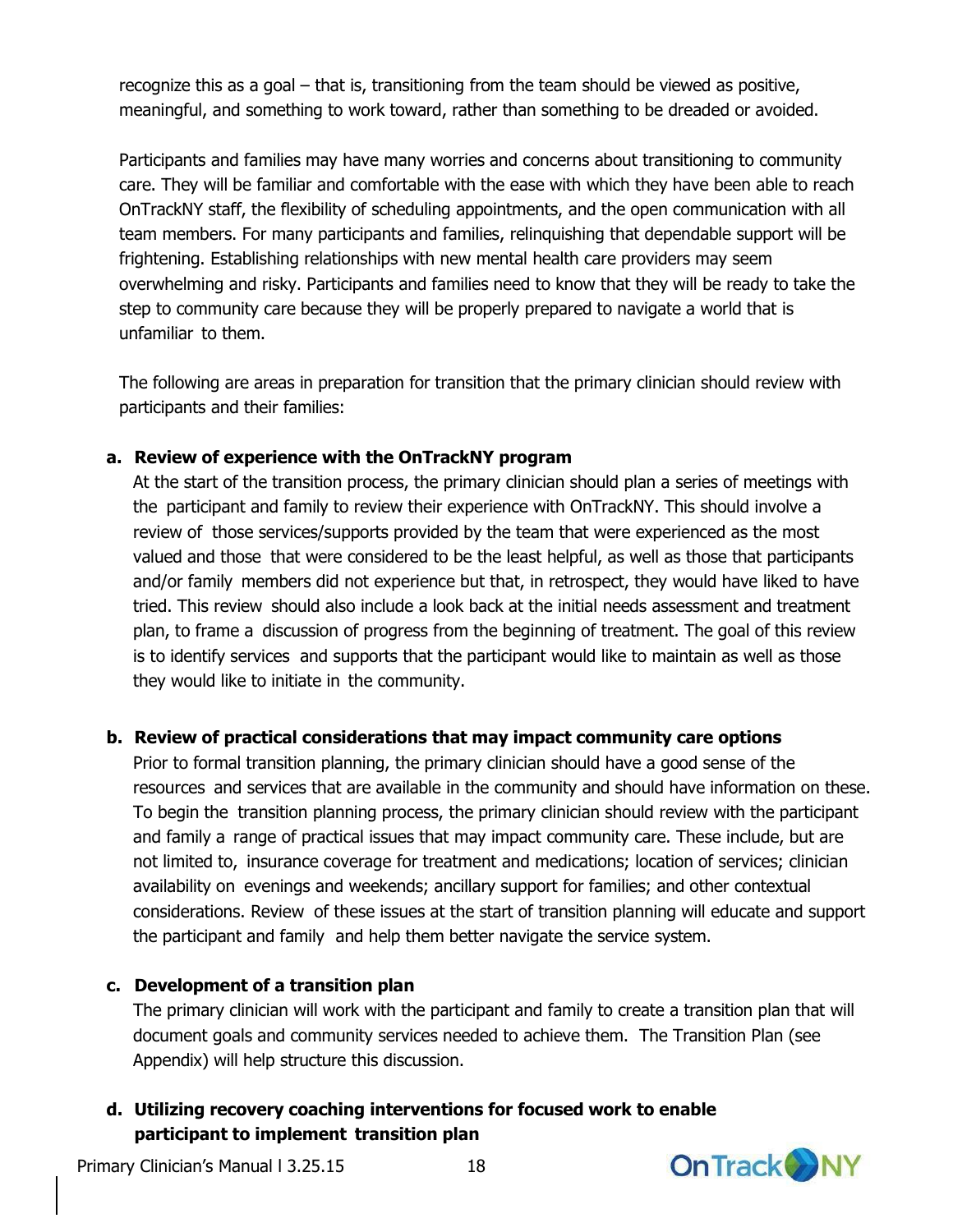The Primary Clinician works with the participant to develop a plan for receiving care in the community. The participant reviewing or practicing skills or activities with the Primary Clinician may strengthen implementation of this plan. For example, the participant may need to contact new treatment providers, ask questions about available services, or visit a clinic in the community. There may be cases where a participant does not feel comfortable doing these tasks, perhaps feeling nervous about meeting new people or encountering unfamiliar situations. The Primary Clinician can work with the participant to identify the social skills needed for these activities, practice/role play them in session, and help the participant develop and implement a plan to accomplish the tasks.

As work begins on the participant's transition plan, the Primary Clinician and participant can decide, using SDM, which of the activities below would be most helpful for the participant.

#### **Identifying and reviewing tools in the toolbox**

During the time that the participant has been working with the team, he/she has developed a set of tools for solving problems, participating in shared decision making, coping with stress, managing symptoms, and interacting with others.

These skills may have developed naturally over time while the participant has been working with the team on recovery goals, or may have been learned through specific work utilizing recovery coaching interventions with the Primary Clinician. During this phase of treatment, the Primary Clinician and the participant can review what has worked well, what the participant does well or feels comfortable doing, what he/she would need to ask for help with, and who he/she would ask for help. These strategies should be written down and can be refined during this transition period. At the end of this phase, the participant should have a list of strategies or tools, when to use them, and when to ask for help.

#### **Conducting skills check-up and honing skills for implementing transition plan**

The participant may be working with the Primary Clinician on a plan for receiving care in the community after leaving the OnTrackNY program. As noted above, the Primary Clinician may be able to specifically help the participant implement the plan by identifying needed skills, practicing them with the participant in sessions, and assisting the participant with carrying out the activities of the transition plan as appropriate.

#### **Arranging community field trips**

As part of transition planning, the participant may need to visit new clinics, treatment providers, and other agencies that may be involved in his or her community care plan. The Primary Clinician can accompany the participant and assist him/her with navigating transportation routes, implementing social and/or coping skills in new environments, and providing support as the participant meets new people.

#### **Helping the family prepare for transition**

The Primary Clinician can also assist the family during the transition to community care in various



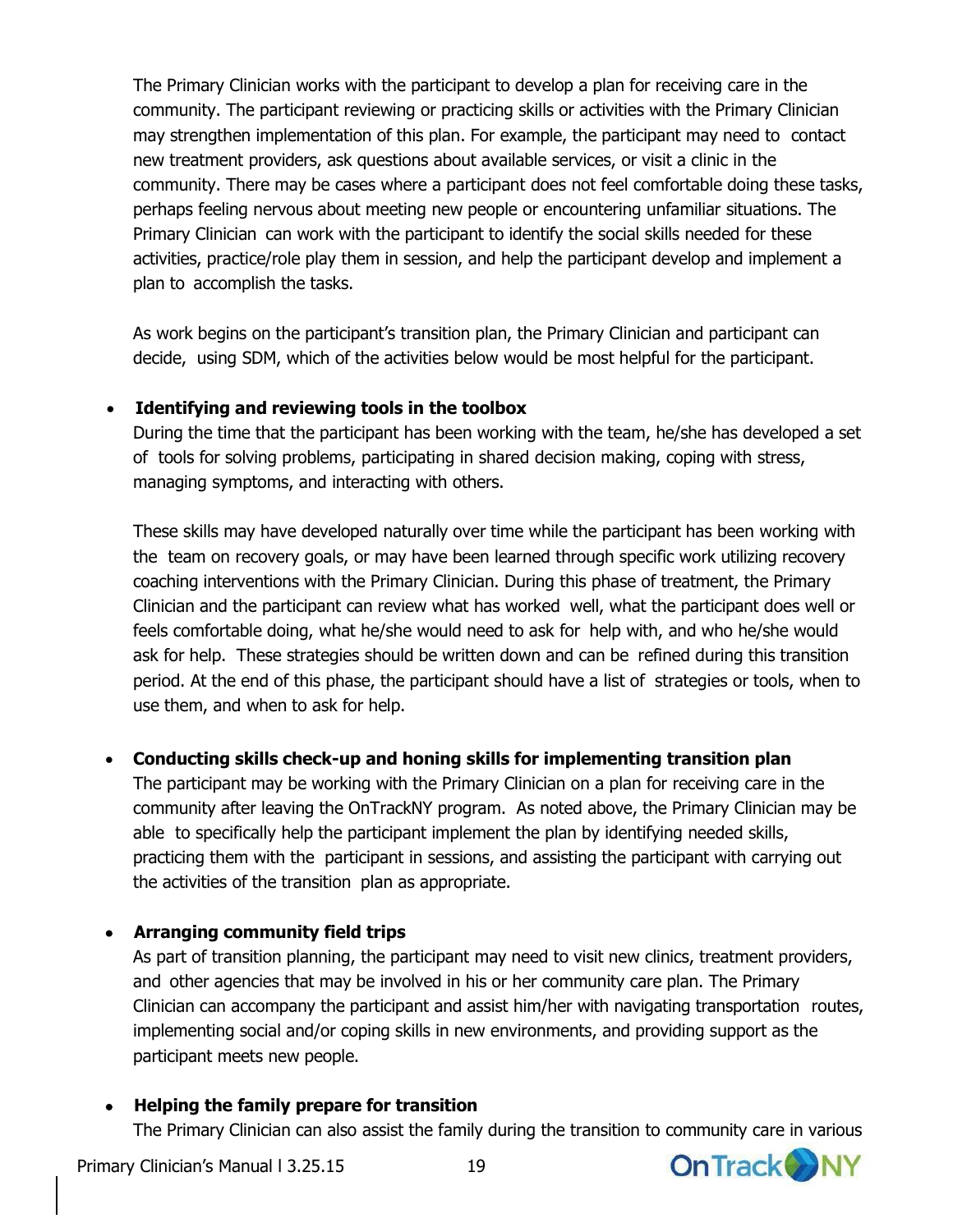ways. First, he or she can conduct a monthly family education group on transition (see Monthly Family Group materials in Family Resources Manual Appendix) – if there are several families coming up to or in the transition phase, the Primary Clinician may convene a special family group to discuss transition issues. Second, if a particular family needs extra assistance with planning for the transition, the Primary Clinician can do the above activities with participants and family members together. For example, the Primary Clinician may accompany the participant and family to visit a new agency in the community; or the may work with the participant and family to review effective communication and shared decision making skills so that when they are no longer meeting with the OnTrackNY program, the participant and family can continue to talk about treatment-, illness-, or recovery-related issues. This may involve writing up a plan for the family in the same way the that is done with the individual participant  $-$  a generic coping plan that the family can use for most situations, plus a specific plan for any particular situation that the family is predicting might be difficult to deal with or talk about together.

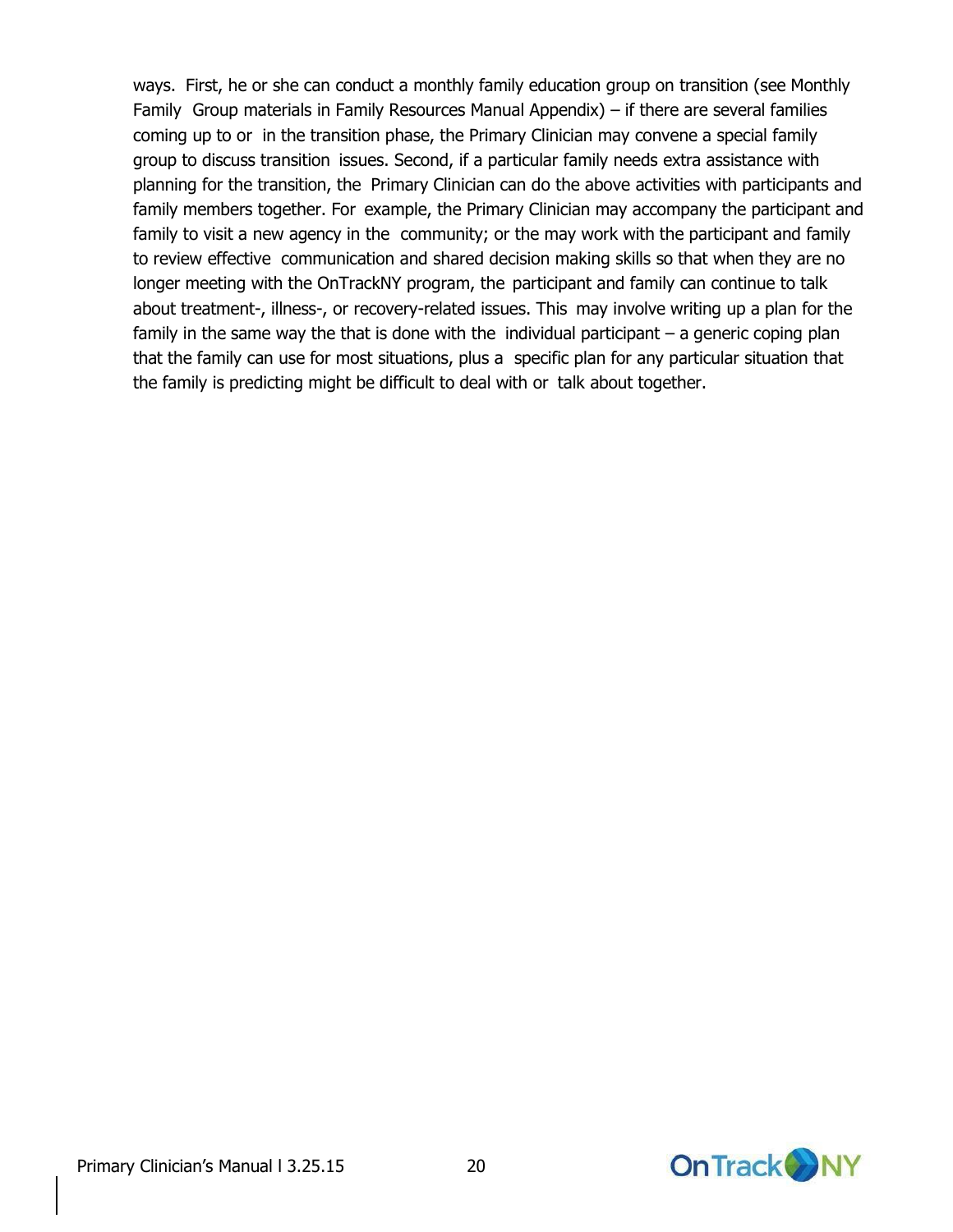## <span id="page-20-0"></span>II. References and Recommended Readings

**For a complete list of Recommended and Suggested Resources for Primary Clinicians, please consult the Center for Practice Innovation's Learning Management System:** <http://practiceinnovations.org/>

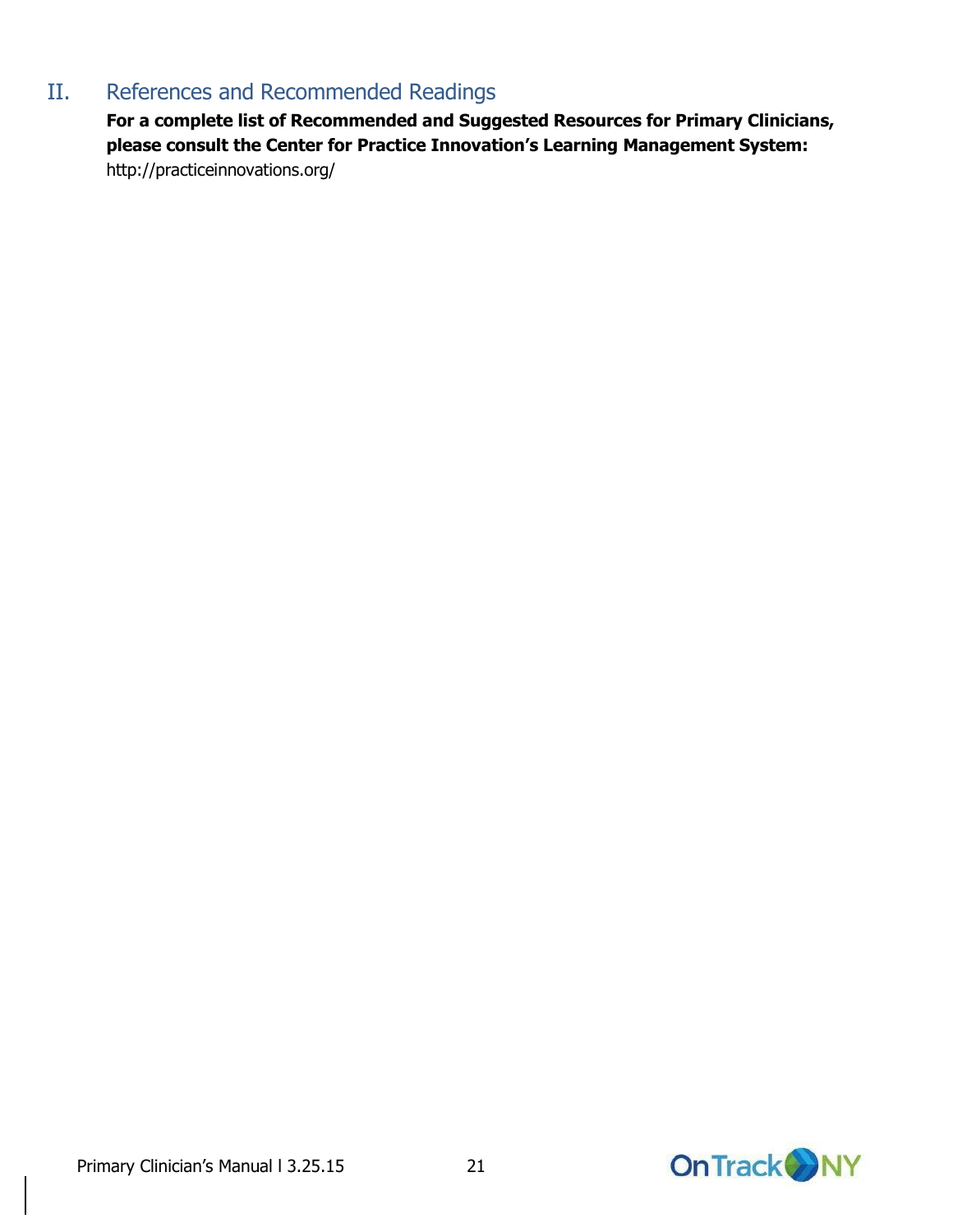## <span id="page-21-1"></span><span id="page-21-0"></span>III. Appendix

A. Primary Clinician Handouts



My health. My choices. My future.

## What is psychosis?

Psychosis occurs when a person loses contact with reality. The word "psychosis" scares some people, but it actually describes an experience that many people have. Three out of every 100 people experience psychosis at some time in their lives, and most of them recover.

#### What are the symptoms of psychosis?

Psychosis can affect the way a person thinks, feels, and acts. Some common symptoms of psychosis are:

- **Hallucinations can affect any of the five senses**. People experiencing psychosis might see, hear, taste, smell, or feel things that are not there, and they have difficulty believing that their senses are tricking them.
- **Delusions are false beliefs that people hold strongly, despite all evidence that their beliefs are not true.** For example, a person experiencing a delusion might believe she is being watched or followed.
- **Confused thinking occurs when a person's thoughts don't make sense.** His thoughts can be jumbled together, or they can be too fast or too slow. A person with confused thinking can have a hard time concentrating or remembering anything.
- **Changes in feelings can include quick changes in mood**. A person might also feel cut off from the rest of the world, or feel strange in some other way.
- **Behavior changes often result in a person not bathing, dressing, or otherwise caring for herself as usual**. Other behavior changes might involve behaviors that don't make sense, such as laughing while someone else is talking about something sad.

#### What causes psychosis?

- Psychosis could have a number of different causes, and many researchers are working to understand why psychosis occurs. Some popular ideas are:
- Biological: Some people are more likely to develop psychosis because of their biology or their heredity. Many cases of psychosis have been linked to problems with neurotransmitters, or the chemical messengers that transmit impulses throughout a person's brain and central nervous system. In addition, the relatives of people who experience psychosis are more likely to experience psychosis themselves.
- Other factors: A person's first episode of psychosis can be triggered by stressful events or by drug use (especially use of marijuana, speed, or LSD).

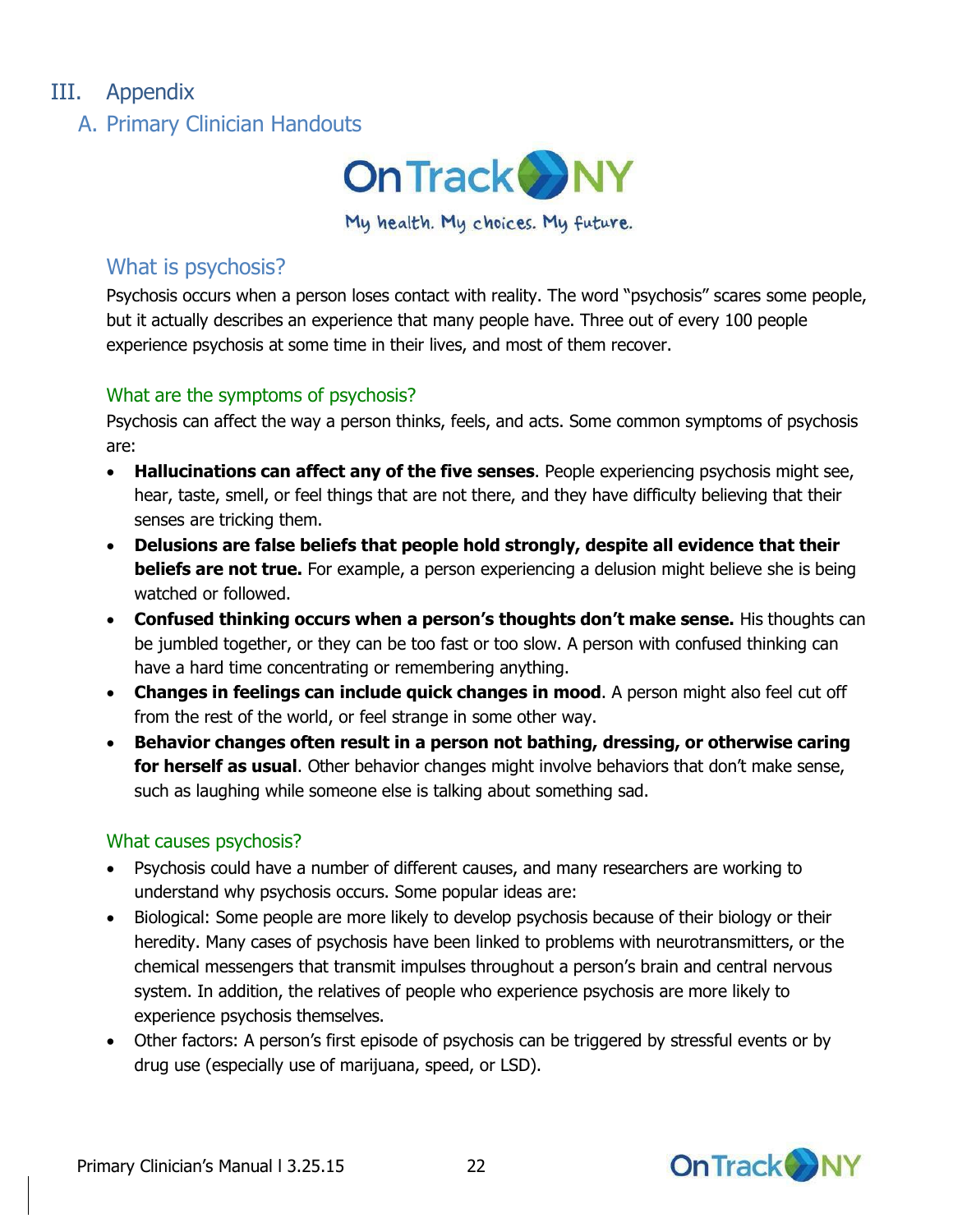#### What are the phases of psychosis?

Psychosis occurs in three predictable phases, but the length of each phase varies from person to person. These phases are:

- The prodromal phase is the early warning phase of psychosis, when a person experiences some mild symptoms and vague signs that something is not quite right.
- During the acute phase, a person clearly experiences one or more of the symptoms of psychosis.
- When a person reaches the recovery phase, he begins to feel like himself again. Different people experience the recovery phase differently. With effective treatment, many people who reach the recovery phase may never experience psychosis again.

#### How is psychosis treated?

Most people recover from psychosis, and many do so with the help of treatment. This treatment usually includes several parts:

- Learning treatment options and working with professionals to determine which options are right for you.
- Working with a mental health professional to practice ways to cope when things feel bad.
- Working with a doctor to determine how medications can help.
- Working with professionals who specialize in helping individuals learn to manage everything from relationships to jobs and school.

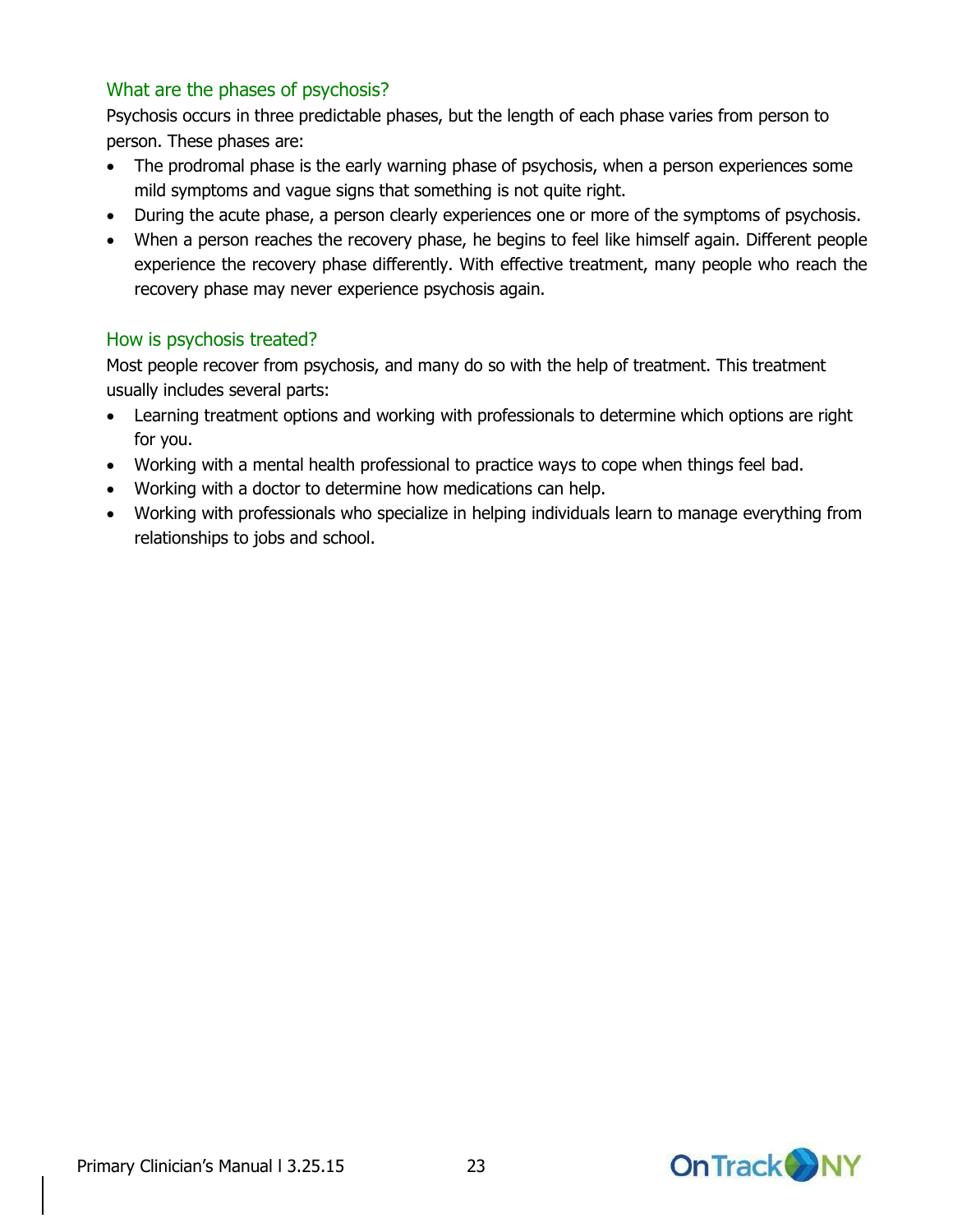

### Recovery from psychosis

Three out of every 100 people experience psychosis at some time in their lives, and most of them recover. Recovery from psychosis results in some important life changes, and there are several things people can do to help themselves recover from psychosis.

#### What is it like to recover from psychosis?

Different people have different stories to tell about their recovery from psychosis. For example, some recover very quickly, while others only feel better after several months. With treatment, support and hard work people in recovery from psychosis can look forward to their lives improving in some important ways:

- Symptom reduction: People recovering from psychosis have fewer symptoms of psychosis, and those symptoms they do experience are less intense. That means these individuals are less likely to hallucinate (i.e., see, hear, taste, smell, or feel things that are not there), and they are less likely to have delusions (i.e., beliefs in things that are not true). These individuals also begin to think, feel, and act more like they did before they had psychosis.
- Improved relationships: People experiencing psychosis usually cannot relate to friends, family, and other significant people in their lives as they did before the psychosis. Once the psychosis begins to subside, though, they can begin to rebuild those relationships.
- More connections with the outside world: Perhaps because they have fewer symptoms to deal with – and more support from other people – people recovering from psychosis often can focus more time and energy on important personal goals like completing school, getting a good job, enjoying friends and family, and other things that make life fun and meaningful.

#### What helps people recover from psychosis?

The most important thing that helps people recover from psychosis is getting active. It may sound strange, but passively sitting around waiting for medicine and the professionals to cure you is usually not the way recovery happens! Most people who recover get active by:

- **Participating in treatment**: Active treatment participants partner with their treatment providers to learn all they can about their treatment options, such as medications and therapy. They keep their appointments with these providers and give the providers honest feedback about how treatment is working or not working for them.
- **Focus on personal goals**: Personal goals in work, school, or other areas of life can be strong motivators for people recovering from psychosis. If they are not immediately ready to resume all their previous activities, people recovering from psychosis can set smaller, more realistic goals that will help them make progress.



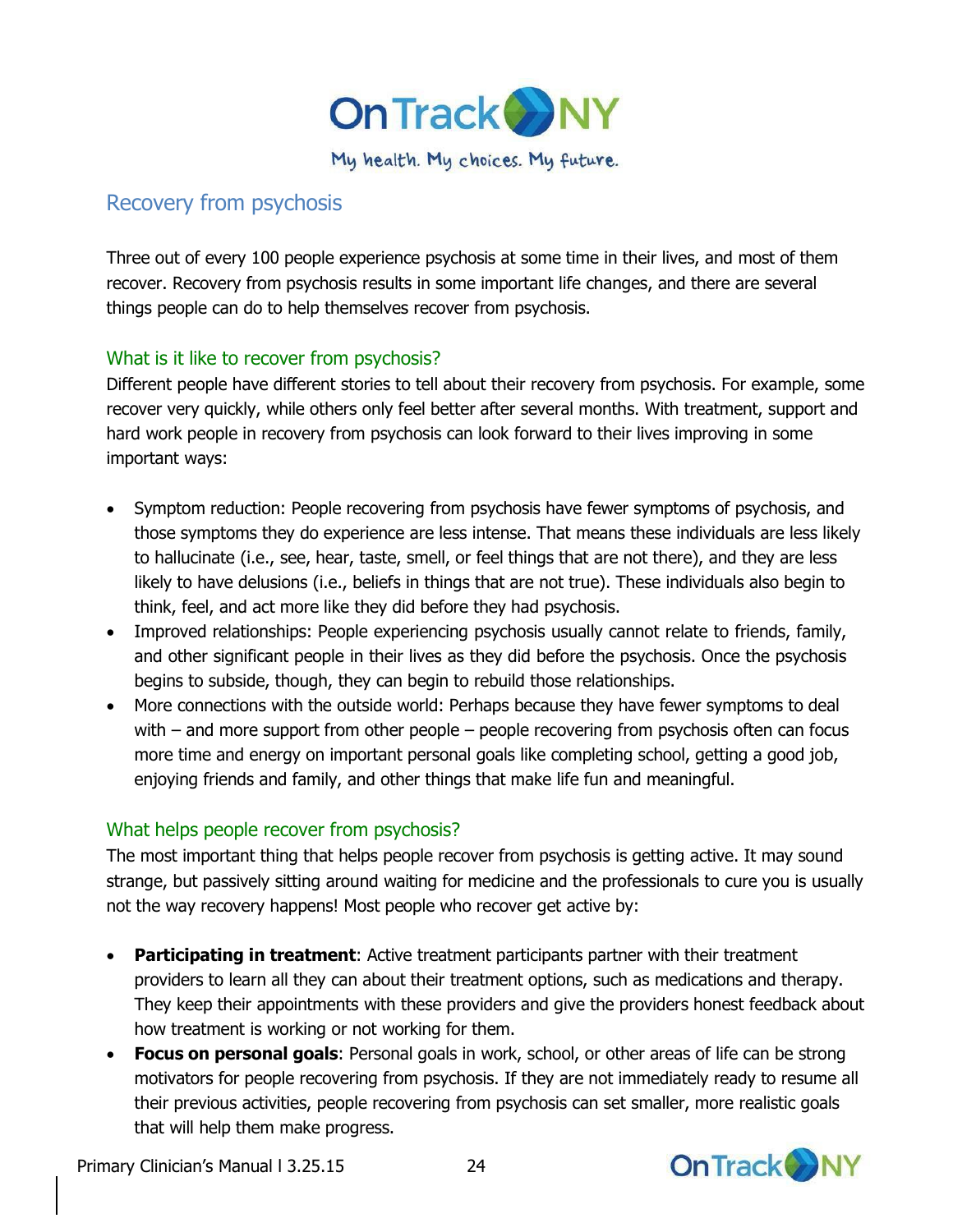- **Finding needed support**: Friends, family, and other important people can provide important encouragement as people recover from psychosis. In addition, support groups for people who are recovering from psychosis can be important. In a support group you can find hope, friends, pride and proven strategies for getting well.
- **Taking care of yourself**: Recovering from psychosis is hard work, so people recovering from psychosis must make sure they take good care of themselves. This means they need good diets, plenty of exercise and sleep, and regular medical check-ups.
- **Taking an honest look at drug and alcohol use**: For some people, drug and alcohol use can trigger psychosis or make it worse. It can really help to take an honest look at your drug or alcohol use and ask yourself, "has it contributed to my psychosis?"
- **Keep your time structured**: Many people find that being bored is stressful. Just hanging around doing nothing is typically not helpful. Get busy and structure your day with activities such as school, work, volunteering, friends and exercise. Try to find the right balance between time alone and with time around people.

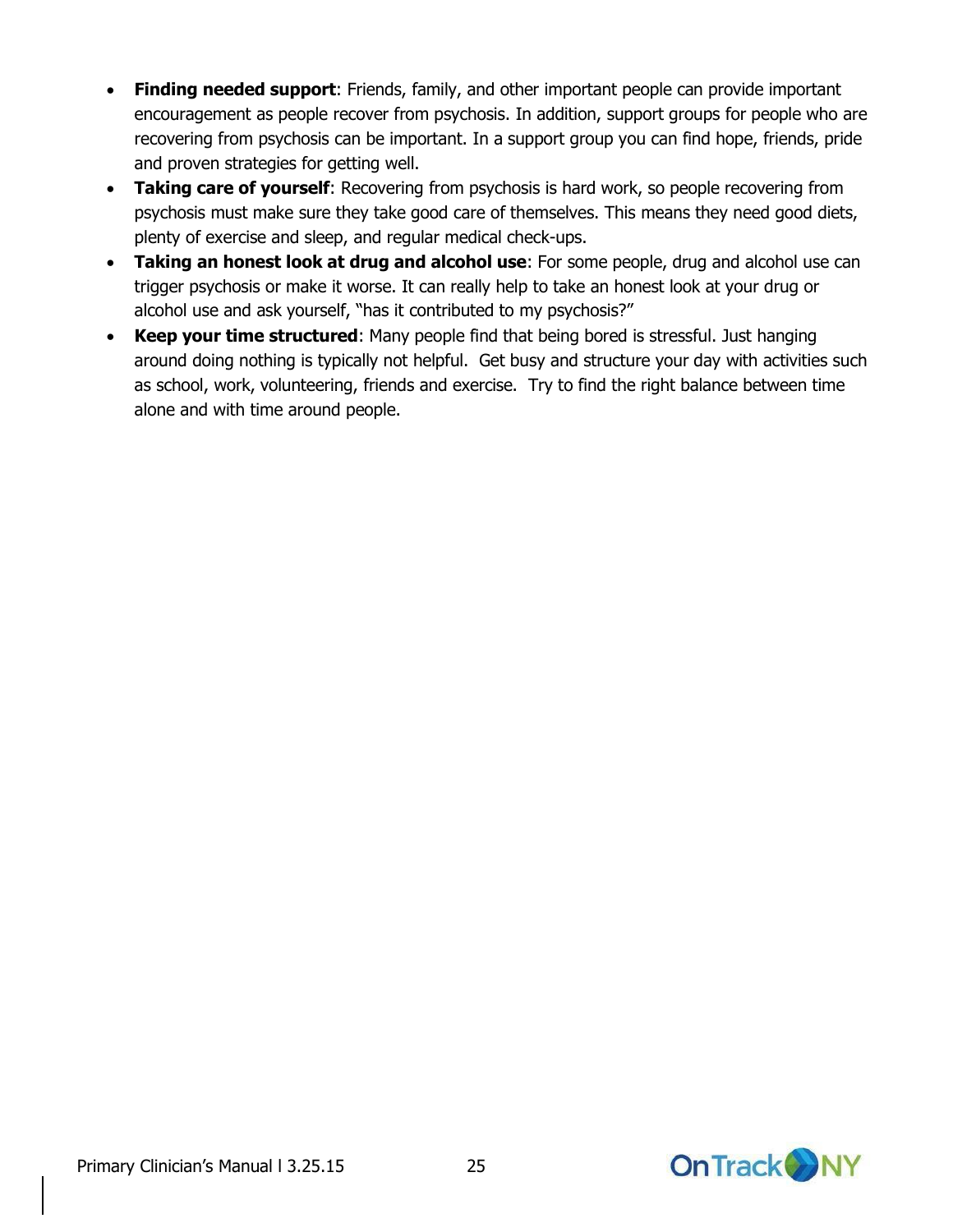

## How can family members help?

#### What is psychosis?

Psychosis occurs when a person loses contact with reality. The word "psychosis" scares some people, but it actually describes an experience that many people have. Three out of every 100 people experience psychosis at some time in their lives, and most of them recover.

#### What causes psychosis?

Psychosis could have a number of different causes, and many researchers are working to understand why psychosis occurs. Some popular ideas are:

- Biological: Some people are more likely to develop psychosis because of their biology or their heredity. Many cases of psychosis have been linked to problems with neurotransmitters, or the chemical messengers that transmit impulses throughout a person's brain and central nervous system. In addition, the relatives of people who experience psychosis are more likely to experience psychosis themselves.
- Other factors: A person's first episode of psychosis can be triggered by stressful events or by drug use (especially use of marijuana, speed, or LSD).

#### What is the role of the family in recovery from psychosis?

Family members can be extremely important in the recovery process. The person may have difficulty in the early period with many things which used to be easy for them. When a person is recovering from their psychotic episode you can provide love, stability, understanding and reassurance, as well as help with practical issues. There are many ways that family members can help a person in recovery from psychosis. Family members can:

- Help the person with psychosis get to treatment appointments and work with their treatment team.
- Stay in regular contact with the treatment team.
- Advocate for the person with psychosis to get the support he/she needs.
- Learn about psychosis so you know what is happening.
- Assist with remembering and initiating appointments and activities.
- Observe and report symptoms the person with psychosis may not be aware of.
- Include the person with psychosis in family and social activities.
- Maintain a safe, positive, supportive atmosphere at home.
- Help with finances.
- Take care of yourself and get your questions answered.
- Understand the goals that your loved one has for recovery.
- Be patient.
- Attend family support groups in your area so learn how other families cope and support the recovery of loved ones.

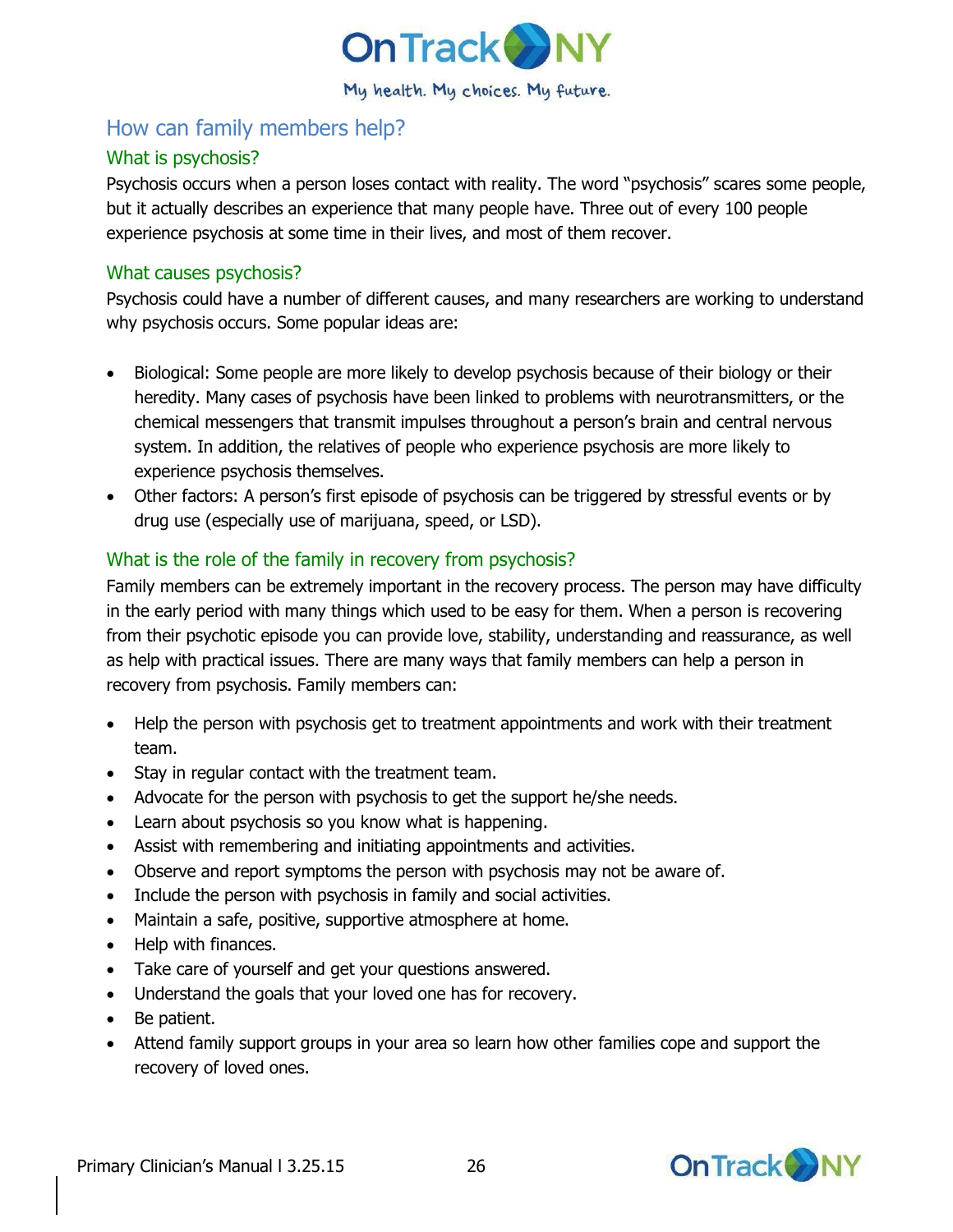

## What is OnTrackNY?

OnTrackNY is a program to help young people who are experiencing psychosis get effective treatment so that they can successfully reach their goals in life such as completing school, getting a good job, living independently and having rewarding relationships with friends.

## What Does OnTrackNY Offer?

The goal of OnTrackNY is to provide hope and effective treatment so that young adults with psychosis can achieve their goals in life. Rather than working with just one mental health professional, we offer a collaborative team approach that relies on everyone's strengths and energy. The young adult with psychosis is a member of the team, along with the family and other mental health professionals. A team leader helps to keep everyone on the team working together toward the young adult's recovery. We use a "shared decision making" approach. That means that the young adult and the team work together to decide on the best treatment options. The treatment offered includes:

- 1. A comprehensive assessment of the young adult's personal recovery goals to inform and guide treatment.
- 2. Treatment and support from team members including a doctor, mental health professionals, and vocational specialists who have worked with people recovering from psychosis.
- 3. Counseling for family members focused on providing information about psychosis and teaching family members how to assist young people in their recovery.
- 4. Coaching from a vocational specialist with expertise in helping young people identify and reach their school and work goals.
- 5. Assistance with strategies for building healthy relationships and coping with problems in positive ways.
- 6. Treatment and support for drug or alcohol problems.

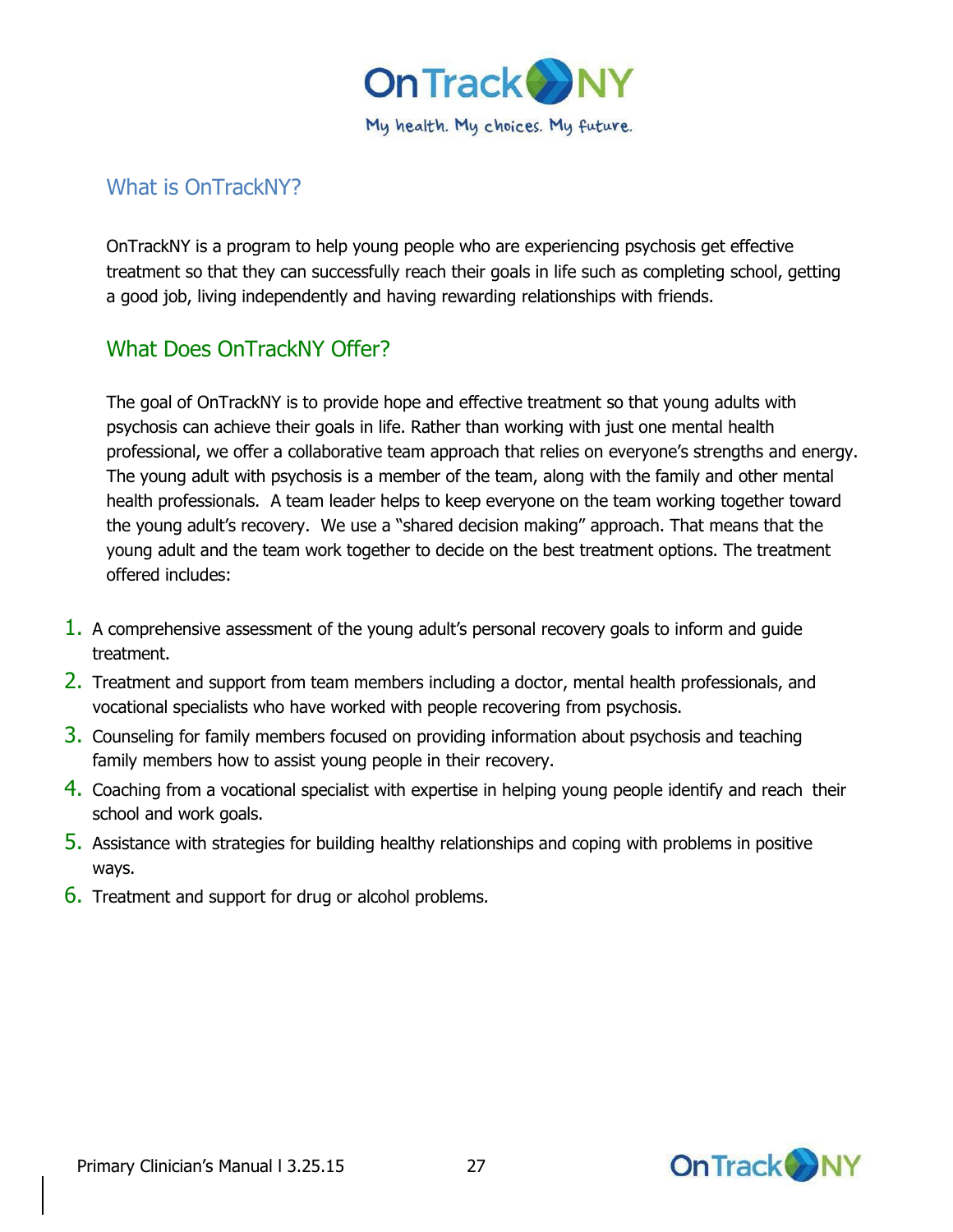### **Consumer Shared Decision Making Card**

(can be produced as a laminated card for the client to use to prompt SDM during meetings with the team)

Side 1:

#### **Tips for Talking About Important Decisions with Your Treatment Provider**

**PREPARE** before you see your provider. Write down your questions and concerns so you don't forget.

**TELL** providers what is most important to you. Answer their questions honestly. This helps them understand and respect what is important to you.

**ASK** for explanations or more information. When a provider offers a recommendation, ask them to explain WHY they think it is right for you. What are the benefits? What are the costs? What are the pros and cons?

**SPEAK UP** about your concerns and ask for options. For instance, if sexual side effects are of concern, it's okay to speak up and say you would like to find a medicine that does not have these side effects.

**REMEMBER** what was said. Write down what you and the provider agreed to.

**FOLLOW-THROUGH** with the decision you and the provider made. If you were not able to follow through, be honest about that. At the next appointment, report the good and the not-so-good results of your decision.

Side 2:

For all major decisions regarding your medications, treatment, school, work, family, and so on, ask yourselfthesequestions:

When your provider gave you a recommendation, did they offer you one choice, or options to choose from?

Did your provider tell you about the pros and cons of each option?

Did you have a chance to ask your questions?

Did you have a chance to talk with important people like family before making your decision?

Did the provider listen to your opinion and what was important to you?

Did you have a say in what decision was right for you?

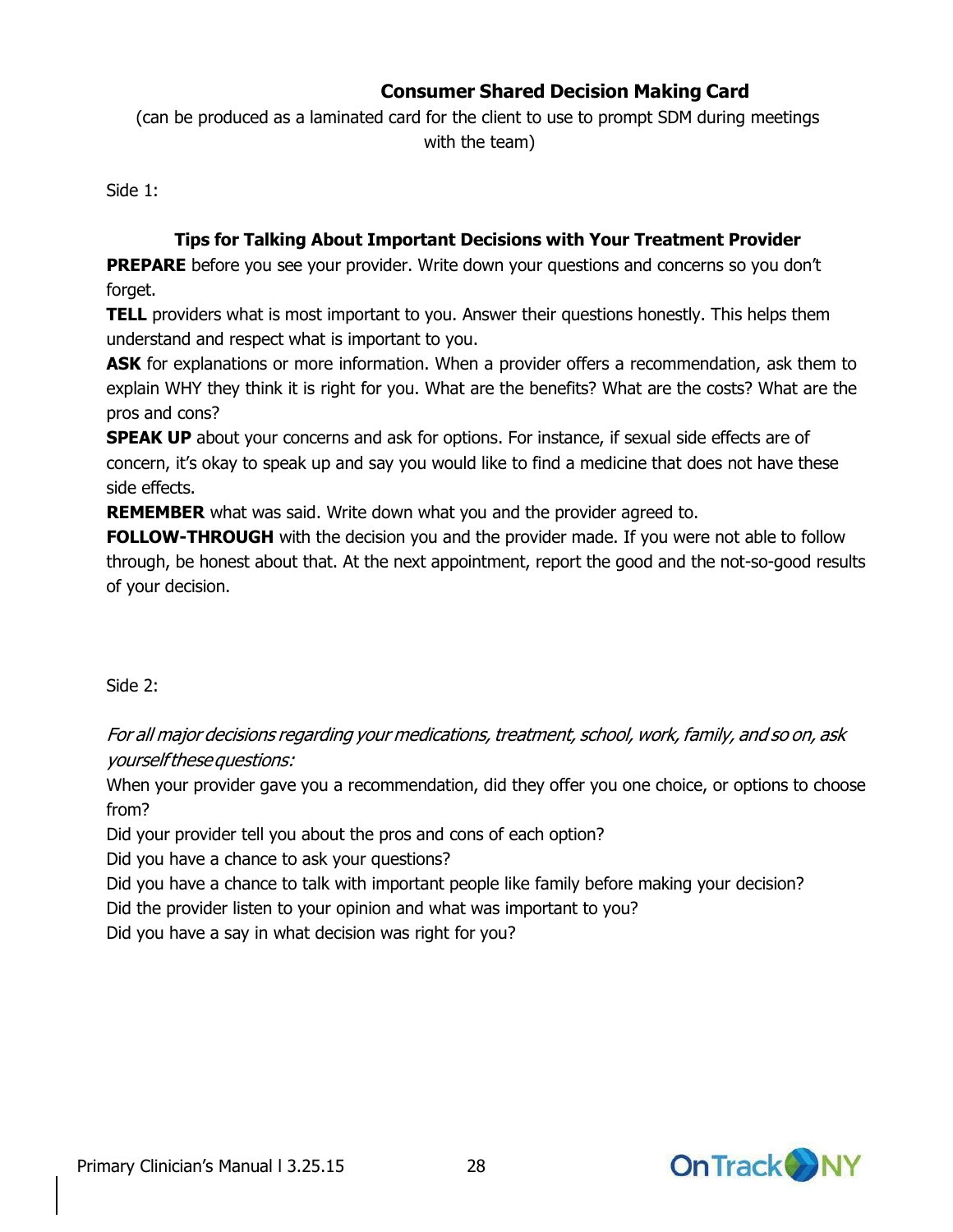## <span id="page-28-0"></span>B. The Primary Clinician Core Sessions

#### **Introducing the Core Sessions to Clients**

Describe Core Sessions: As clients come to the team, we have found that it's helpful to discuss some important topics. You and I will spend time together so that you can learn about the team and how we can work together. We'll also talk about some things that will be useful to you as you plan for your future. We have found that it's good to have these meetings early on as someone is first getting involved with the team, because the information and discussions we'll have can be useful as you plan your goals and think about how best to use the team to get to where you want to be.

As with everything that happens with the team, we want these meetings to be useful for you. So as we meet and talk, if topics come up that you aren't so interested in right now or if you'd like to spend more time on some than on others, that's fine. **We can be flexible so that the informationyouget is theinformationyouwant.**

At the end of these meetings, we will talk about how to use the information that you've learned in the rest of your work with the team.

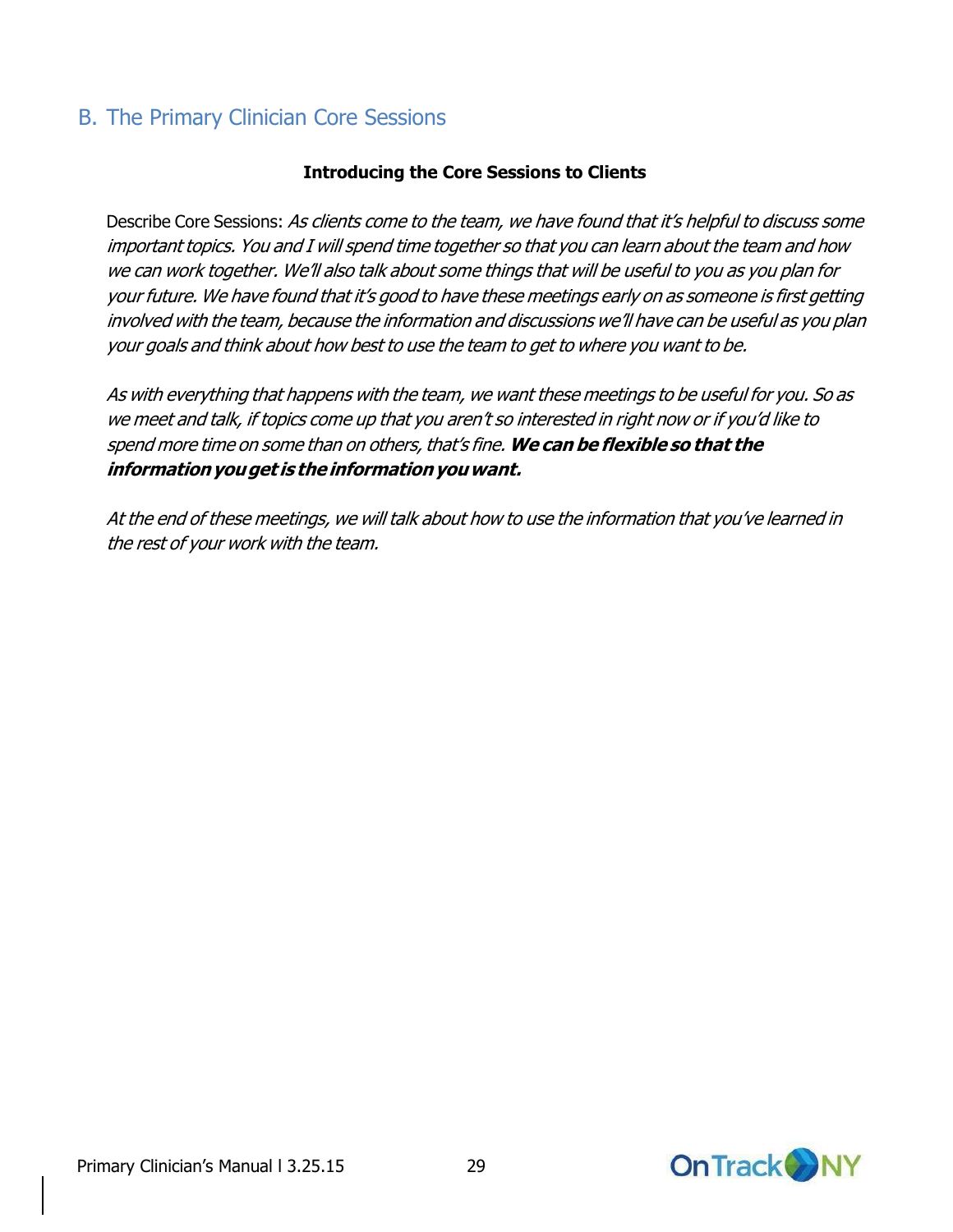## **Session 1: Introduction to the OnTrackNY program and team: Getting the most out of OnTrackNY**

**I. Introduction to Meeting and Rationale:** The purpose of this meeting is to provide information about the OnTrackNY team. We have found that young people are eager to learn about these topics so they can better understand what they are experiencing. It can help to answer some questions you may have about what everyone on the team does and how they relate to you.

#### **II. The OnTrackNY Team**

There are many things that can help young people who have experienced unusual or troubling symptoms (psychosis). The OnTrackNY team includes several professionals who provide different treatments to help individuals achieve their recovery goals. Part of the job of the team is to collaborate with you to decide together what goals are important to you and which treatments seem best for you. Each person's goals are different and goals may change over time, so this will be an ongoing discussion.

The team offers a collaborative approach where each member of the team has certain strengths, knowledge, and expertise that they bring to the table. **It's important to remember that you are <sup>a</sup> key part of this team.**

**III. Members of the team** (Note: include only as much detail as is useful to the individual)

- Team Leader
	- $\circ$  The Team Leader oversees all aspects of team, making sure that things are running smoothly and that you are getting quality treatment.
	- $\circ$  As part of keeping things running smoothly, the Team Leader coordinates everyone's schedule, talks with the heads of the agency, makes sure the team is reaching out to people, and assigns each participant to a Primary Clinician.
	- o Sometimes Team Leaders also act as Primary Clinicians.
- Primary Clinician
	- $\circ$  The Primary Clinician works with you and your family to help identify treatment goals and develop a plan for getting them met.
	- $\circ$  You will meet one-on-one with me to discuss issues or problems you may be facing
	- $\circ$  I will also help you to coordinate all of your care.
	- $\circ$  I will connect you with resources provided by the team and in the community.
	- o Recovery Coaching: It may be hard to think about this right now, but once you're feeling up to it, you and your family will start to think about what comes next and how to work towards goals like getting back to doing the things you want or like to do.
	- $\circ$  I can help you learn strategies and practice with skills that will help you in real-life situations.
	- o We can also work on ways to improve your health.
- Psychiatrist

 $\circ$  For many individuals, medications can be helpful in reducing symptoms and preventing

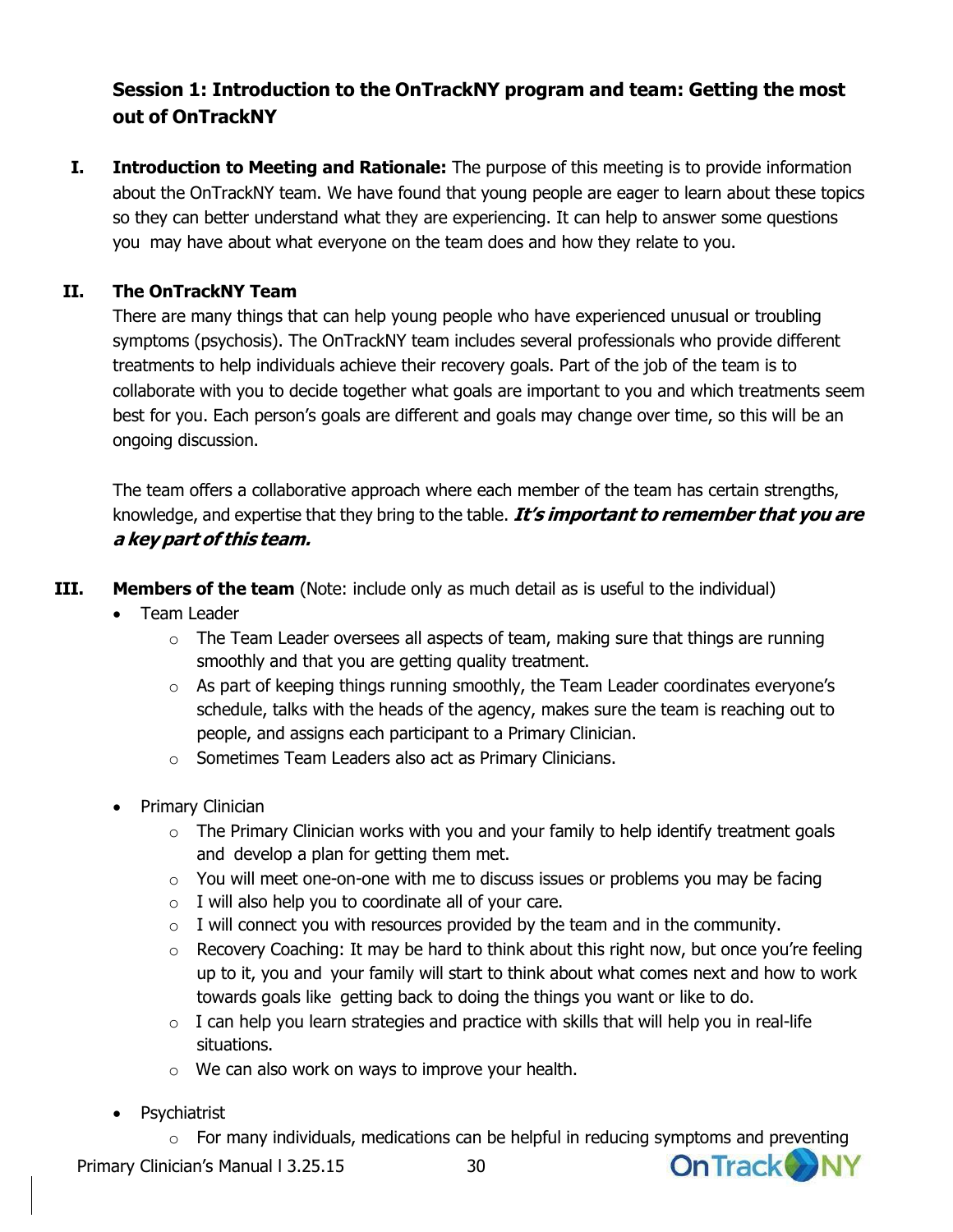symptoms that have almost or totally gone away from coming back.

- $\circ$  The team psychiatrist works together with you, your family, and the team to help you make decisions about whether medication might be right for you and, if so, to find the medications that will be most helpful.
- $\circ$  Medications commonly used for the treatment of the symptoms you've described include:
	- Medications that target symptoms like hearing voices or having unusual thoughts
	- Medications that can help with other symptoms like anxiety and depression
	- Medications that help manage side effects from other medications
	- The team psychiatrist also works with you to make sure that the medication you choose is working for you and to manage any side-effects you may have.
- Supported Education and Employment Specialist
	- o Like other young people, your goals may include school or work.
	- o The Supported Education and Employment Specialist works with you to:
		- Identify and clarify your educational and work-related goals.
			- Help you find a job/school that matches your interests.
			- **IDENT** Identify supports you may need to be successful and help to make sure those supports are in place.
			- Your plan will be unique for you based on your needs and preferences. For example, your plan might include help with transportation, working with a teacher or employer on your behalf, and helping you with your relationships with fellow students or co-workers.
- Nurse
	- $\circ$  The team nurse will work with you and the team psychiatrist to see how things are going with you in terms of your medication, any side effects you may be having, and how your health is.
- Outreach and Recruitment Coordinator
	- $\circ$  The Outreach and Recruitment Coordinator works to get the word out about the team and what we do, and will talk with you when you start the program to see whether the team is the right fit for you.
	- $\circ$  Sometimes Outreach and Recruitment Coordinators also act as Primary Clinicians.
- You
	- $\circ$  You work with the team to identify personal goals and steps needed to reach those goals.
	- $\circ$  You discuss your treatment options with the team and work with them to decide what services would be most helpful for you.
- Family Members and other supports
	- $\circ$  If you want your family or other people in your life involved, they will work with you and the team to find ways that they can support you.
	- o You and the people you would like involved may also discuss which support services, if any, might be helpful.

### **IV. Time-Limited Services**

The OnTrackNY team is starting to work with you at a time in life when you have started having



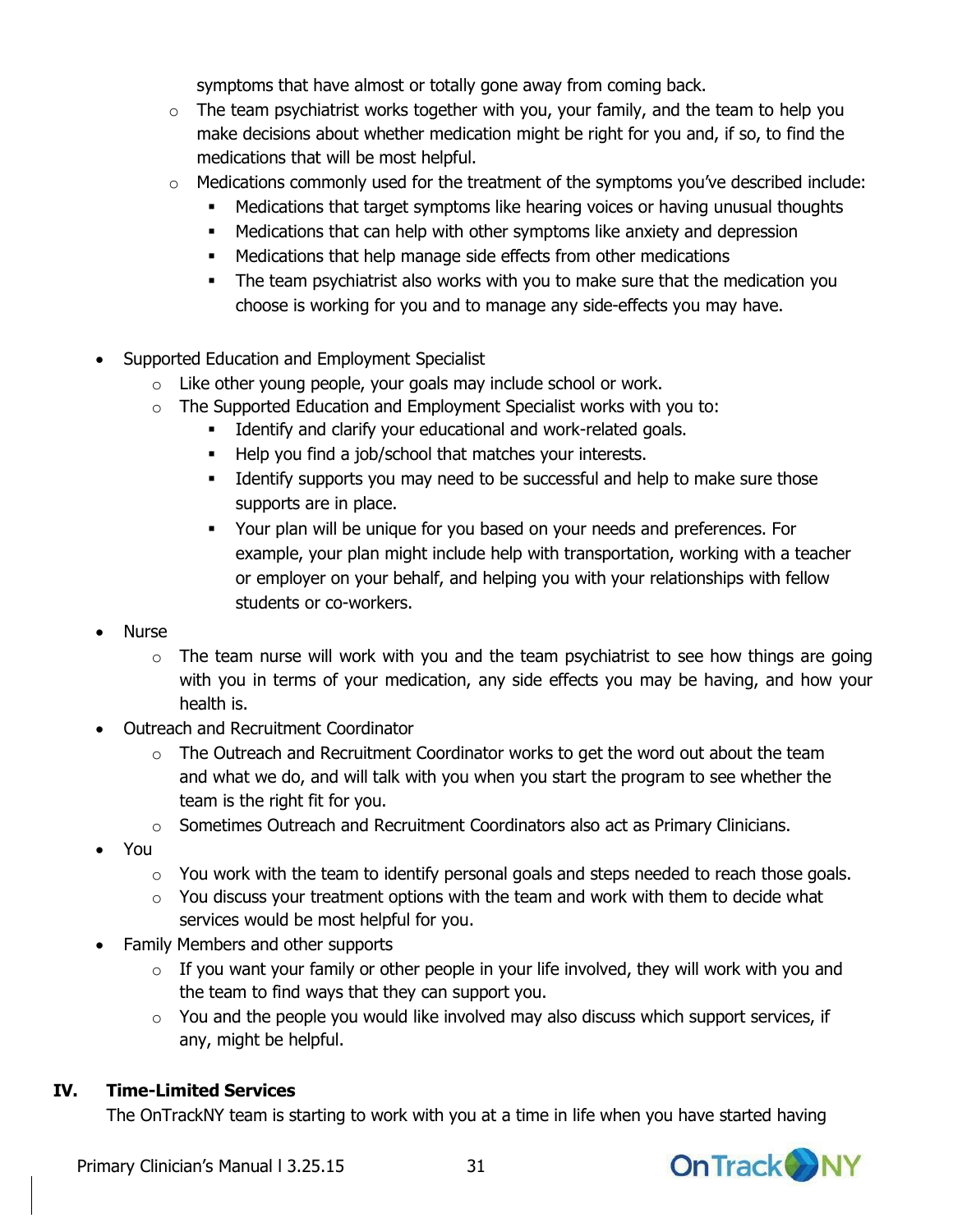some difficult experiences. The goal of the program is to work with you as long as you need us, and then to support you in transitioning to other services and supports outside of the team. The average amount of time that young adults stay with our program is about two years, but we don't know what will be the right amount of time for you. We will return to the topic of transitioning to other services after you've been with the team some time.

#### **V. Working Together with the Team**

I hope you now feel like you understand who's on the team and what they do. Do you have any questions?

It's important to remember that the team is here to work with you. We will ask you a lot about your thoughts about how things are going for you as you work with us, and you will need to give your input and let us know what's going well and what could be better.

In one of our next meetings, we'll talk about how to be a part of the treatment discussions and decisions that are made and practice some skills for feeling comfortable getting your point across.

#### **VI. Summary of today's meeting**

PC asks the consumer to identify some important points from today's meeting. PC adds his/her perspective to this summary.

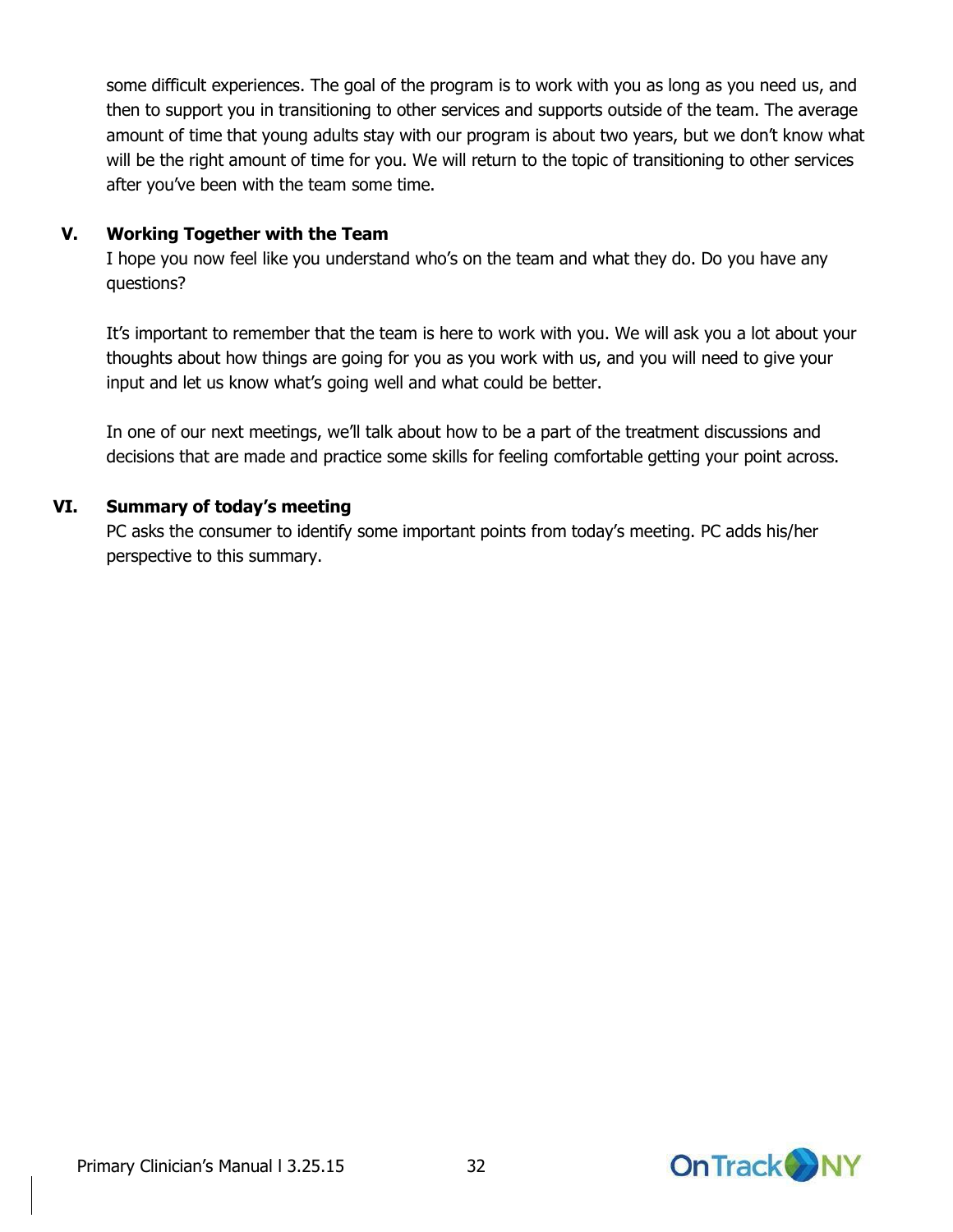#### **Session 2: Early intervention and recovery: Managing my distress and troubling symptoms**

**I. Introduction to Meeting and Rationale**: The purpose of this meeting is to provide information about early intervention and recovery. Understanding what recovery is and how you want your recovery to go are important things that you will talk about with the OnTrackNY team. First, we'll talk some about some of the experiences you've had that have brought you to work with the team. Then, we'll talk about ways to think about recovery and your personal goals moving forward.

NOTE: Check in frequently with the client while delivering and discussing this information.

**NOTE: Many young people may not think in terms of "psychosis" or find the term useful. It would be good to discuss their experiences with them and get an understanding of the language they use to refer to their experience of psychosis and/or what has led them to OnTrackNY.**

#### **II. Your experiences**

As I've said, I want to start by talking about some of the experiences you've had that have brought you to work with the team. Tell me a bit about what was going on with you before you came here.

**NOTE: Meet the client where he/she is at in terms of describing his/her experiences. Let him/her decide how much detail he/she provides. Use reflective listening to convey an understanding of the experience and feelings surrounding it. Summarize to make sure your understanding is accurate and give the client the chance to correct anything you have wrong. The goal of this is to learn how the client understands and describes his/her experience.**

**Please use the next paragraph as a guide, not as a verbatim script. The goal is to communicate to the client your interest in learning about his/her experiences, in his/her own words and then to structure a respectful, non-judgmental discussion to do so. The following questions are offered as examples – you may decide to use others as you see fit.**

I appreciate your sharing your experience with me. The OnTrackNY team works with many young people who have had experiences that are similar to yours. People call these experiences by different names and refer to them in different ways. What have been some of the things you have heard so far, as they relate to why you are here? How do you feel about that? Is there another way of describing this that makes more sense to you? It is important to remember that the terms some people find helpful may not be a good description of other peoples' feelings and experiences.

NOTE: Presenting this material should not be a lecture. It should be a discussion. The PC should provide some information then ask for a reaction, understanding, etc. A good rule of thumb is for the PC to say 4- 6 sentences and then ask for the client's opinion, ask a question, etc.

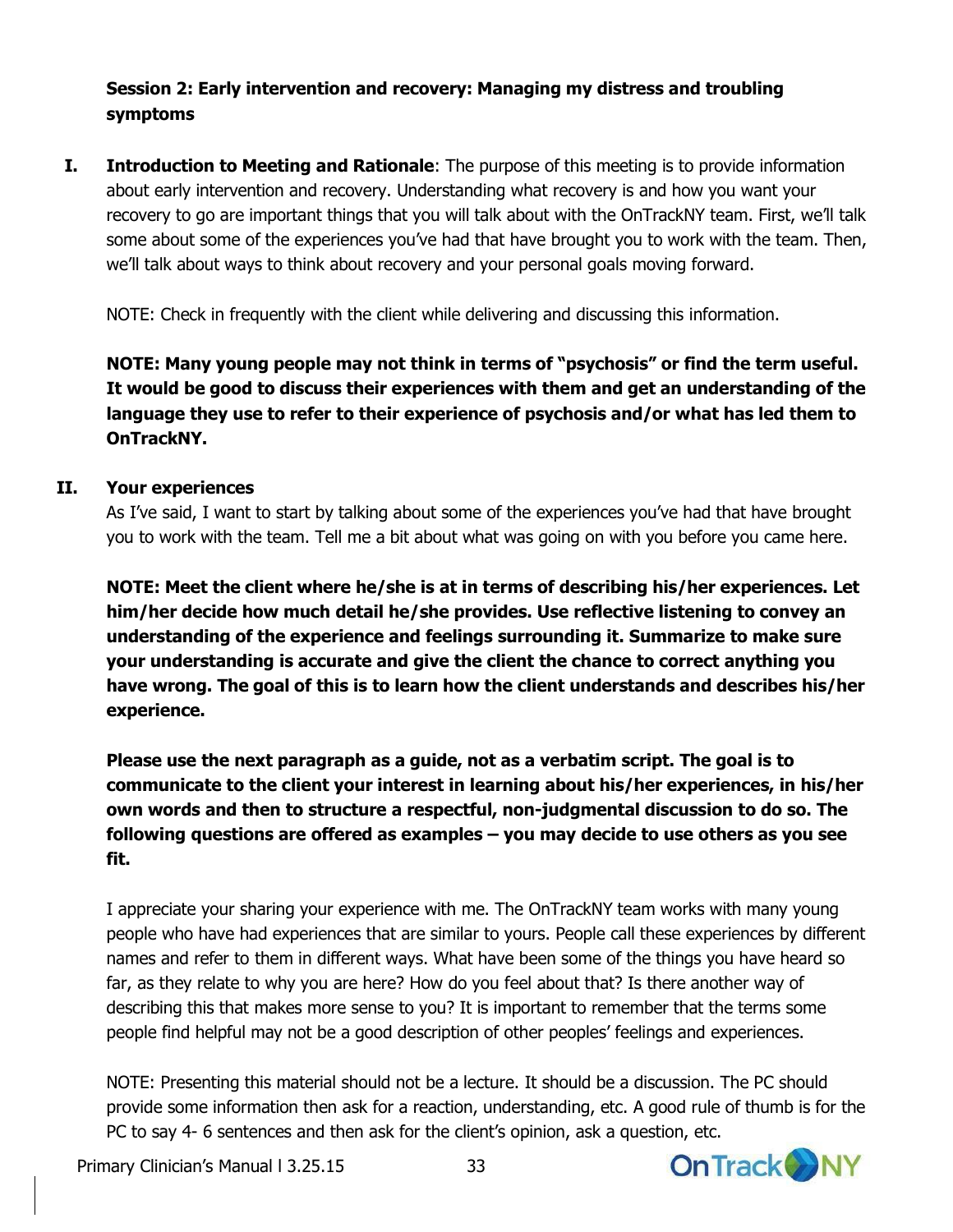NOTE: During these early stages of engagement, it is especially important to be mindful of the young person's experience of what may be happening and to adopt his/her language in the conversation. For example, you can start with:

"You've told me about several experiences you've had over the last several months that led you to come to the team – hearing voices and having beliefs that were hard to shake even though they seemed likely to be untrue. And, we talked about how it's been scary/confusing/ upsetting to have these experiences and not have anyone who could understand what you've been going through. One thing that we know from research is that these sorts of experiences are not so uncommon. Experiences that affect the way a person thinks, feels, and acts actually happen more often than you might think. Many people in our program have experienced this sort of thing.

#### **NOTE: When considering whether to share and discuss parts of the next section, it is important to remember to gauge "where the person is at" before beginning psychoeducation using clinical jargon. Instead, this info may come later on.**

#### **III. What is Psychosis?**

Psychosis involves difficulty telling the difference between what is real and what is not. Psychosis can affect the way a person thinks, feels, and acts and is experienced by approximately 3 out of every 100 people at some point in their lives. The first episode of psychosis typically occurs in a person's late teens or early twenties. Symptoms may start suddenly or develop gradually over time. Both men and women of every race, ethnicity, culture, and socioeconomic group have these experiences. Symptoms of psychosis are different from person to person and may even be different over time. Psychosis is treatable and most people recover. Discuss the young person's experience in greater depth here.

#### **Common Symptoms of Psychosis**

Hallucinations. Hallucinations cause people to hear, see, taste, or feel things that are not there. Hallucinations can seem very real. For that reason, people who experience hallucinations often have difficulty believing that they are not real. Examples of hallucinations include:

- Hearing noises or voices that others don't hear
- Seeing things that other don't see
- Having unusual sensations in one's body

Ask young person to share examples of any hallucinations he/she may have experienced.

Delusions. Delusions are beliefs that a person holds despite evidence that those beliefs are not true or accurate. Examples include:

- Believing that one is being watched or followed
- Believing that someone else is controlling one's thoughts
- Believing that others want to harm you
- Believing that things in the environment have a special meaning just for you

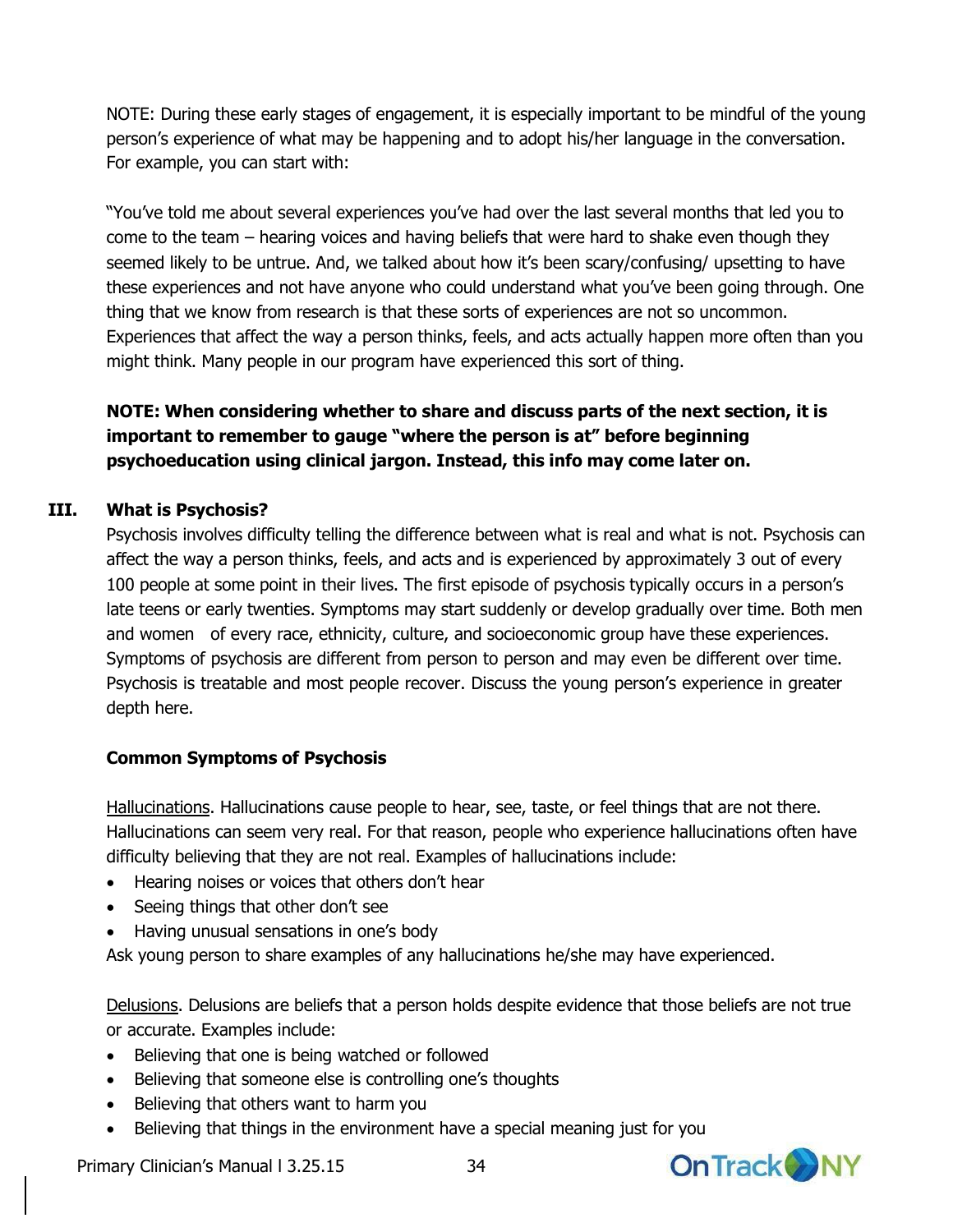Ask young person if he/she can describe any beliefs or thoughts he/she may have had that may not be entirely accurate or where they may question the accuracy.

Confused thinking. One's thoughts, and the expression of those thoughts, don't connect together in a way that makes sense. Examples include:

- Thoughts can seem unclear
- Thoughts are jumbled together
- Thoughts are racing too fast or are coming too slow

Ask young person if he/she has had any difficulty expressing his or her thoughts. What has he/she noticed?

Changes in behavior. These can include:

- Spending more time alone.
- Having less interest in socializing with friends and family, going to work or school, or otherwise engaging in activities one used to enjoy.
- Not taking care of oneself as well as one used to (e.g., not bathing or dressing, may appear disheveled).
- Behaving in a way that doesn't seem to fit with the situation, such as laughing when talking about something sad or upsetting, or for no apparent reason.

Ask young person if he/she has noticed any changes in his/her behavior. What has he/she noticed?

### Other symptoms that often go along with psychosis

- Depression: Low mood, sadness, less interest in activities
- Anxiety: Excessive fear or worry, feeling uncomfortable or anxious
- Mania: Elevated or irritable mood, heightened arousal or energy level

Highlight the fact that the individual may experience other symptoms that are either part of the psychosis (e.g. mania for someone with schizoaffective disorder) or a result of the symptoms (e.g. anxiety due to concerns about being followed; depression associated with life changes due to illness).

## **Phases of Psychosis [OPTIONAL – if young person asks about this information; as in other parts of this session, feel free to adapt language as appropriate]**

Although each person's experience of psychosis is unique, typically an episode or period of psychosis involves 3 phases.

Prodromal phase. Early warning phase of psychosis. Individual starts to experience mild symptoms or vague signs that something is not quite right. Family members begin to notice unusual behavior or signs that something is not quite right. Early warning signs can include:

- Changes in sleep or appetite
- Changes in emotions (anxiety, depression, suspiciousness, irritability, depression)
- Problems in thinking (difficulty with concentration, memory, organizing thoughts)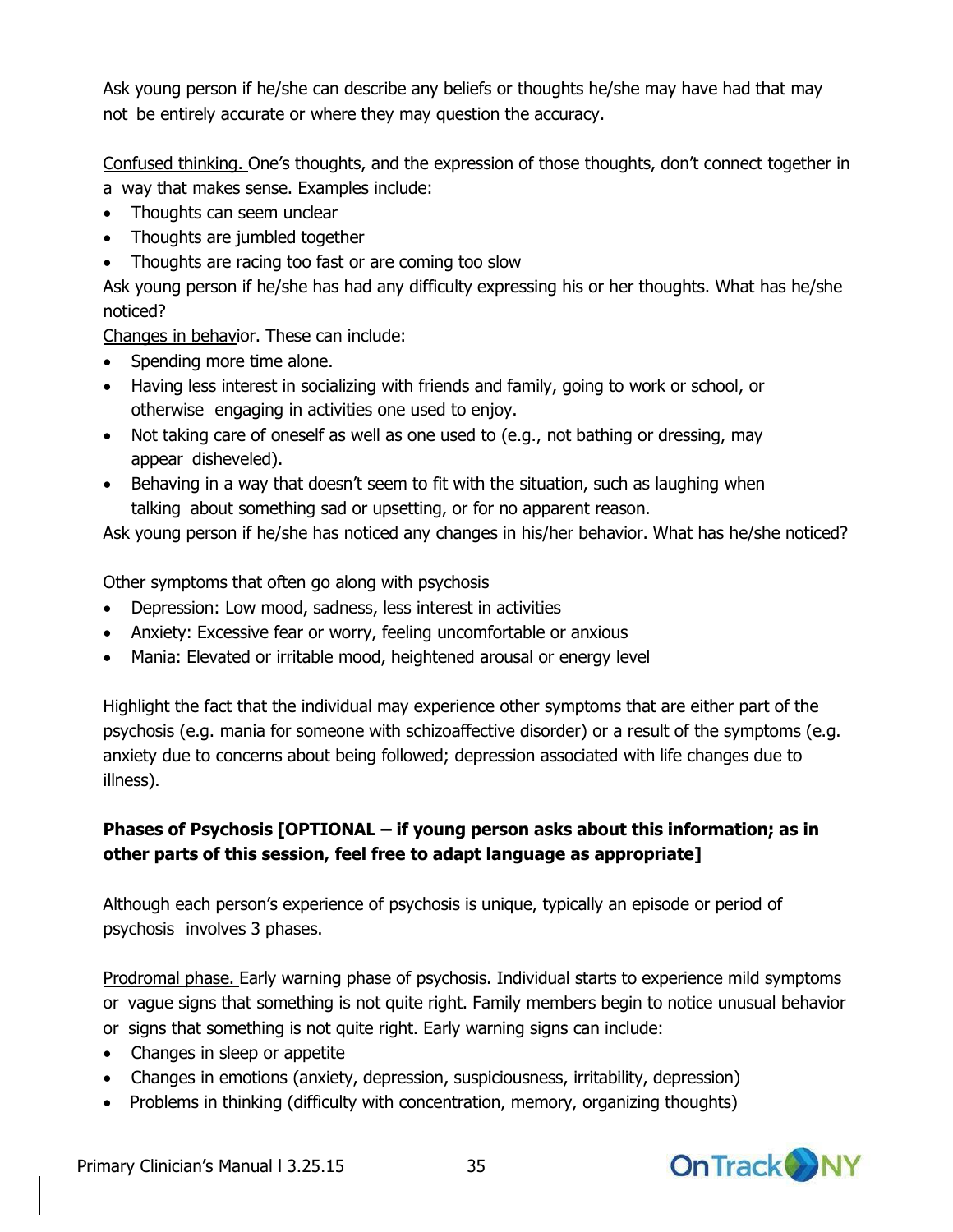Changes in behavior (social withdrawal, decreased energy or motivation, difficulty functioning at work, home, school)

Ask individual if he/she can recall any early warning signs he/she may have experienced or observed. What was his/her understanding of it? What did he/she do?

Active phase. Individual is clearly experiencing symptoms of psychosis. Typically these include hallucinations and/or delusions but can also include disorganized thinking or behavior.

Recovery phase. Individual starts to feel like themselves again. Often associated with a decrease in symptoms and an increase in goal-directed activities. Each person experiences the recovery phase differently. The path taken to get to this phase can vary considerably from one person to another.

#### **What Causes Psychosis? [OPTIONAL – if young person asks about this information; feel free to adapt language as appropriate]**

PC: Ask young person what he/she thinks causes psychosis/mental illness. Anything that others have said or that they have heard others say? Discuss commonly held myths about the causes of psychosis and other mental illnesses such as that mental illness doesn't exist, caused by poor parenting, caused by being lazy or weak, caused by the devil, etc. and help to correct them by identifying them as myths. Emphasize the point that many of these myths develop as a way to explain behaviors that people didn't understood.

#### **What We Know: Overview of Causes**

- a. Overview
- We are still working to fully understand why and how psychosis occurs.
- The development of psychosis appears to be influenced by a combination of biological/genetic, psychological, and environmental factors.
- Biological factors (genes) may make an individual more vulnerable to or have a greater risk for developing psychosis.
- Environmental factors (stressors) increase the likelihood that symptoms are expressed.
- b. Biological factors (genes)
- Refers to the structure of the brain, chemicals in the brain, and genes that may make an individual more vulnerable to or have a greater risk for developing psychosis
- Biology
	- $\circ$  Psychosis is believed to be associated with an imbalance in chemicals in the brain called neurotransmitters.
		- Neurotransmitters are chemicals that transmit impulses or signals throughout the brain and central nervous system.
		- The neurotransmitter dopamine is associated with symptoms of psychosis.
		- **Many medications work to correct this imbalance.**
- Genes
	- o Research suggests that some people may have a genetic predisposition to developing psychosis.

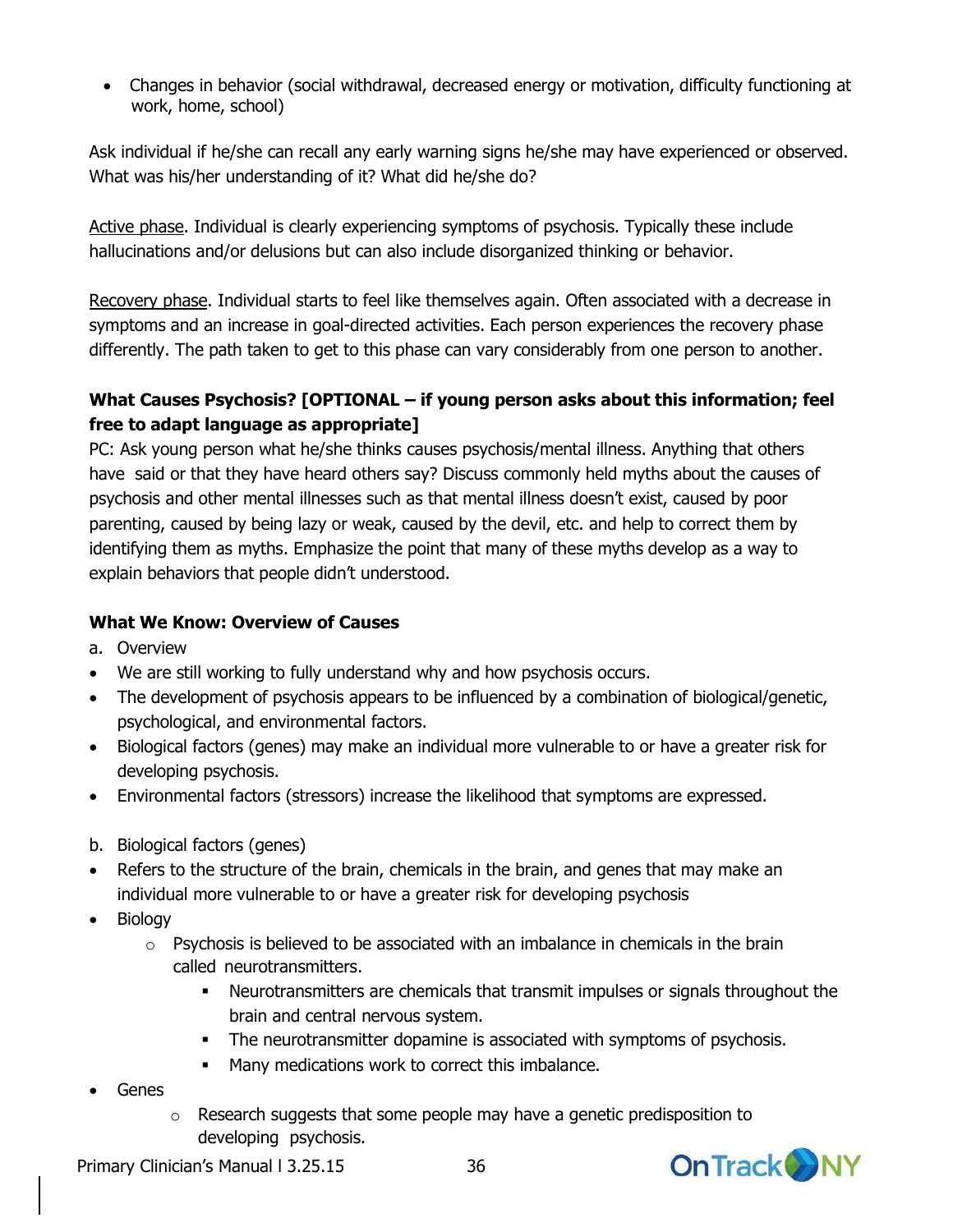o People who experience psychosis are more likely to have a close relative who has experienced psychosis.

(Because development of the illness may be due in part to biological or genetic factors, family members may be concerned that they or other family members (e.g., children) may develop the illness. PCs should stress the fact that although having <sup>a</sup> relative may increase the likelihood that another family member may develop psychosis, it doesn't mean that <sup>a</sup> person will definitely develop anillness).

- c. Psychological
	- Personality, personal beliefs, thought, experiences, etc.
- d. Environmental factors (stressors) can increase the likelihood that symptoms are expressed.
	- Stressful events in the environment
		- o Stressful events can increase an individual's vulnerability to psychosis.
		- o High levels of stress can trigger the onset of symptoms or an increase in symptoms over time.
		- o Stressful events can include a traumatic life event, a significant loss, increased responsibilities associated with school/work, or a physical illness.
	- Substance use
		- $\circ$  Substance use can trigger the onset of symptoms or an increase in symptoms over time.
		- o Drugs such as marijuana, speed or LSD are particularly likely to trigger symptoms.
		- o However, substance use is generally not the underlying cause of psychosis.

PC: Some people with psychosis and/or their family members may think that substance use is the cause. PCs should emphasize that while substance may trigger symptoms, if the symptoms were just a result of substance use then they would go away once a person stopped using. Remember that people are looking for a sensible reason for the change they have experienced and substance use is frequently cited as a cause by both individuals and family.

#### **IV. Recovery**

Recovery is possible. The team is here to help you figure out how to progress in your recovery.

Note: Perhaps first ask some questions like: Have you ever heard of recovery? What do you think that it means?

Note: This can be a good place to watch some Recovery videos.

#### **A. What is Recovery?**

- 1) Description of recovery
	- Recovery has been described as:
		- $\circ$  "...a deeply personal, unique process of changing one's attitudes, values, feelings, goals, skills, and/or roles."

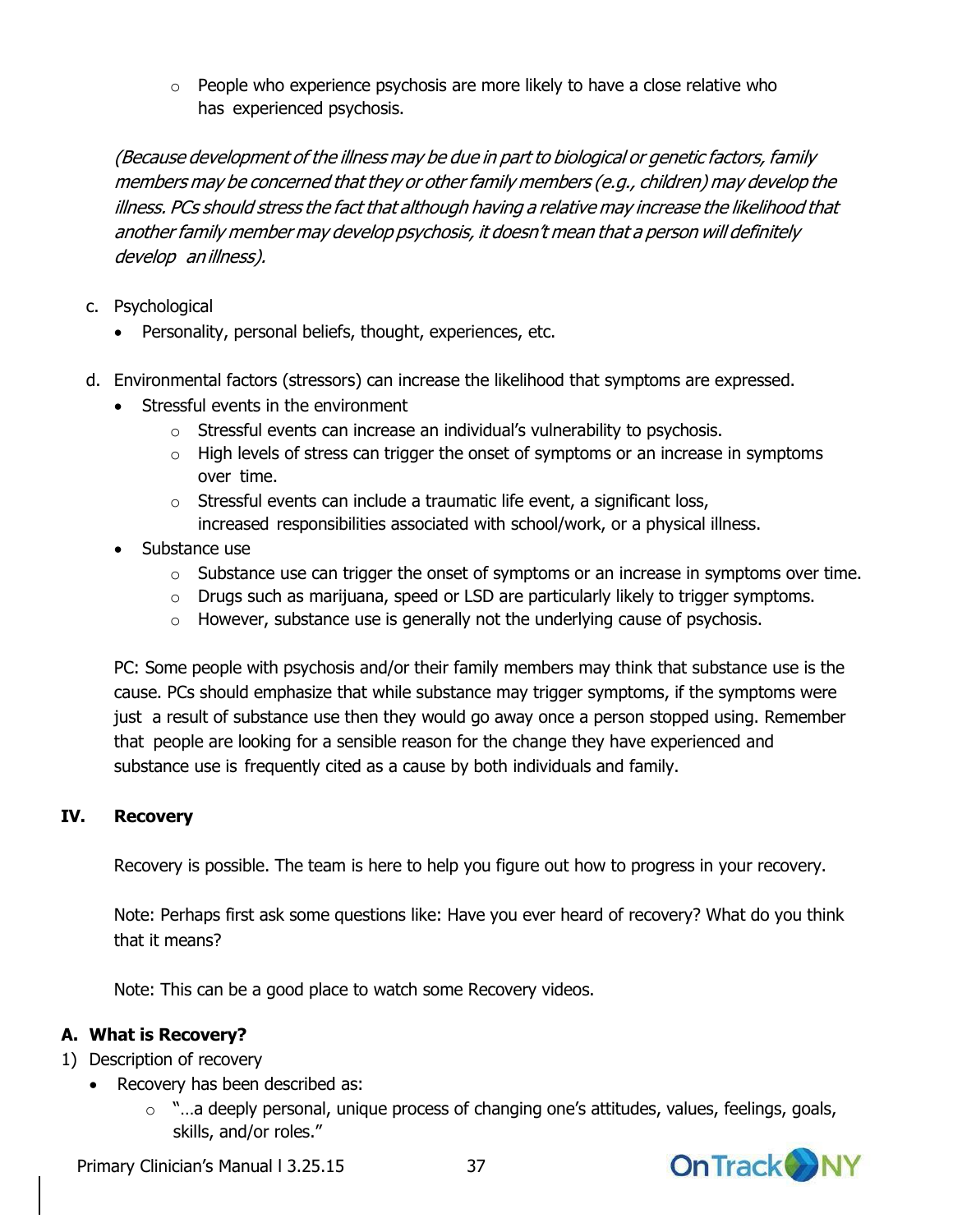- $\circ$  "It is a way of living a satisfying, hopeful, and contributing life even with limitations caused by illness."
- $\circ$  "... involves the development of new meaning and purpose in one's life as one grows beyond the effects of mental illness." (Anthony, 1993).
- $\circ$  Continuing with your life even though you still have symptoms. We believe that there are still many ways to continue to work towards your goals even though you may not be feeling well. Lots of people experience ups and downs with their symptoms and if they are engaged in their individual recoveries, figure out ways to adjust accordingly so that they're not just waiting around for a cure before they can move ahead with their lives.

### **2) Recovery is different for each person**

- Often involves:
	- $\circ$  A reduction in symptoms: fewer, less intense, or no hallucinations
	- o Improved relationships: feel more comfortable around others, more interested and comfort interacting with others, spending time with friends and family
	- $\circ$  Connections with the outside world: engaged in work, school, volunteer activities, hobbies/other leisure or recreational activities
	- $\circ$  Focus on important personal life goals: more likely to make plans for the future, set goals and take steps towards reaching them

#### **B. What Helps People in their Recovery from Psychosis?**

PCs should point out the fact that recovery is not the same thing as responding to treatment. While <sup>a</sup> majority of people have <sup>a</sup> substantial reduction in symptoms or remission of symptoms that is not always the case.**Although we can't always controlhow we respondto treatment (e.g. medications),wedohave controloverother aspectsof recovery.** There are many thing that people can do in addition to typical treatment to help them learn ways to relate to and successfully manage one's illness so that they are able to move forward in life.

- Participation in treatment
	- $\circ$  Talking with providers about treatment options and working with providers to decide which treatments/services would be most helpful to you.
	- o Attending appointments regularly.
	- $\circ$  Asking questions if there are things you don't understand, feel haven't been explained, or if there is information you would like to know.
	- $\circ$  Being honest with providers about whether treatment is working or not working. There are a number of treatment options to choose from if one does not seem to be working.
- Identifying and focusing on personal goals
	- o Identifying what you would like to change or see different?
	- $\circ$  Is there something you would like to be doing that you are not doing now?
	- o Working with providers to identify personal goals and what steps are necessary to reach those goals.
	- Making use of supports

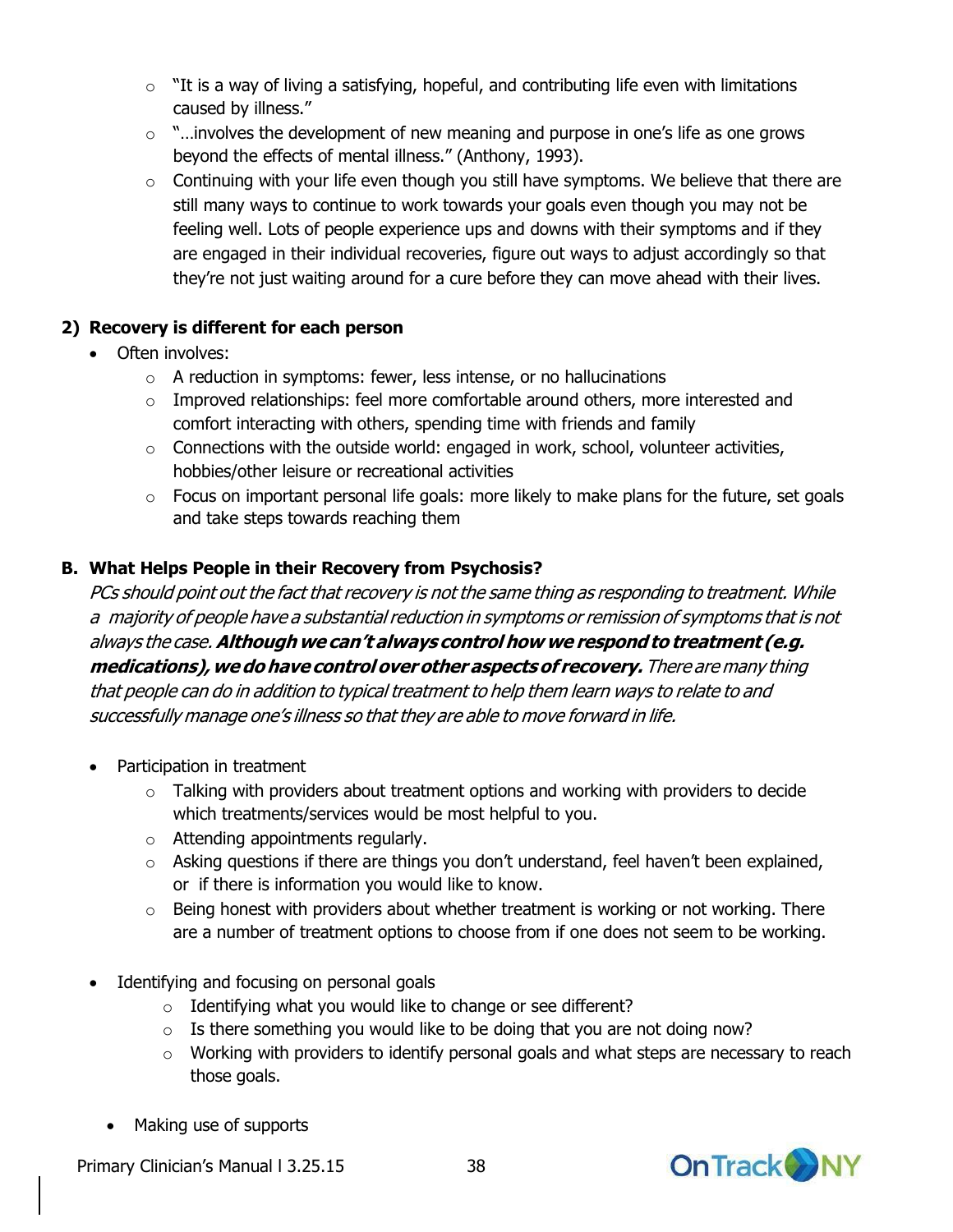- o Support network in the community
	- **Family, friends, and other supportive people in their life**
- o Professionals
	- **Treatment providers, school counselors, or other professionals**
- o Peers
	- Support groups for people with psychosis or for family members of people experiencing psychosis

#### **V. Summary of today's meeting**

PC asks the consumer to identify some important points from today's meeting. PC adds his/her perspective to this summary.

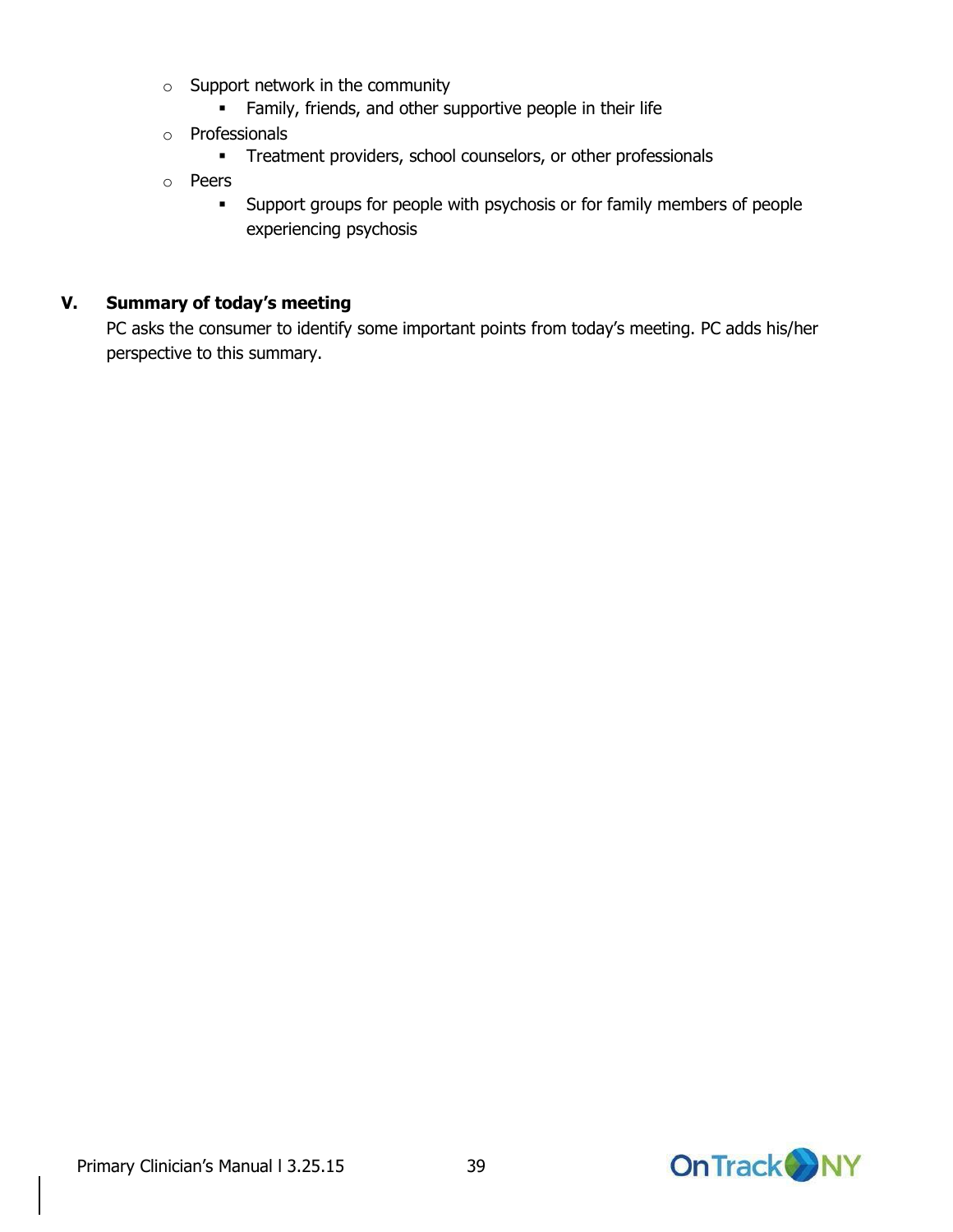#### **Session 3: Shared decision making around client goals**

**I. Introduction to Meeting and Rationale**: The purpose of this meeting is to introduce the way that we plan and make decisions together. This is called "shared decision making" (SDM) and we use it to set goals that are meaningful to you. We'll spend some time talking about what SDM means and how you will use it with the OnTrackNY team members. The SDM process insures that your voice is heard and your point of view is understood as we make decisions together.

**NOTE: This is a useful meeting for family members too.** Consider meeting with family members to cover this or doing this as part of a monthly family group.

NOTE TO PCs: To incorporate SDM into this meeting, ask yourself the following questions during a discussion: Are we clear and in agreement about the current issue, problem, or decision? Have we identified the relevant options? Do the young adult and I have all the information we need about this topic? Are we clear how the individual's important values influence this decision? Is everyone who needs to be involved here? Have we clarified our preferences and any disagreements? If we disagree, have we negotiated a compromise? Have we put the plan in writing? As an example, consider a decision regarding disclosure in supported education. Does the young adult want to disclose information regarding her/his illness, disability, or needs for accommodations to a teacher? What are the options? For example, who would speak with the teacher? What exactly would be disclosed? What is the goal? What is most important to the young person in this situation – to avoid disclosure or to receive an accommodation? What are the advantages and disadvantages of disclosure and of requesting an accommodation? Does the individual need to speak with a girl/boyfriend, a parent, or a past teacher about this decision? What are the individual's and the clinician's preferences? Have the young adult and clinician negotiated a plan that both believe is ethical, realistic, and likely to meet their goals? Have they written down the specific plan for addressing this situation?

#### **II. What is SDM and Why is it Important?**

- We work on identifying things that you find important.
- SDM is an approach to setting goals that will help us make sure we talk about the things that are important to you and are within your values and preferences.
- It is important that you are heard when you are discussing your treatment and the things that are important to you. We will start this process now and it's something you will get better and better at over time.
- Give SDM Pocket Card/Handout: Tips for Talking about Important Decisions with Providers (see Appendix).
- Ask client what s/he thinks about this approach. Why will it be important to use this approach?

#### **III. SDM – How do we use it?**

 **The client identifies issue/goal that is personally important**. This can include establishing goals of treatment, deciding whether or not to try out a particular component of

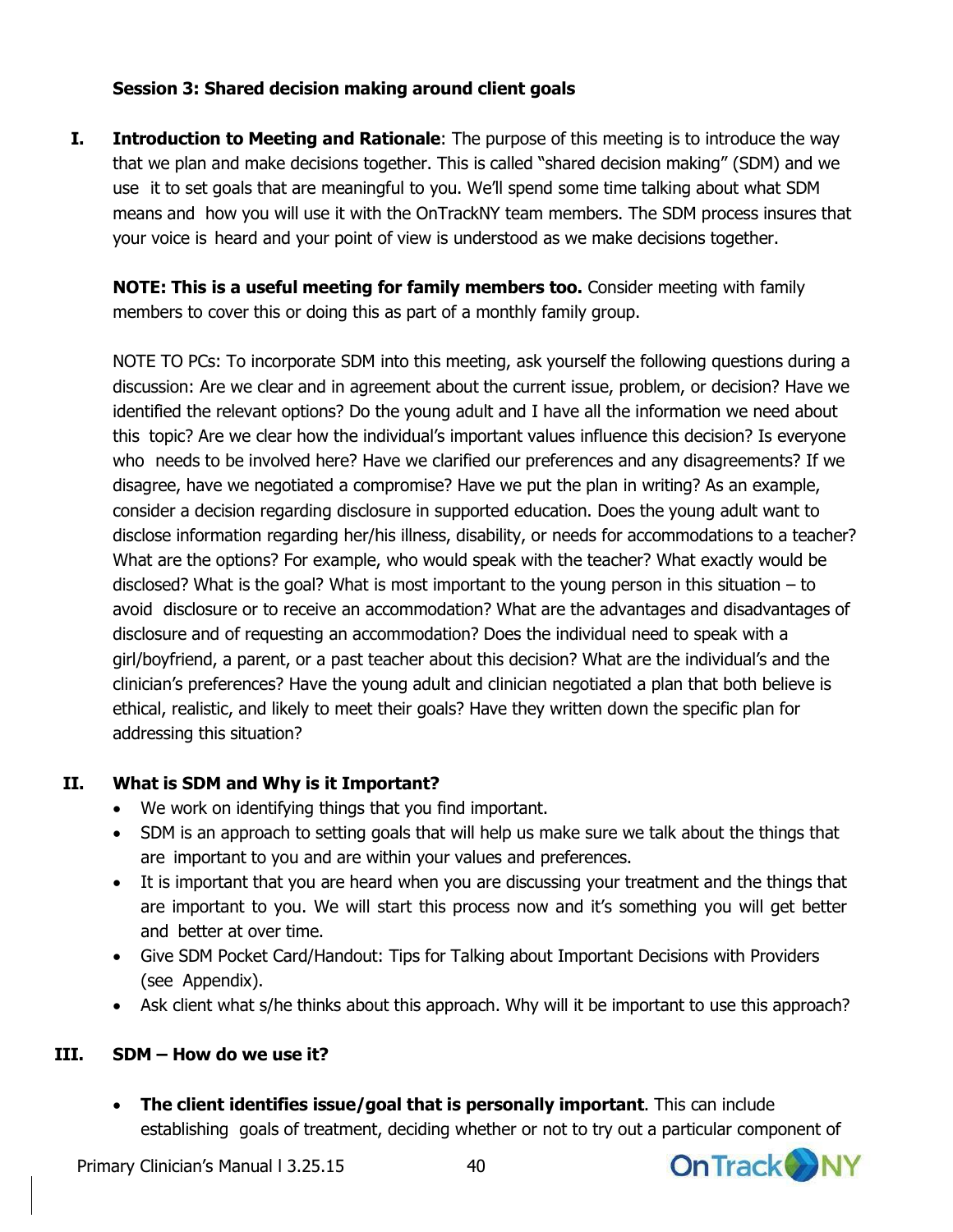treatment or whether to include the family in a meeting, or to make a decision about changing medications. Start with the first issues/goals and then repeat with the second.

- **Options are outlined**. Following the above examples, establishing goals might begin with a list of common goals. The options regarding a family meeting might be to exclude the family, to include the family with a specific agreement to limit topics or sharing of information, or to include the family without limits on topics or information. The medication decision options might include staying with the same dose, increasing the dose, adding a side effect medication, changing medications, or "watchful waiting" and learning more about one's symptoms before making decisions around medication use.
- **The pros and cons of each option are considered with information and educational materials provided as needed.** For example, they might consider the advantages and disadvantages of prioritizing employment, sharing an important meeting with family, or increasing a medication dose. In this process, the young person emphasizes her/his goals, values, or preferences; the clinician adds scientific information regarding likely outcomes, side effects, and/or unwanted medication effects (i.e., going with a neuroleptic that has a lesser chance of metabolic syndrome but a higher chance of TD).
- **The participants express their preferences**. For example, the individual ranks her/his top three goals in order and the professional does so also. Or each gives an opinion regarding the family meeting or the medication decision. The process can be conducted on paper or verbally.
- **Once areas of agreement and disagreement are clear, the participants negotiate compromises on areas of disagreement**. For example, they might identify different goals but agree to include each person's top three goals on the treatment plan. If they disagree on including the family in a meeting, they might agree to meet without them in the next meeting and with them in the following meeting. Or they might disagree on increasing the medication and compromise on a plan to monitor symptoms and revisit the decision in one week.

NOTE TO PCs: A list of websites with printable or interactive decision aids can be found in the Center for Practice Innovation's Learning Management System: <http://practiceinnovations.org/>

#### **IV. Summary of today's meeting**

PC asks the consumer to identify some important points from today's meeting. PC adds his/her perspective to this summary.

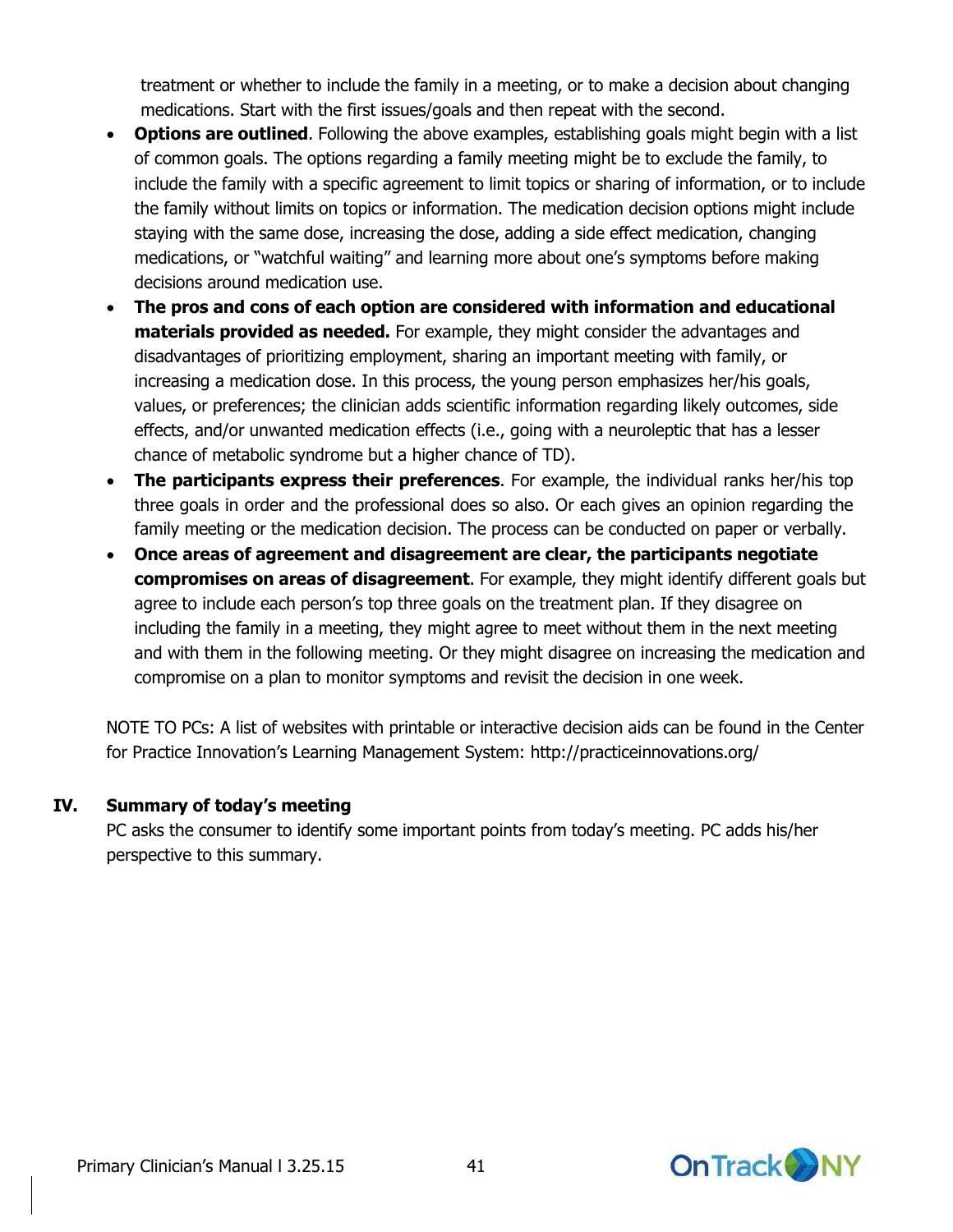#### **Session 4: My cultural background and how it affects my understanding of my experience and my treatment choices**

**I.** Introduction to Meeting and Rationale**: The purpose of this meeting is to talk about how your cultural and family background affects your understanding of your experience and the decisions that you make about your treatment. What is "culture"?**

PC asks consumer what, if anything, this term means to her/him?

PC explains that:

- Culture is a way of describing the thoughts, languages, practices, beliefs, values, customs and traditions of social groups
- People often see themselves as belonging to a number of different cultures. For example, a person may have an African-American background (race), grow up in Haiti (ethnicity), follow the Catholic faith (religion), be a teenager (age), and be a recent immigrant to the U.S. (social).
- Some parts of your culture may be easy to recognize, such as skin culture or the language that you speak. Other parts of your cultural background are hard for others to know about you unless you choose to tell them. This includes:
	- o Spiritual practices
	- o Healing practices
	- o Family customs
	- $\circ$  Types of food and drink that you like
	- o Holiday celebrations
	- o Values related to privacy and disclosing of personal information
	- o Customs related to intimate relationships
	- o Preferred ways of leisure or recreational activities
	- o Sexual orientation
- People's cultural traditions influence their ideas and feelings about many parts of life, including symptoms and treatment.

#### **II. Why is understanding your cultural background important?**

PC asks client why understanding your cultural background is important?

PC explains that:

- The connection to your cultural background will often influence:
- Your decisions about treatment
- How you feel about your problems and symptoms
- Your interest in seeking help
- Support available through community cultural connections

#### **III. What does this have to do with you?**

PC asks client if s/he can identify the cultures with which s/he identifies? PC asks client if s/he is aware of how these cultures may influence his/her thoughts and feelings about problems, symptoms, and treatment.

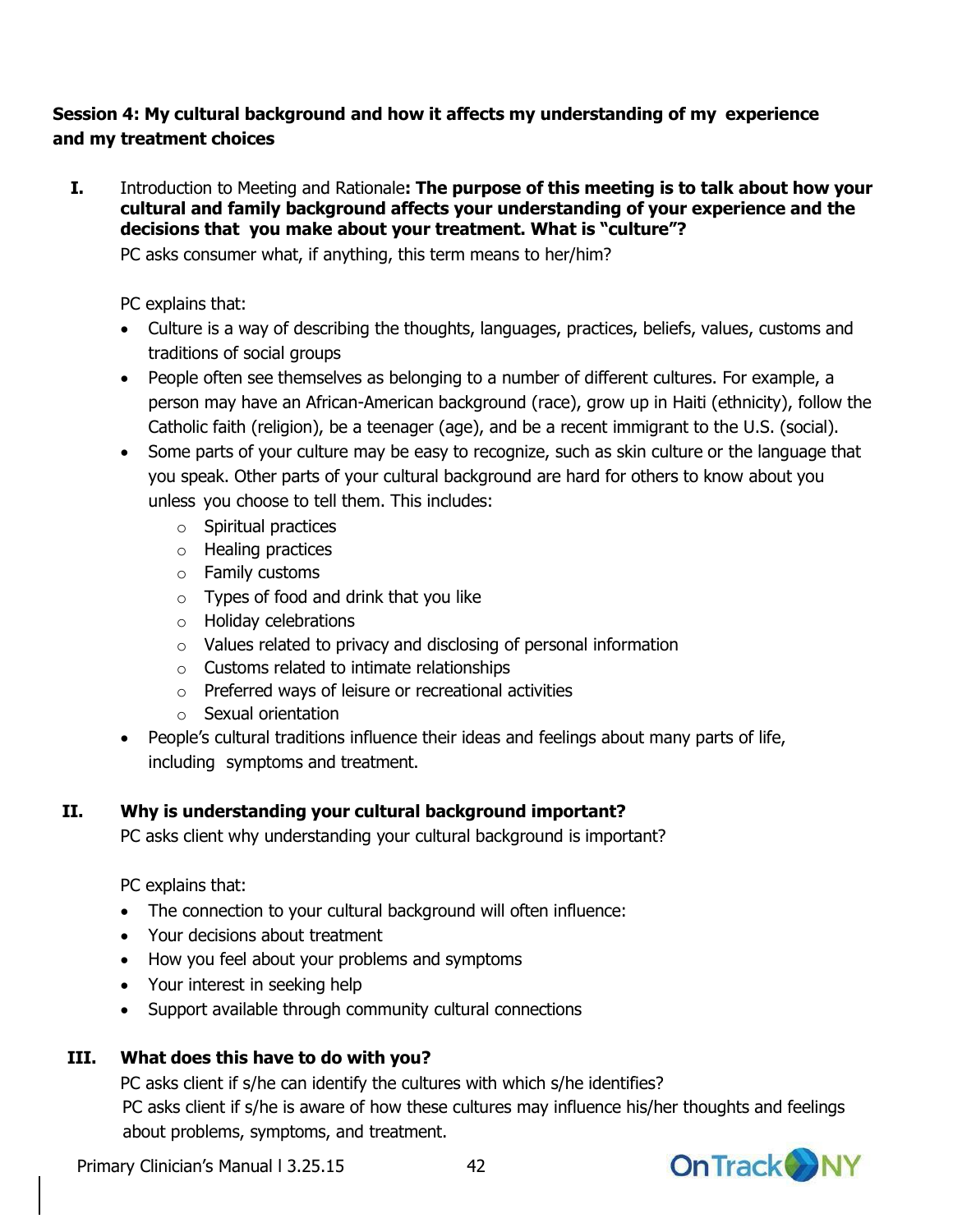PC asks client how her/his family background and family members' cultural experiences may influence his/her thoughts about problems, symptoms, and treatment.

PC asks client how her/his cultural background and community connections can support her/his recovery.

NOTE: The PC can use the questions in the Cultural Formulation Interview that is part of the DSM-V to also help guide this discussion.

#### **IV. Summary of today's meeting**

PC asks the consumer to identify some important points from today's meeting. PC adds his/her perspective to this summary.

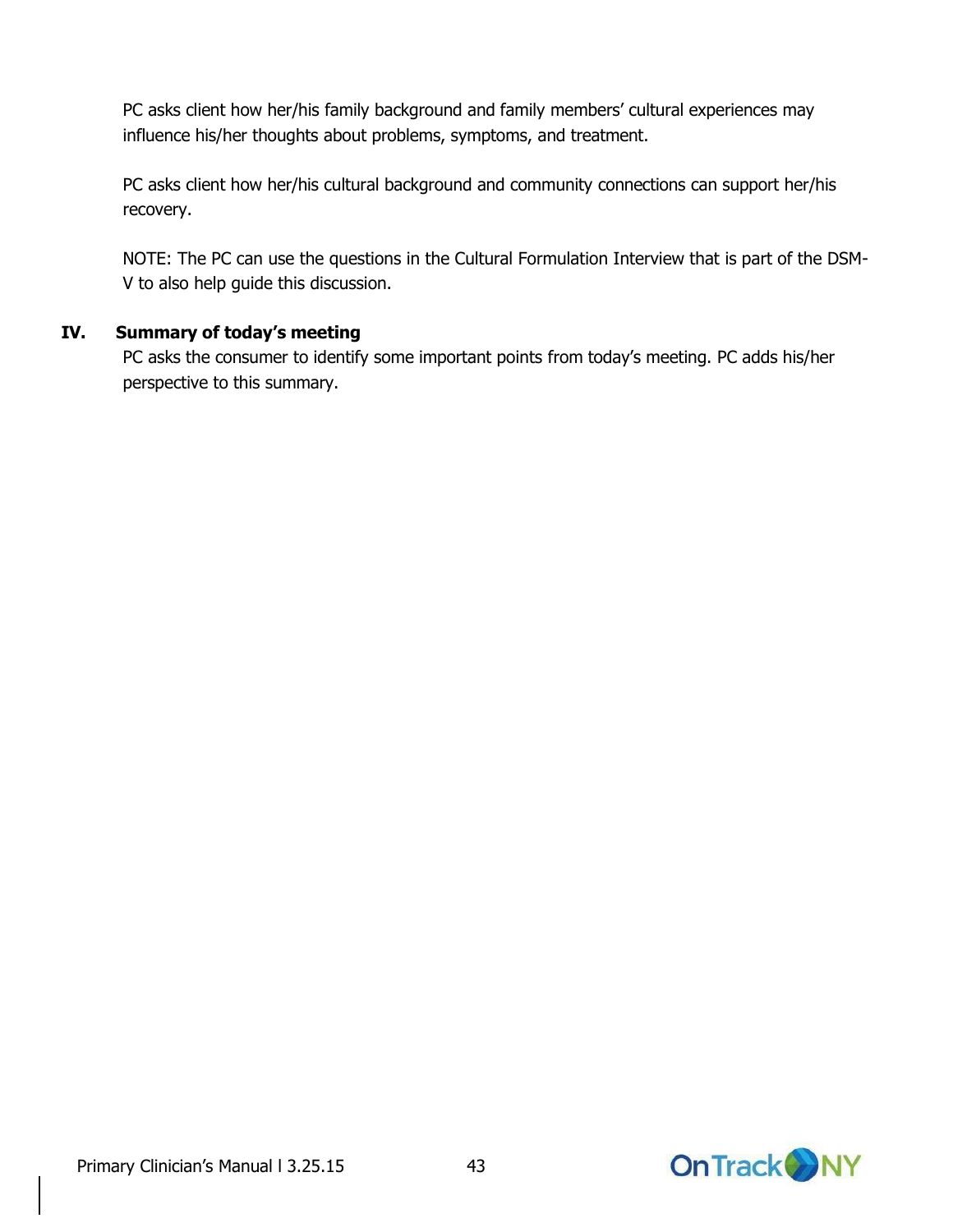#### **Session 5: Identifying and using my personal strengths and social supports**

**I. Introduction to Meeting and Rationale:** The purpose of this meeting is to talk about how your personal strengths and social supports can help with your recovery.

#### **II. What are personal strengths and why are they important?**

PC asks consumer what personal strengths s/he has.

PC explains that:

- Personal strengths are your skills, knowledge, talents, interests, values, personal qualities and physical characteristics that you can build on to help your recovery.
- When we are struggling with life problems, our strengths often help us to cope.
- Important point: it is not unusual for young people to believe that they do not have many personal strengths and to not recognize those that they do have. Just because they may not be aware of these personal strengths doesn't mean that others can't see them.
- Important point: it is not unusual for people who are experiencing symptoms or life problems to believe that they do not have many personal strengths and to not recognize those that they do have. Just because they may not be aware of these personal strengths doesn't mean that others can't see them.
- Knowing one's personal strengths can help with the recovery process.

#### **III. What are social supports and why are they important?**

PC asks consumer what personal supports s/he has. Who are the people that really make a difference in her/his life in a supportive, positive way?

PC explains that:

- Social supports are relationships that are rewarding, enriching, and helpful.
- Relationships can be considered supportive when both people trust and respect each other.
- Having social support means that you feel connected to and cared for by others.
- Sometimes even very caring relationships have problems. A supportive relationship can involve disagreements from time to time. In supportive relationships, disagreements are handled respectfully and can usually be resolved.
- Social support can come from many different kinds of people including family members, friends, peers, partners, coworkers, members of religious or spiritual groups, classmates, members of peer support groups, mental health practitioners, roommates, and neighbors.
- Social relationships are often an important part of people's lives and the quality of these relationships is a major factor in happiness.
- Social relationships play a very important role in recovery. People with mental health problems or symptoms often point to the importance of social supports in their recovery.

#### **IV. Summary of today's meeting**

PC asks the consumer to identify some important points from today's meeting. PC adds his/her perspective to this summary.

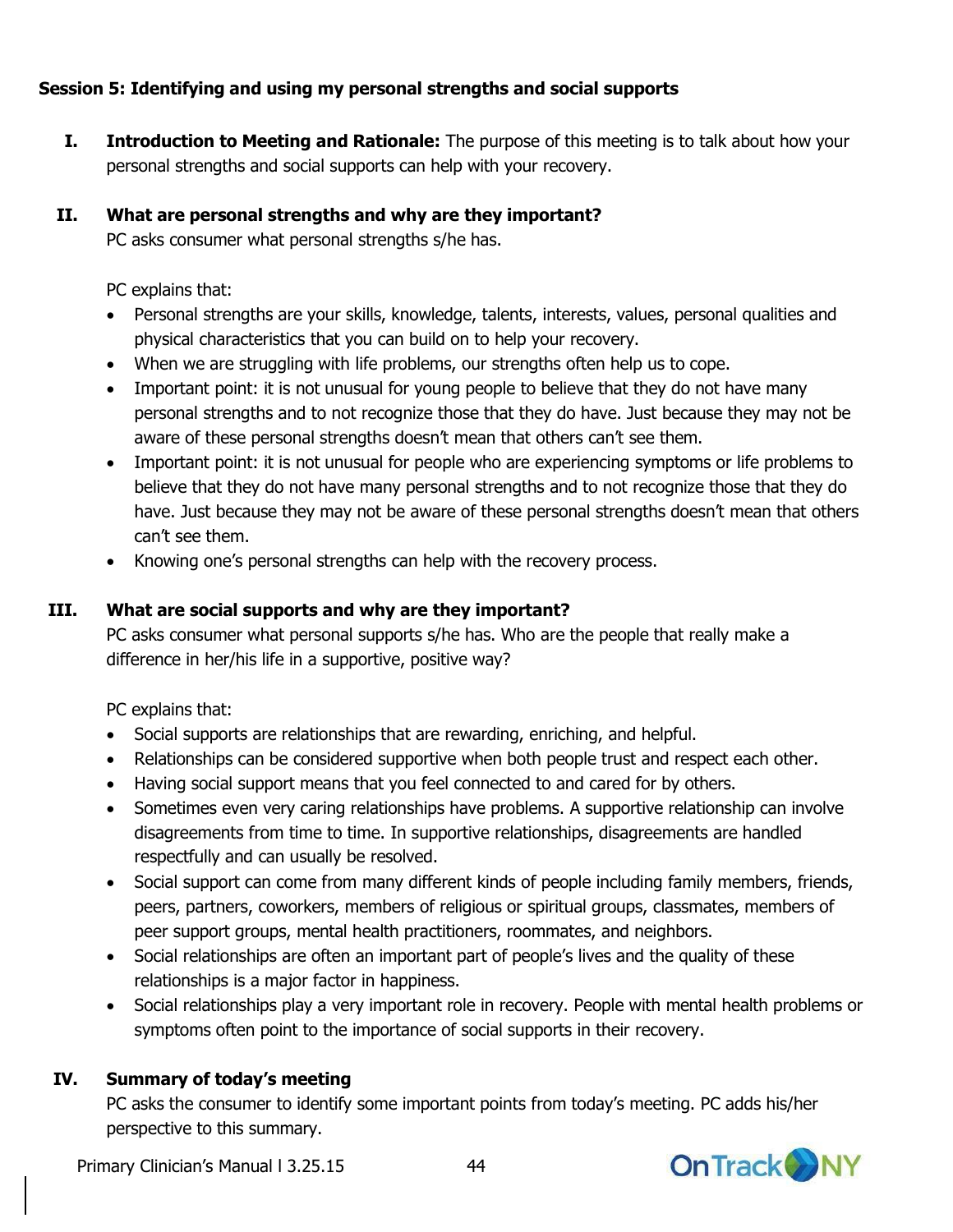#### **Session 6: Enhancing my social skills (Optional- offer to those who need to enhance social functioning)**

**I.** Introduction to meeting and rational: The purpose of this session is to discuss how increasing social competence can help with maintaining relationships and achieving goals.

#### **II. Understanding and identifying any difficulties client has with social skills**

PC works with the young person to identify any areas in his/her life that are proving to be most difficult to navigate or manage. PC should use open-ended questions and elicit information about the client's life and issues he/she is experiencing. Together, they can then start identifying if there are specific skills that could be taught to help establish and maintain social relationships, fulfill specific roles or get their needs met.

PC highlights that complex aspects of social skills are usually learned in adolescence or young adulthood and therefore it is normal that the client might benefit from learning and practicing certain techniques in session before they are applied to daily life.

As this discussion progresses, the PC responds to questions asked by the client and elicits their understanding and thoughts about engaging in social skills training.

PC provides examples of specific areas that might be important for young people. PC also provides examples of how other clients have engaged in social skills training in this program.

- a. Social networking
- b. Relating and Dating
- c. Expressing yourself
- d. Keeping cool

#### **III. Next Steps**

The PC and client discuss whether there is a benefit in providing working on this specific intervention that could help enhance social skills to help with achieving client's goals. The PC helps the client define a list of skills or areas that they would like to focus us during treatment.

NOTE: If a decision is made to proceed with social skills training, then the PC can use the recovery coaching manual to guide the delivery of the intervention.

#### **IV. Summary of today's meeting**

The PC asks the client to identify some important points from today's meeting and then adds his/her perspective to the summary.

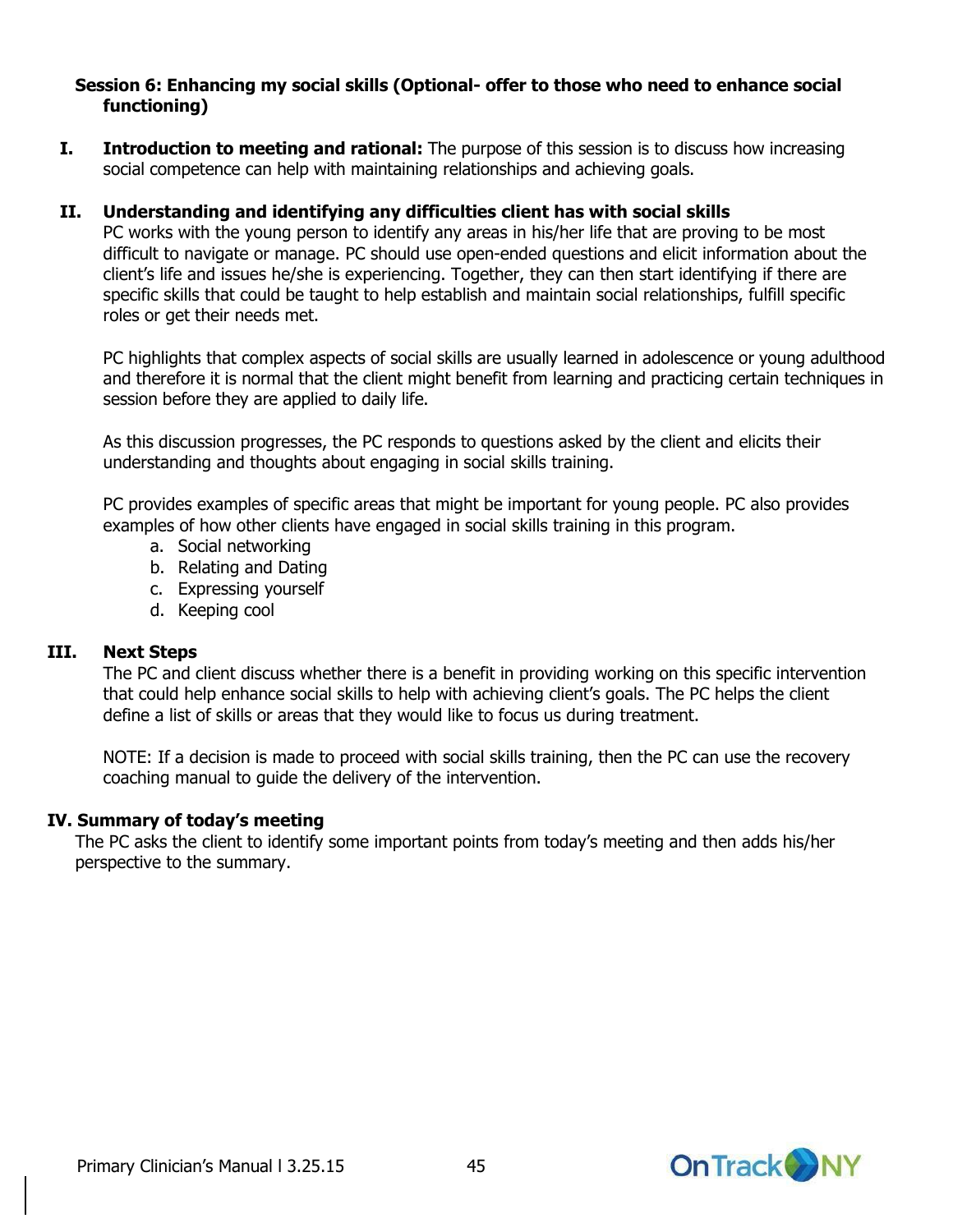#### **Session 7: Understanding how alcohol and drugs can affect my recovery (Optional – offer to those who are using alcohol and/or drugs)**

**I. Introduction to Meeting and Rationale**: The purpose of this meeting is to talk about the impact that using alcohol and/or drugs can have on a young person's recovery. This meeting continues the discussion that began in the previous meeting.

#### **II. Understanding the impact of alcohol and drugs on recovery.**

PC asks consumer if s/he has any further thoughts or feelings about the part of discussion last meeting that focused on alcohol and drug use. PC responds to questions or issues raised by the consumer.

PC notes/acknowledges that alcohol and/or drug use are common among young people. PC asks consumer her/his observations and feelings about this.

PC presents the potential risks for young people in OnTrackNY who are using alcohol and drugs:

- More severe symptoms
- More frequent hospitalizations
- More frequent relapses
- Poorer functioning and satisfaction with life in the future
	- o Greater chance of violence, homelessness, time in jail or prison, and suicide
	- o Higher risk of medical problems including for some, HIV PC asks consumer her/his thoughts and feelings about these facts.

#### **III. Personalizing the discussion – screening for alcohol and drug use**

PC screens/assesses for alcohol and drug use.

#### **IV. Next steps**

PC explains that OnTrackNY offers support to young people concerning their alcohol and drug use and helps them to think through whether they'd like to make any changes such as cutting back (or even eliminating) use. The young person doesn't need to have already made a decision to change in order to benefit from this support.

The PC explains that there is a recovery coach intervention that they can work on together to help with these issues – to help the consumer weigh the pros and cons of cutting back or eliminating use and if the consumer chooses to do so, to teach skills and provide other guidance so that s/he can accomplish this. The PC and consumer collaboratively decide if they want to devote time to this intervention.

NOTE: If a decision is made to proceed with substance abuse treatment, the PC can use the recovery coaching manual to guide the delivery of the intervention.

#### **V. Summary of today's meeting**

PC asks the consumer to identify some important points from today's meeting. PC adds his/her perspective to this summary.

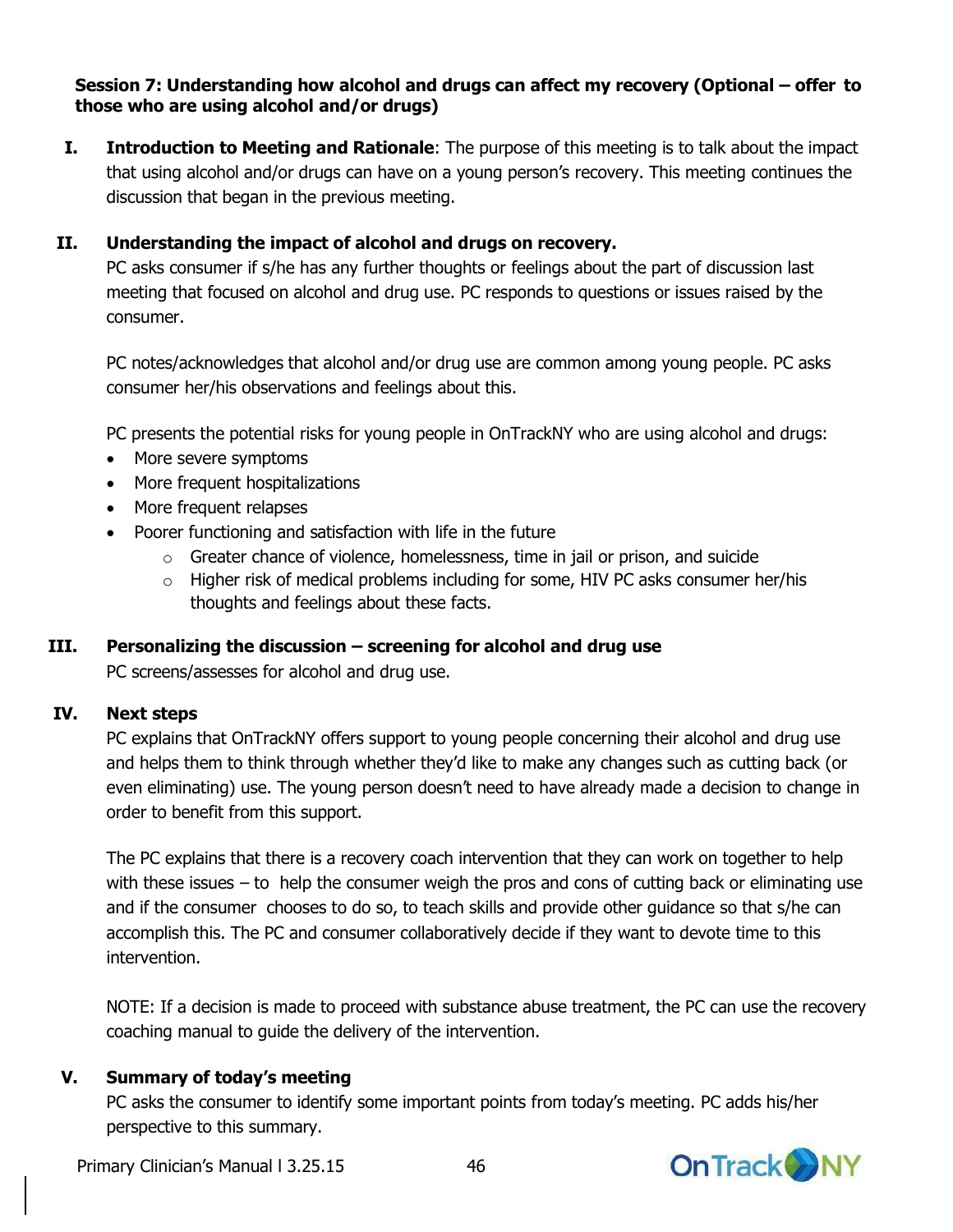#### **Session 8: Learning to manage difficult feelings or situations: Using coping skills and cognitive restructuring (Optional- offer particularly to those experiencing depression, anxiety or other distressing emotions or symptoms)**

**I. Introduction to meeting and rationale:** The purpose of this meeting is to discuss whether there are negative or distressing emotions that are particularly difficult for the client to manage.

#### **II. What are coping skills?**

PC and client discuss the nature of coping skills and how learning these strategies can prove to be helpful with managing emotions in a way that supports the achievement of client's goals.

PC asks the client what are some of the most common distressing or difficult feelings that they are experiencing? If the client is unable to label the feelings themselves then sometimes it is helpful to help them identify situations that make the client feel uncomfortable, sad, lonely, scared, or bored.

PC normalizes that we all experience situations that cause negative feelings or stress and additionally that everyone has ways of coping with these situations- both positive and negative coping strategies. At the same time, learning to cope in an effective ways allows people to feel better and also achieve personal goals.

#### **III. Personalizing the discussion**

PC asks client what are some of the current coping strategies that s/he currently uses and how these are working for the client. PC can then introduce the idea that there are specific coping strategies that have been found to be helpful with managing depression, anxiety, stress, anger, and negative thoughts. This can then lead to a discussion of coping skills that are taught in session might be beneficial.

- a. Increasing pleasant activities d. Changes in medication
- 
- c. Problem solving skills f. Planning ahead
- 
- b. Getting social support e. Cognitive restructuring
	-

#### **IV. Next Steps**

PC explains that OnTrackNY offers support to young people to help enhance coping skills and think through if there are better ways to manage negative feelings or thoughts. The PC explains that if the young person thinks it would be helpful, then they could spend some of their time together working on learning some of this strategies and experimenting using them in the client's daily life to determine if they are truly helpful. The PC and consumer engage in shared decision making and determine if they will devote time to this intervention.

NOTE: If a decision is made to proceed with the coping skills intervention, the PC can use the recovery coaching manual to guide the delivery of the intervention as this has examples and scripts for teaching several coping strategies.

#### V. **Summary of today's meeting**

PC asks the consumer to identify some important points from today's meeting. PC adds his/her perspective to this summary.

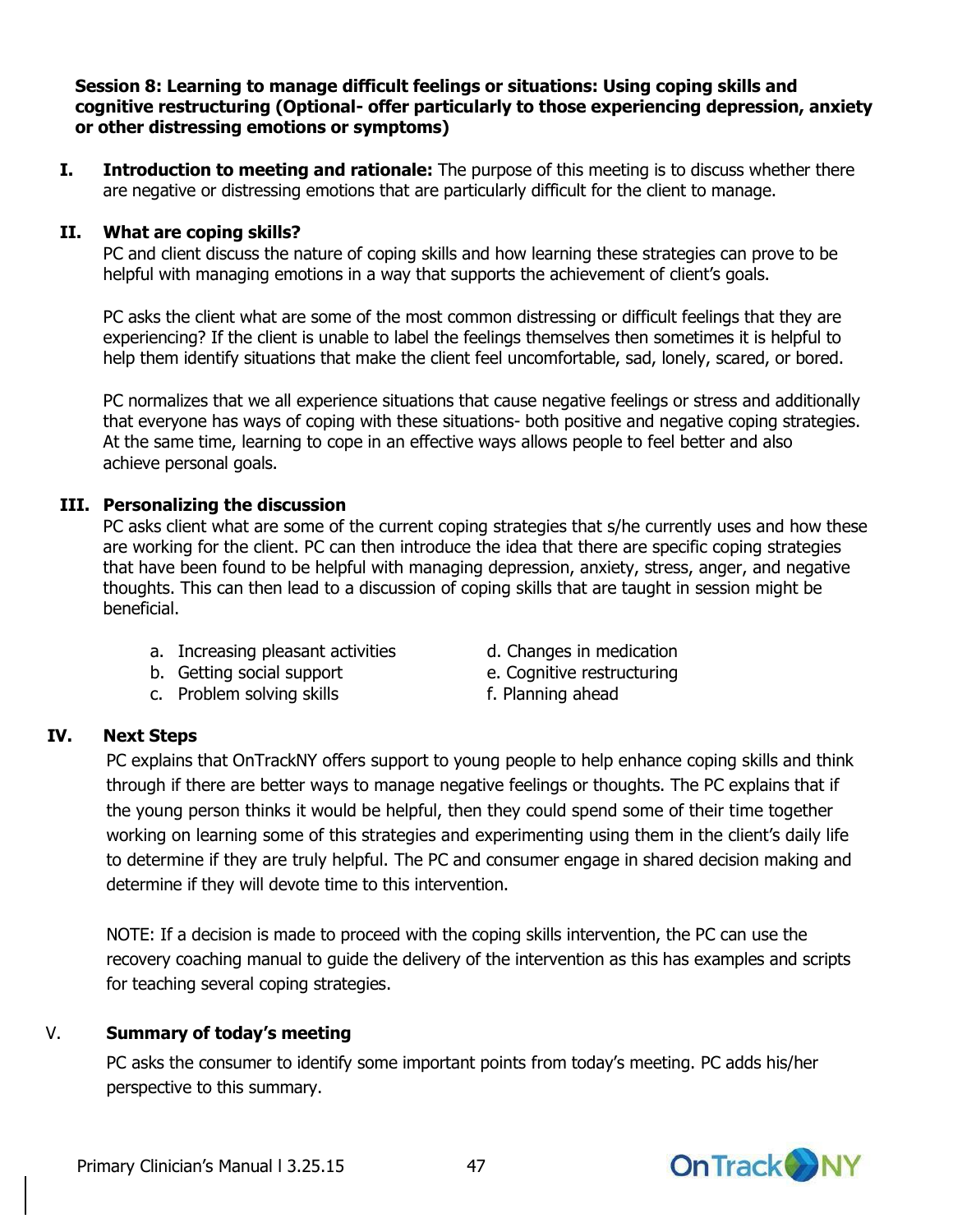#### **Session 9: Increasing engagement in the community through behavioral activation (Optional offer to those who are experiencing negative symptoms)**

**I.** Introduction to meeting and rationale: The purpose of this meeting is to help the client understand how negative symptoms can be related to the client's inability to identify and engage in activities.

#### **II. What are negative symptoms and how do they impact functioning?**

PC provides psycho-education to client about the nature of negative symptoms in psychosis and how they can be related to decreased motivation and desire to do things on a daily basis. PC explains how sometimes part of having psychosis is feeling reduced pleasure, lowered drive and interest in one's environment, decreased interest in social interactions, an inability to fully express emotions, and sometimes diminished speech. PC then talks with the client to help identify if any of these symptoms have been present and ways that they may be interfering in goal achievement.

PC can provide some psycho-education about the relationship between thoughts/motivation and pleasure. For example, the PC can say "*we grow up thinking that in order to derive pleasure from an* activity, we have to want to take part in it. However, many times, we do things even though we are not motivated in the moment only to later realize once we do it, that the activity was enjoyable. This is a typical error in thinking that most individual experience. Has this ever happened to you?" The PC can also provide examples of this concept such as the relationship between motivation and exercise (e.g., level of motivation does not affect the benefits derived from exercise and most people usually feel good after they exercise even if they weren't excited to do it in the first place).

The PC can then spend time discussing how behavioral activation is one strategy that can help people get involved in things that may be interesting, fun or related to achieving personal goals. The PC can also provide examples of how other clients have benefitted from this intervention.

#### **III. Next Steps**

PC and client can engage in a discussion as to whether it makes sense to practice behavioral activation as part of their work together. If the client decides that this intervention is in line with his/her preferences and will be helpful towards helping him/her make progress towards their recovery goals then a plan should be made to include this as part of the treatment.

NOTE: If a decision is made to proceed with discussing and practicing behavioral activation, the PC can use the recovery coaching manual to guide the delivery of the intervention.

#### **IV. Summary of today's meeting**

PC asks the consumer to identify some important points from today's meeting. PC adds his/her perspective to this summary.



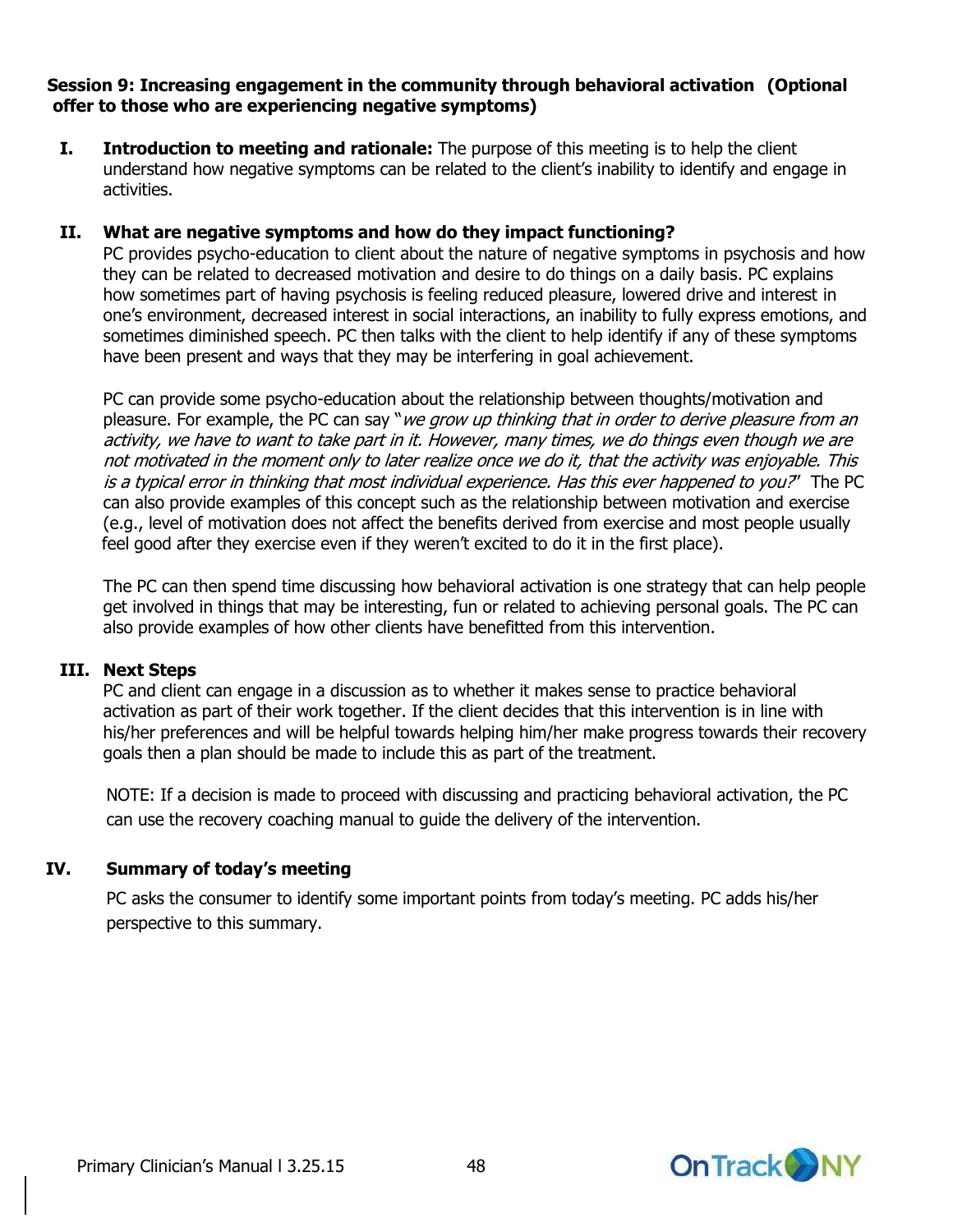#### **Session 10: Making connections beyond the FEP team: the transition process**

#### **I. Introduction to meeting and rationale:**

We've worked together now for X years and you've been able to accomplish X, Y and Z (review with client his/her time with the team; encourage participation from the individual about what it was like whens/he first started working with the team versus now). This may be a good time to start thinking about some next steps, of transitioning from our team to other treatment providers, and to think more about what other supports or resources you may want for the future.

**II. What is the transition process and why is it important?** The PC asks the client her/his thoughts about moving on from the team. What would this mean for the client? Why might it be important for him/her to move on from the team to different services and supports? The PC notes that there is no firm deadline but that the general plan would be to transition within the next six months or so.

PC notes that the transition process involves a series of steps that the client, together with his/her supports and the PC, will take to in order to celebrate the accomplishments of the client with the team and to identify and link to other supports in the community. It starts with reviewing the steps of the transition process, including:

**Phase 1: Transition Planning** (Engage clients in transition discussions, conduct assessment and develop a transition plan)

- Review strengths and progress towards goals achieved while on the team. (Can use Transition Planning Tool in Primary Clinician Manual)
- Discuss the client's vision of what success in the community would look like. Identify areas in need of attention during transition process (Can use Transition Planning Tool in Primary Clinician Manual)
- Discuss identified needs with other members of your OnTrackNY team (psychiatrist, nurse, supported education and employment specialist, recovery coach, etc.)

**Phase 2: Linkage & Try-out** (Build on and test client skills, prepare, strengthen and test existing supports, develop and test linkages with new supports)

- Explore options in the community for supports (services providers, family, friends, peer support, etc.)
- Build skills in areas where support is needed but the client would prefer independence to adding a new support
- Identify and contact specific services supports in the community (Use Resource and Referral Log in PC Manual)
- Create a transition plan that includes a clear timeline, identifies services and supports, provides a safety plan
- Share the transition plan with natural supports and team

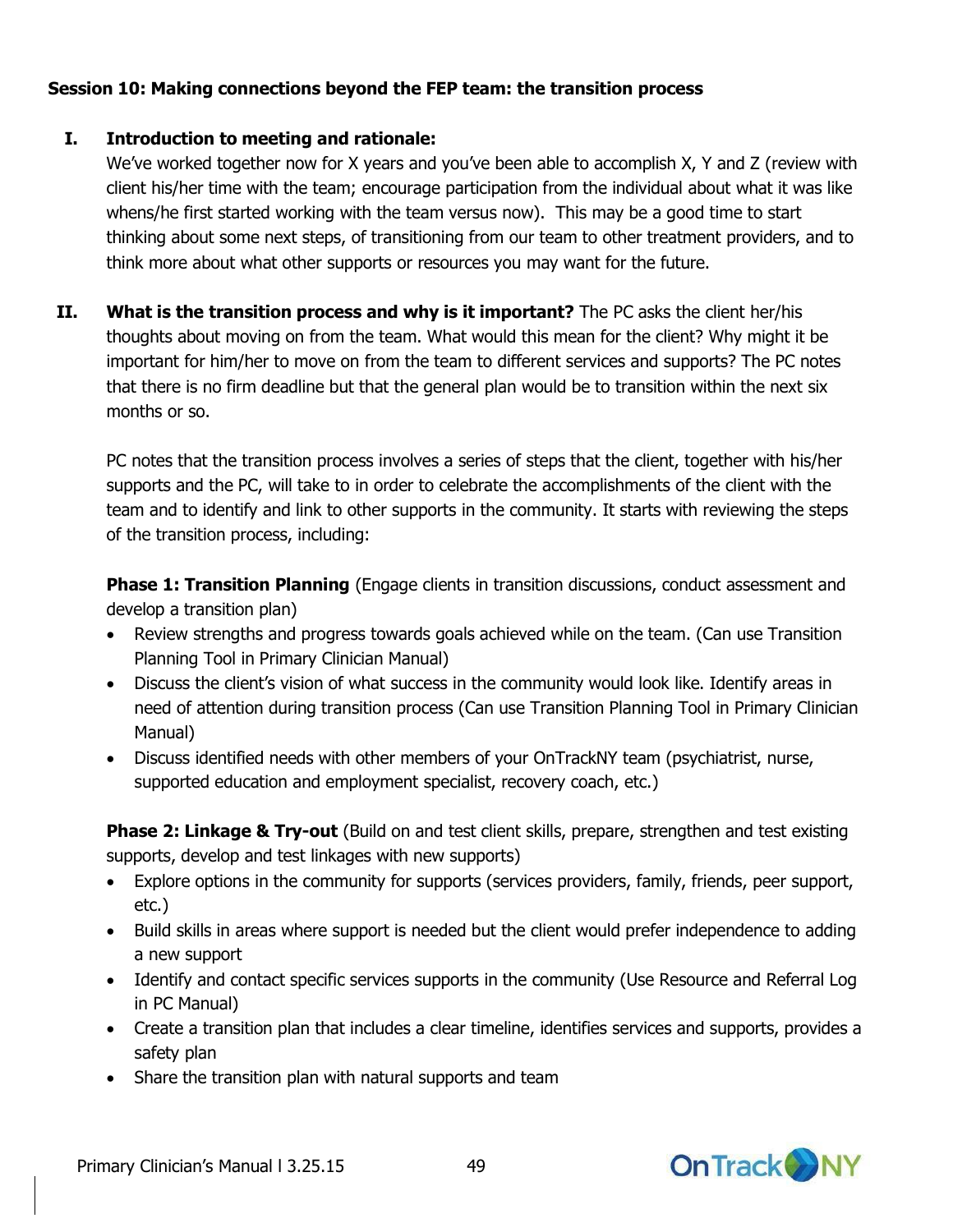**Phase 3: Transfer of Care & Follow-up** (Finalize transfer of care, monitor client progress

following transition)

- Test the plan (meet new supports and share transition plan, gradually decrease involvement with team, transfer prescriptions, etc.)
- Celebrate accomplishments with the team and natural supports!
- Discharge and the official start of work with new services
- Follow-up with team

#### **PC notes that there are benefits to engaging in a transition process:**

- Your work with the team began at a time when you were struggling, but you've made great progress. Finding new services and supports is the next step in your ongoing recovery process.
- Change is difficult! Starting to talk about transition early on allows the client, supports, and the team to think carefully about their work together and what would be the best next step.
- You can make choices about what kind of support you would like and what you would like to do on your own.

PC asks the client how he/she feels about the transition process. Does he/she feel ready to begin the process (not the same as being ready for discharge!)? PC engages client around how transition serves to meet remaining goals and addresses clients' questions and concerns.

#### **III. Next Steps**

What will be the next step for the client and PC? PC follows the client's lead about readiness to begin the process. The next step could include scheduling a meeting with natural supports to introduce the idea of transition, or the next step could be to revisit the conversation in a month.

#### **IV. Summary of today's meeting**

PC asks the client to identify some important points from today's meeting. PC adds his/her perspective to the summary.

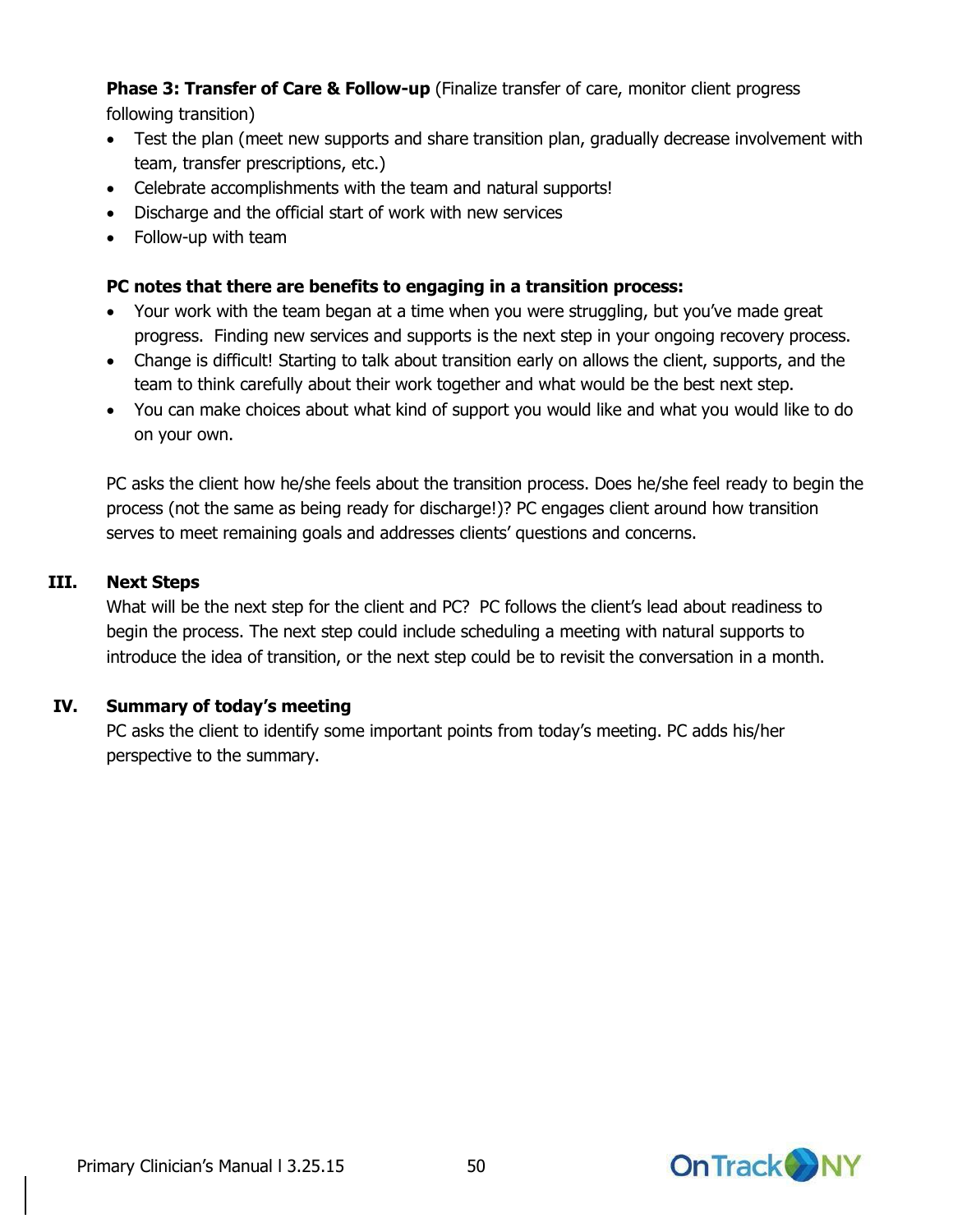## C. Initial Psychosocial and Needs Assessment

#### **Initial Psychosocial and Needs Assessment**

| Participant Name: | Medical Record Number: |
|-------------------|------------------------|
| Date:             | Date Shared with Team: |

#### **IDENTIFYING INFORMATION:**

| Age:                                                  | Gender: | Race/Ethnicity: | <b>Marital Status:</b>     |  |
|-------------------------------------------------------|---------|-----------------|----------------------------|--|
| Living Situation:                                     |         |                 | <b>Sexual Orientation:</b> |  |
| Source (s) of Financial Support:                      |         |                 |                            |  |
| Financial/Medical Benefits (in place and/or pending): |         |                 |                            |  |

#### **BRIEF SOCIAL HISTORY:**

| Birthplace:                                         |                 |
|-----------------------------------------------------|-----------------|
| Raised By:                                          |                 |
|                                                     |                 |
| Family Composition:                                 |                 |
|                                                     |                 |
| Stressors in Current Family and/or Family Origin:   |                 |
|                                                     |                 |
| Pregnancy History:                                  |                 |
| Social Relationships (friends, significant others): |                 |
|                                                     |                 |
| Hobbies/Interests:                                  |                 |
|                                                     |                 |
| Religion:                                           |                 |
|                                                     |                 |
| Community Involvement:                              |                 |
|                                                     |                 |
| Legal Issues:                                       |                 |
|                                                     | <b>ALCOHOL:</b> |

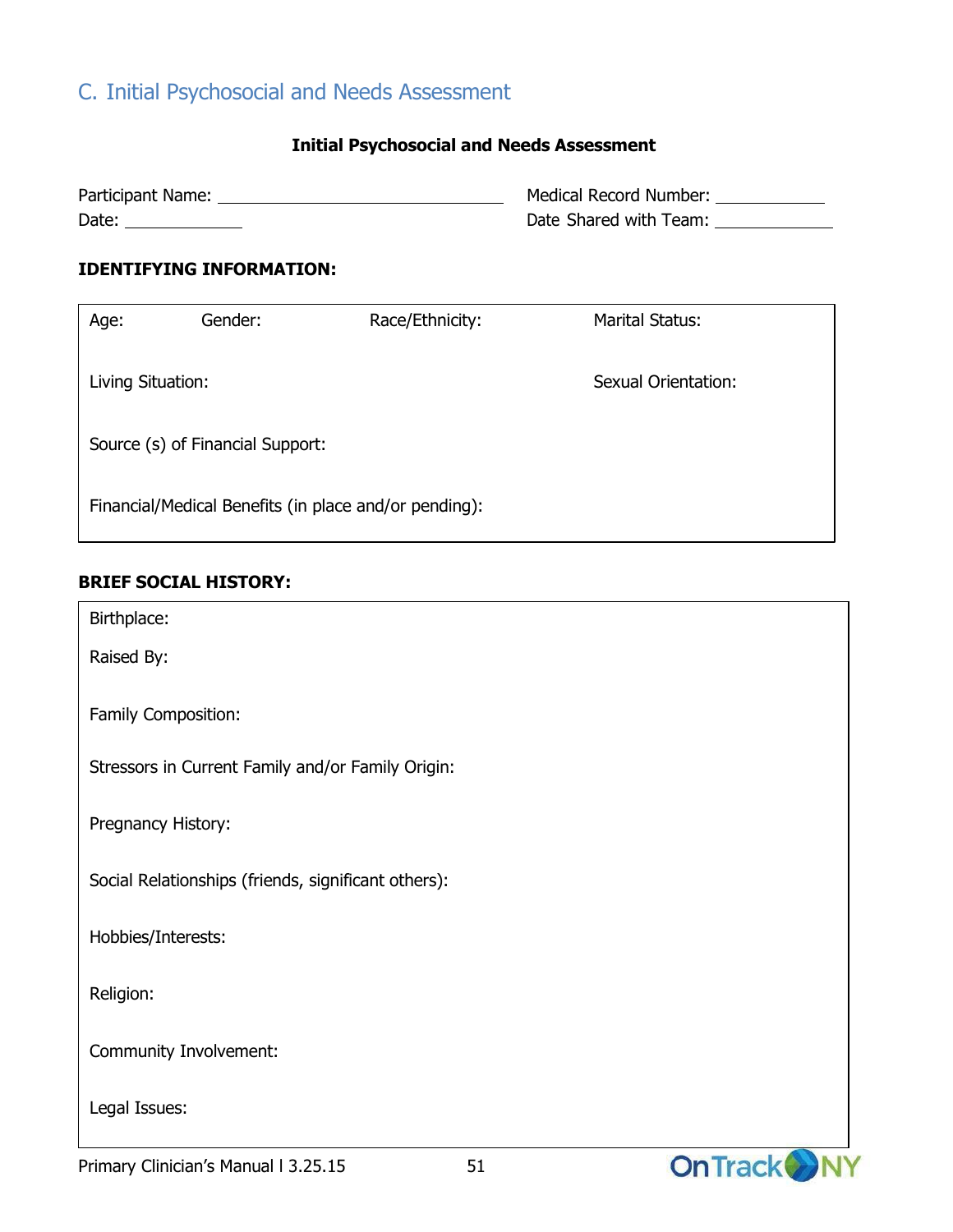#### **EDUCATION/EMPLOYMENT INFORMATION:**

| Currently Working or Attending School?          | If Yes, Where? |
|-------------------------------------------------|----------------|
| If No, Most Recent School Attended or Job Held: |                |
| Highest Grade Completed:                        |                |
| Special Ed?                                     |                |
| <b>Vocational Training?</b>                     |                |

#### **SUBSTANCE USE:**

| Alcohol?                                                                        | If Yes, How Much?          | Last Use: |  |  |
|---------------------------------------------------------------------------------|----------------------------|-----------|--|--|
| Drugs?                                                                          | If Yes, Type and Quantity: |           |  |  |
| Last Use:                                                                       |                            |           |  |  |
| Has Participant Sought Help for Alcohol or Drug Use?<br>If Yes, When and Where: |                            |           |  |  |

#### **TRAUMA HISTORY:**

Please see separate assessment for Trauma.

#### **FAMILY INVOLVEMENT:**

- $\Box$  Participant consents for family involvement; consent form on file.
- $\Box$  Participant is under age 18.
- $\Box$  Meeting with family to be scheduled.

Please see separate assessment for family involvement.

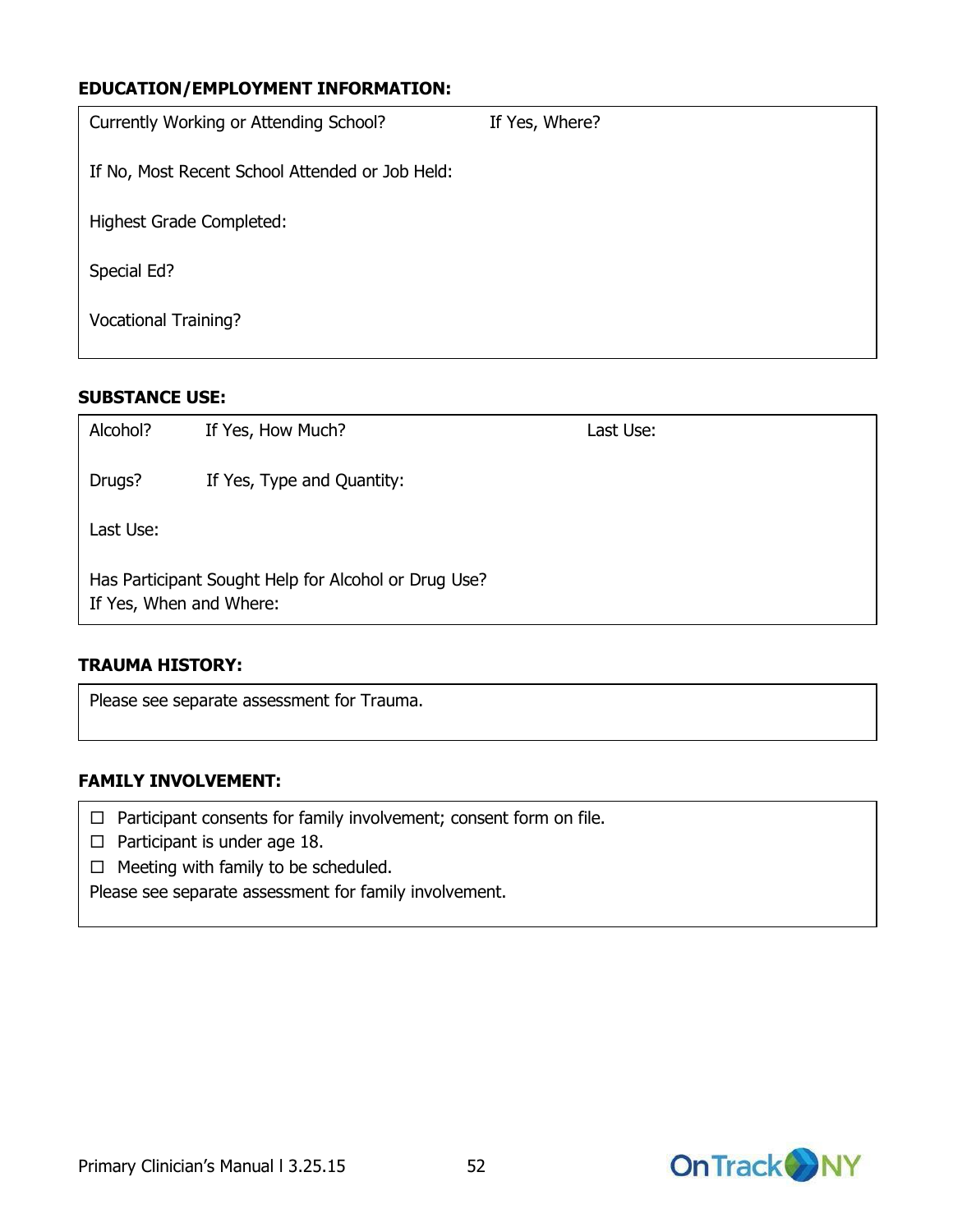#### **Please see Initial Psychiatric Evaluation for:**

- History of Present Illness and Psychiatric History, including hospitalizations and previous treatment history;
- Family History of Psychiatric Illness, including family history of suicide;
- Suicide/Self-Harm Risk Assessment
- Violence Risk Assessment
- Physical Health Information, including current primary medical care provider
- Current Medications
- Mental Status Exam

#### **SKILLS AND STRENGTHS:**

What skills, abilities, and talents do you have? What are you good at?

What personal characteristics do you have that you feel good about?

What is a typical day like for you? What is your routine?

What do you do when you're going through a tough time? What helps?

Are there areas in which you would like to grow, change, or learn new skills? For example:

- Improving social skills
	- Meeting new people/expanding social network
- Dating/relationship skills
- Being more assertive/standing up for yourself
- Learning healthy ways of coping with symptoms, depression, anxiety, strong emotions
- Anger management
- Improving physical health
- Finding rewarding ways to spend your time
- Other:

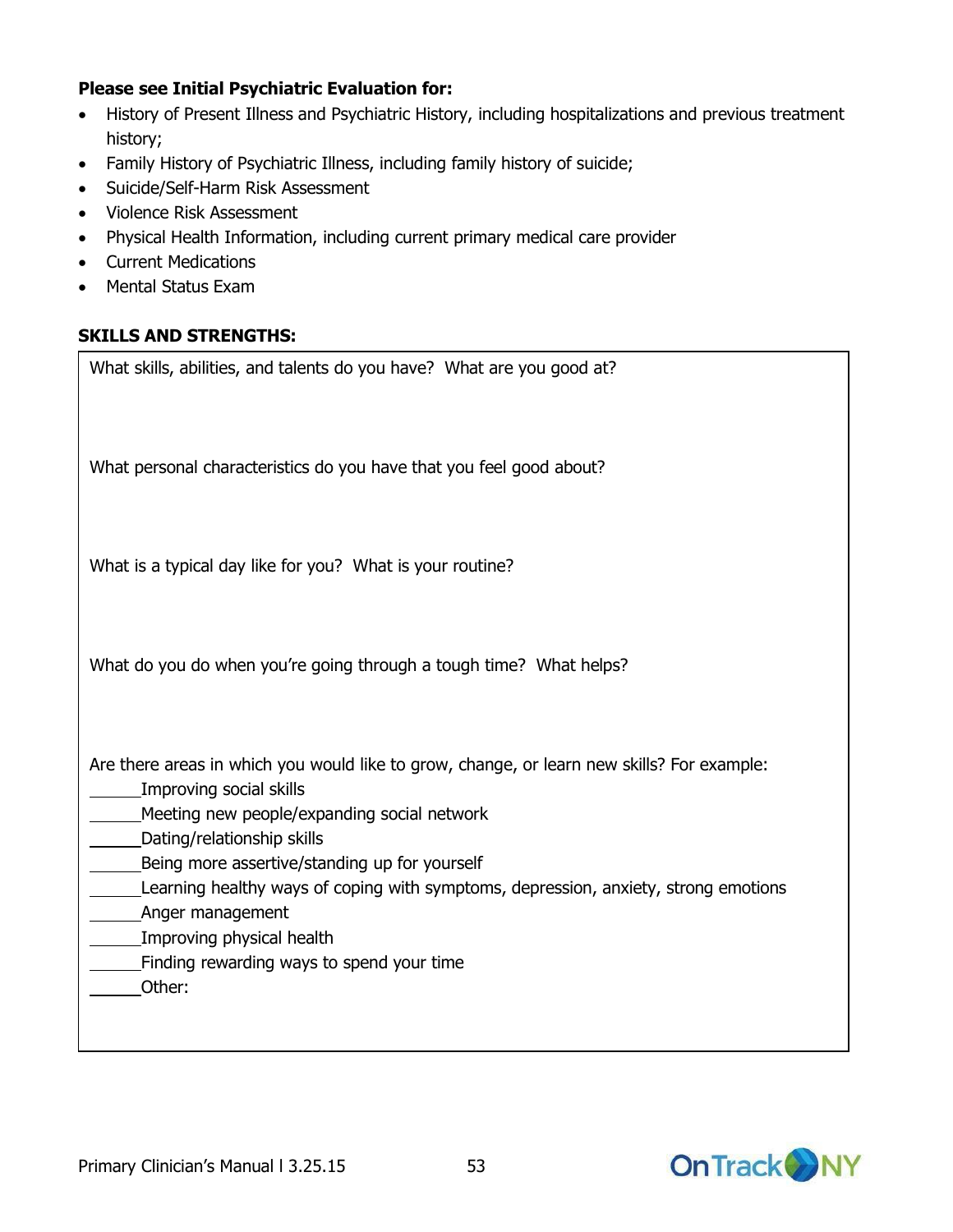#### **RECOVERY GOALS:**

Do you have hopes and dreams for yourself and your family? What are they?

What is most important and meaningful to you in your life right now? (Family, friends, work/school responsibilities, health, faith, creativity, independence, etc.):

Do you know what you would like to accomplish over the next two or three months?

Over the next year?

Where do you see yourself in five years? Ten years?

#### **RECOMMENDATIONS:**

| <b>Issue</b>                  | <b>Describe</b><br><b>Need</b> | Plan                                                                                                                       | <b>Other</b><br><b>Info</b> |
|-------------------------------|--------------------------------|----------------------------------------------------------------------------------------------------------------------------|-----------------------------|
| Safety                        |                                | <b>Create Safety Plan</b><br>□                                                                                             |                             |
|                               |                                | П<br>$\Box$                                                                                                                |                             |
| Financial/Housing             |                                | □<br><u> 1980 - Johann Barn, mars ann an t-Amhair an t-Amhair an t-Amhair an t-Amhair an t-Amhair an t-Amhair an t-Amh</u> |                             |
|                               |                                |                                                                                                                            |                             |
| Family                        |                                | <b>Schedule Family Meeting</b><br>$\Box$                                                                                   |                             |
|                               |                                | $\Box$<br>$\mathsf{L}$                                                                                                     |                             |
| Medical                       |                                | <b>Refer to Nurse</b><br>$\Box$                                                                                            |                             |
|                               |                                | П                                                                                                                          |                             |
| <b>Education Support</b>      |                                | <b>Refer to Education/Employment</b><br>$\Box$<br><b>Specialist</b>                                                        |                             |
| Employment/Vocational         |                                | <b>Utilize Recovery Coaching</b><br>$\Box$                                                                                 |                             |
| Support                       |                                | <b>Interventions</b><br>П                                                                                                  |                             |
| Social Skills/Social Support  |                                | <b>Utilize Recovery Coaching</b><br>$\Box$<br><b>Interventions</b>                                                         |                             |
| <b>Specific Coping Skills</b> |                                | <b>Utilize Recovery Coaching</b>                                                                                           |                             |
|                               |                                | <b>Interventions</b>                                                                                                       |                             |
|                               |                                |                                                                                                                            |                             |



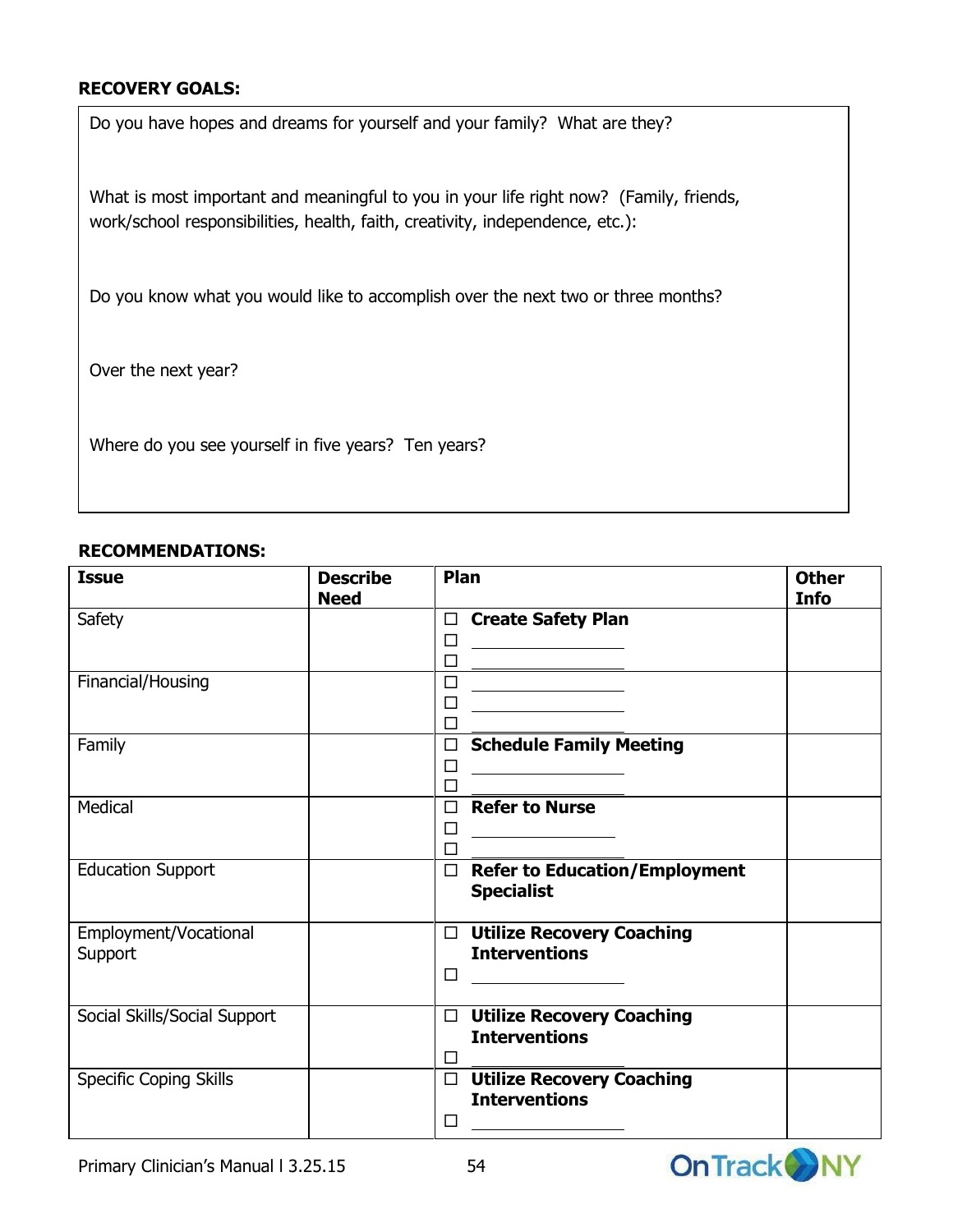| Trauma | $\Box$ |  |
|--------|--------|--|
|        |        |  |
|        |        |  |
| Legal  |        |  |
|        |        |  |
|        |        |  |
| Other  |        |  |
|        | ⊏      |  |
|        |        |  |
| Other  |        |  |
|        |        |  |
|        |        |  |
|        |        |  |

| <b>Notes:</b>                      |  |  |
|------------------------------------|--|--|
|                                    |  |  |
| <b>Upcoming Appointment Dates:</b> |  |  |
|                                    |  |  |

**Clinician Signature**: **Date**:

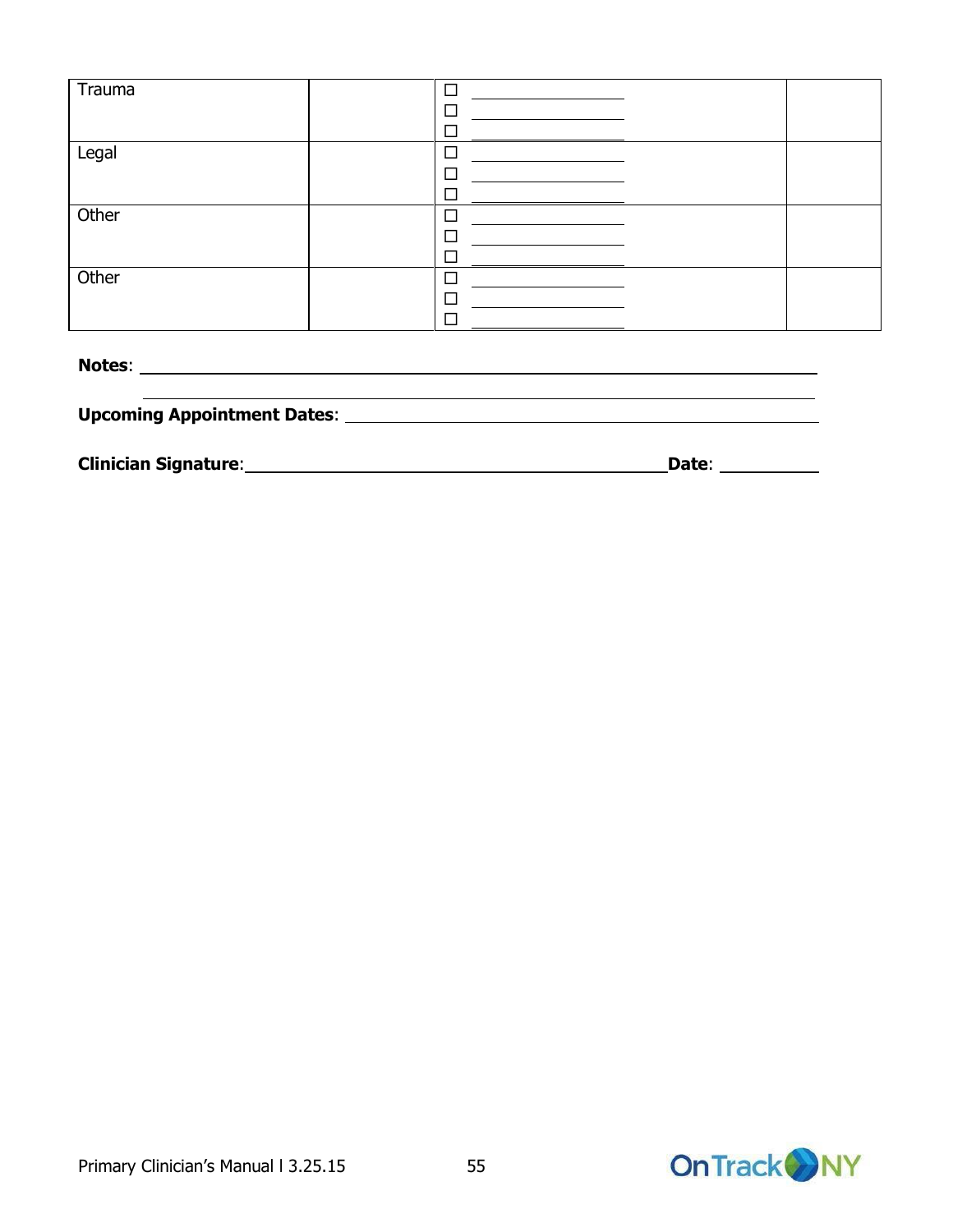## D. PTSD Screening Questionnaire I

PTSD Screening Questionnaire I

| Client name and case number: | Unit Code: | Date: |  |
|------------------------------|------------|-------|--|
|------------------------------|------------|-------|--|

Directions: We are trying to develop ways to help people understand traumatic experiences and how they may affect people's lives. We would like you to try to answer the following questions. We want to see if any of these things have happened to you. If you are not sure of an answer to a question, please make your best guess.

|                  |                                                                                                                                                                                                                                                                   | No               | Yes            |
|------------------|-------------------------------------------------------------------------------------------------------------------------------------------------------------------------------------------------------------------------------------------------------------------|------------------|----------------|
| 1.               | Were you involved in a motor vehicle accident for which you received medical attention<br>or that badly injured or killed someone?                                                                                                                                | $\overline{0}$   | $\mathbf{1}$   |
| 2.               | Have you been involved in any other kind of accident where you or someone else was<br>badly hurt (for example, a plane crash, an explosion or fire, or someone almost<br>drowning)?                                                                               | $\mathbf 0$      | $\mathbf{1}$   |
| 3.               | Were you ever exposed to warfare or combat?                                                                                                                                                                                                                       | $\mathbf 0$      | $\mathbf{1}$   |
| 4.               | Have you experienced the sudden and unexpected death of a close friend or loved one<br>due to an accident, illness, suicide or murder?                                                                                                                            | 0                | $\mathbf{1}$   |
| 5.               | Have you been robbed or been present during a robbery where the robber(s) used or<br>displayed a weapon?                                                                                                                                                          | $\boldsymbol{0}$ | $\overline{1}$ |
| 6.               | Have you ever been hit or beaten up and badly hurt by a stranger or by someone you<br>didn't know very well?                                                                                                                                                      | 0                | $\mathbf{1}$   |
| $\overline{7}$ . | Have you seen a stranger (or someone you didn't know very well) attack or beat up<br>someone and seriously injure or kill them?                                                                                                                                   | $\mathbf 0$      | $\overline{1}$ |
| 8.               | Has anyone threatened to kill you or seriously hurt you?                                                                                                                                                                                                          | 0                | $\mathbf 1$    |
| 9.               | While growing up, were you physically punished in a way that caused bruises, burns,<br>cuts, or broken bones?                                                                                                                                                     | $\overline{0}$   | $\overline{1}$ |
| 10.              | Did you see or hear family fighting (such as any family member beating up or causing<br>bruises, burns or cuts on another family member)?                                                                                                                         | 0                | $\mathbf{1}$   |
| 11.              | Have you ever been slapped, punched, kicked, beaten up, or otherwise physically hurt<br>by your spouse (or former spouse), a boyfriend or girlfriend, or some other intimate<br>partner?                                                                          | $\overline{0}$   | $\mathbf{1}$   |
| 12.              | Before your 16th birthday, did anyone who was at least 5 years older than you touch or<br>fondle your body in a sexual way or make you touch or fondle their body in a sexual<br>way?                                                                             | 0                | $\mathbf{1}$   |
| 13.              | Before your 16th birthday, did anyone close to your age touch your sexual parts or<br>make you touch their sexual parts against your will?                                                                                                                        | $\overline{0}$   | $\mathbf{1}$   |
| 14.              | After your 16th birthday, did anyone touch your sexual parts or make you touch their<br>sexual parts against your will?                                                                                                                                           | 0                | $\mathbf{1}$   |
| 15.              | Has anyone stalked you, in other words, followed you or kept track of you causing you<br>to feel scared or worried for your safety?                                                                                                                               | $\mathbf 0$      | $\mathbf{1}$   |
| 16.              | Have you experienced or seen any other events that were life threatening, caused<br>serious injury, or were highly disturbing or distressing (for example, being lost in the<br>wilderness, kidnapped or held hostage, or seeing a mutilated body or body parts)? | $\mathbf 0$      | $\mathbf{1}$   |

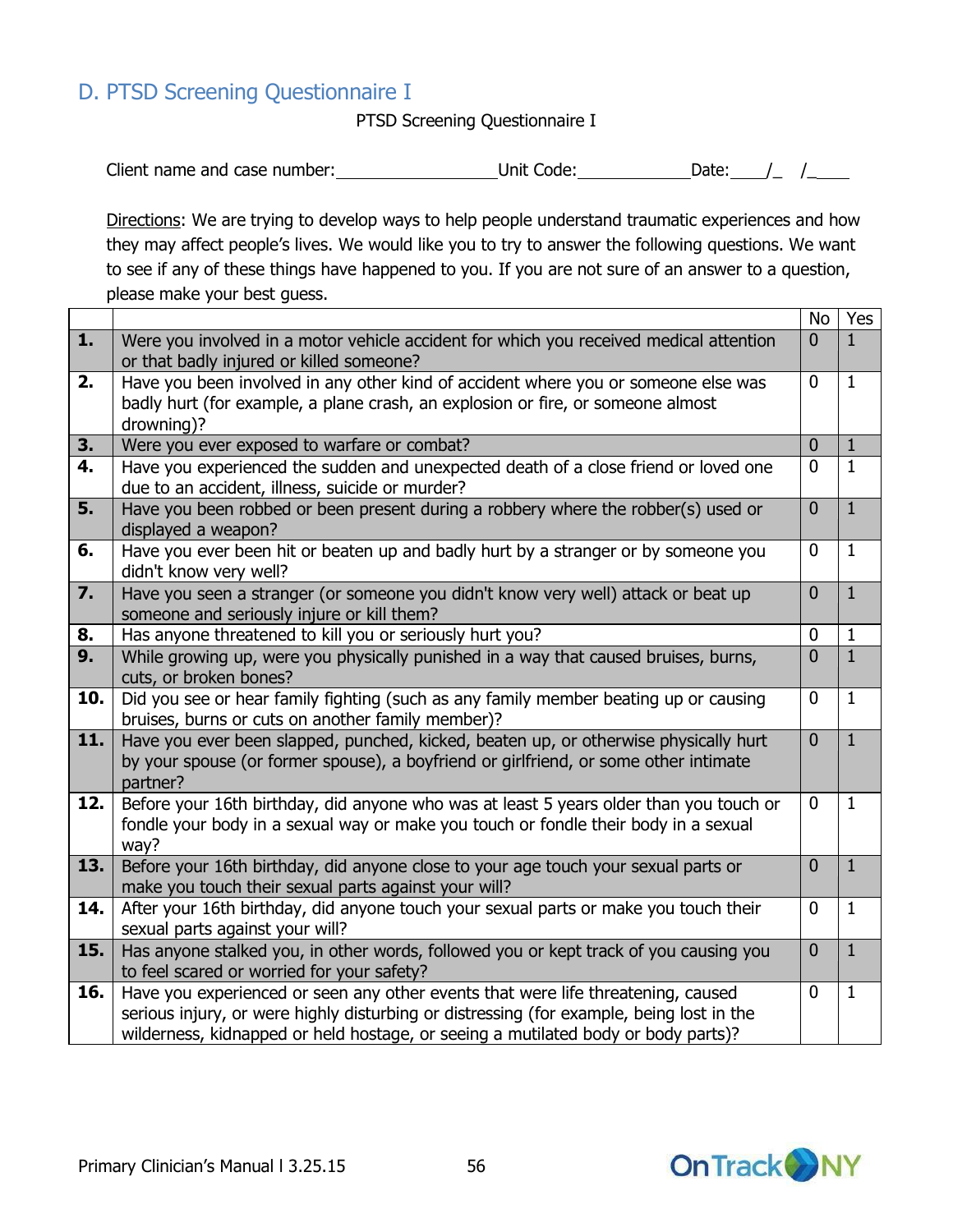## E. PTSD Screening Questionnaire II

PTSD Screening Questionnaire II (PCL-5)

| Client name and case number:                   | Unit Code: | Date: / /          |
|------------------------------------------------|------------|--------------------|
| The most distressing event you experienced was |            | and it happened on |
| (date).                                        |            |                    |

**For detailed information about the PCL-5, including scoring guidelines please go to:** <http://www.ptsd.va.gov/professional/assessment/adult-sr/ptsd-checklist.asp>

**Instructions: Below is a list of problems that people sometimes have in response to a very stressful experience. Please read each problem carefully and then circle one of the numbers to the right to indicate how much you have been bothered by that problem in the past month.**

|    | In the past month, how much were you<br>bothered by:                                                                                                                                                                                             | <b>Not</b><br>at<br>all | A<br>little<br>bit | <b>Moderately</b>       | Quite<br>a bit          | <b>Extremely</b> |
|----|--------------------------------------------------------------------------------------------------------------------------------------------------------------------------------------------------------------------------------------------------|-------------------------|--------------------|-------------------------|-------------------------|------------------|
|    | A. Repeated, disturbing, and unwanted memories<br>of the stressful experience?                                                                                                                                                                   | $\mathbf 0$             | $\mathbf{1}$       | $\overline{\mathbf{2}}$ | 3                       | 4                |
|    | B. Repeated, disturbing dreams of the stressful<br>experience?                                                                                                                                                                                   | $\mathbf 0$             | $\mathbf{1}$       | $\overline{\mathbf{2}}$ | $\overline{\mathbf{3}}$ | 4                |
|    | C. Suddenly feeling or acting as if the stressful<br>experience were actually happening again (as<br>if you were actually back there reliving it)?                                                                                               | $\mathbf 0$             | $\mathbf{1}$       | $\overline{\mathbf{2}}$ | 3                       | 4                |
|    | D. Feeling very upset when something reminded<br>you of the stressful experience?                                                                                                                                                                | $\mathbf 0$             | $\mathbf{1}$       | $\overline{2}$          | $\overline{\mathbf{3}}$ | 4                |
|    | E. Having strong physical reactions when<br>something reminded you of the stressful<br>experience (for example, heart pounding,<br>trouble breathing, sweating)?                                                                                 | $\mathbf 0$             | $\mathbf{1}$       | $\overline{\mathbf{2}}$ | 3                       | 4                |
|    | F. Avoiding memories, thoughts, or feelings<br>related to the stressful experience?                                                                                                                                                              | $\mathbf 0$             | $\mathbf{1}$       | $\overline{2}$          | $\overline{\mathbf{3}}$ | 4                |
|    | G. Avoiding external reminders of the stressful<br>experience (for example, people, places,<br>conversations, activities, objects, or<br>situations)?                                                                                            | $\mathbf 0$             | $\mathbf{1}$       | $\overline{\mathbf{2}}$ | 3                       | 4                |
|    | H. Trouble remembering important parts of the<br>stressful experience?                                                                                                                                                                           | $\mathbf 0$             | $\mathbf{1}$       | $\overline{2}$          | $\overline{\mathbf{3}}$ | 4                |
| Ι. | Having strong negative beliefs about yourself,<br>other people, or the world (for example,<br>having thoughts such as: I am bad, there is<br>something seriously wrong with me, no one<br>can be trusted, the world is completely<br>dangerous)? | $\mathbf 0$             | $\mathbf{1}$       | $\overline{2}$          | 3                       | 4                |
| J. | Blaming yourself or someone else for the<br>stressful experience or what happened after it?                                                                                                                                                      | 0                       | $\mathbf{1}$       | $\overline{2}$          | 3                       | 4                |
|    | Primary Clinician's Manual I 3.25.15                                                                                                                                                                                                             | 57                      |                    |                         | <b>On Track</b>         |                  |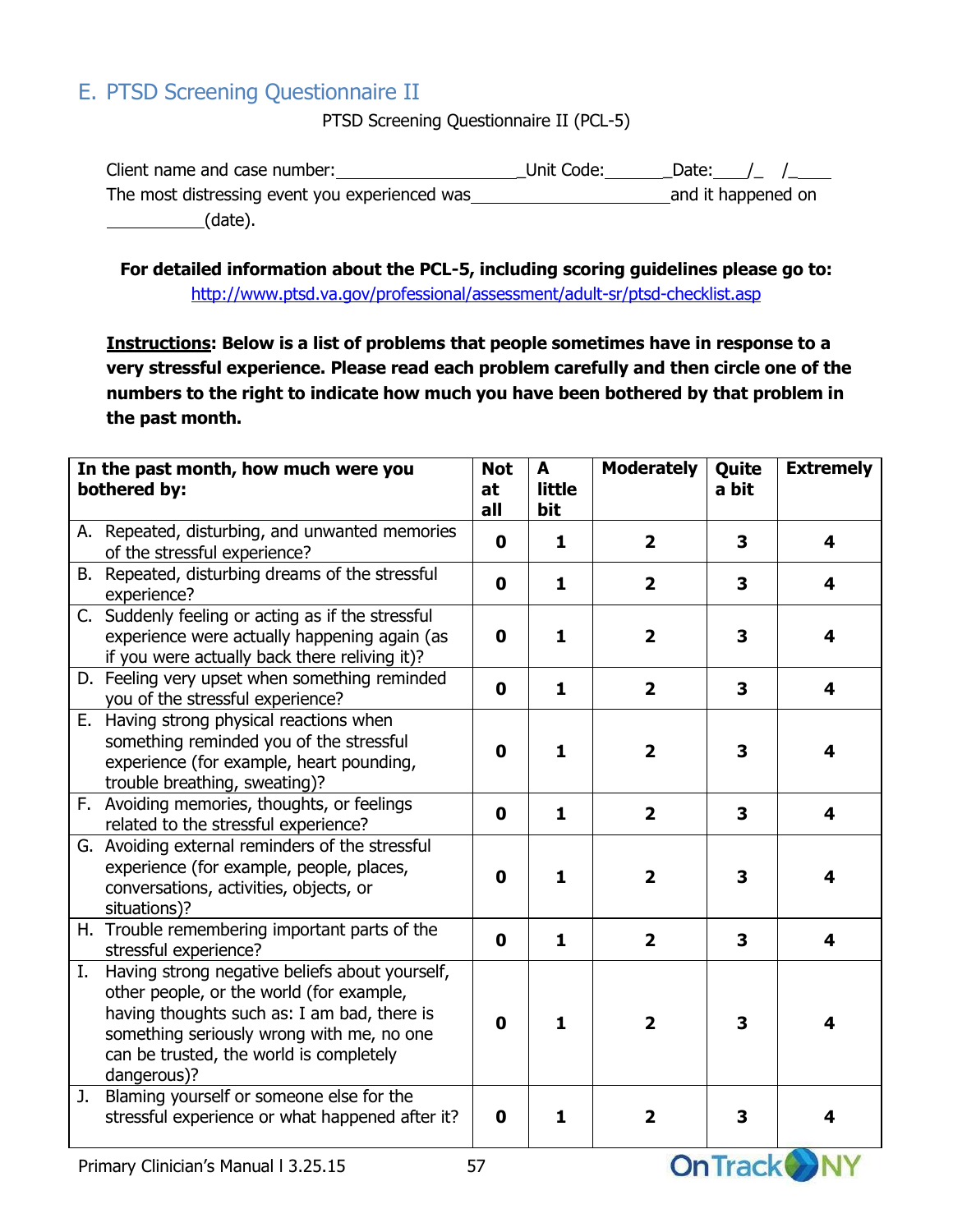| K. Having strong negative feelings such as fear,<br>horror, anger, guilt, or shame?                                                            | Λ |  |   |  |
|------------------------------------------------------------------------------------------------------------------------------------------------|---|--|---|--|
| L. Loss of interest in activities that you used to<br>enjoy?                                                                                   | Ω |  |   |  |
| M. Feeling distant or cut off from other people?                                                                                               | 0 |  | 3 |  |
| N. Trouble experiencing positive feelings (for<br>example, being unable to feel happiness or<br>have loving feelings for people close to you)? | 0 |  |   |  |
| O. Irritable behavior, angry outbursts, or acting<br>aggressively?                                                                             | Λ |  |   |  |
| P. Taking too many risks or doing things that<br>could cause you harm?                                                                         | n |  |   |  |
| Q. Being "super alert" or watchful or on guard?                                                                                                | 0 |  |   |  |
| R. Feeling jumpy or easily startled?                                                                                                           | 0 |  | 3 |  |
| S. Having difficulty concentrating?                                                                                                            | 0 |  |   |  |
| T. Trouble falling or staying asleep?                                                                                                          | 0 |  |   |  |

PCL-5 (8/14/2013) Weathers, Litz, Keane, Palmieri, Marx, & Schnurr – Nation

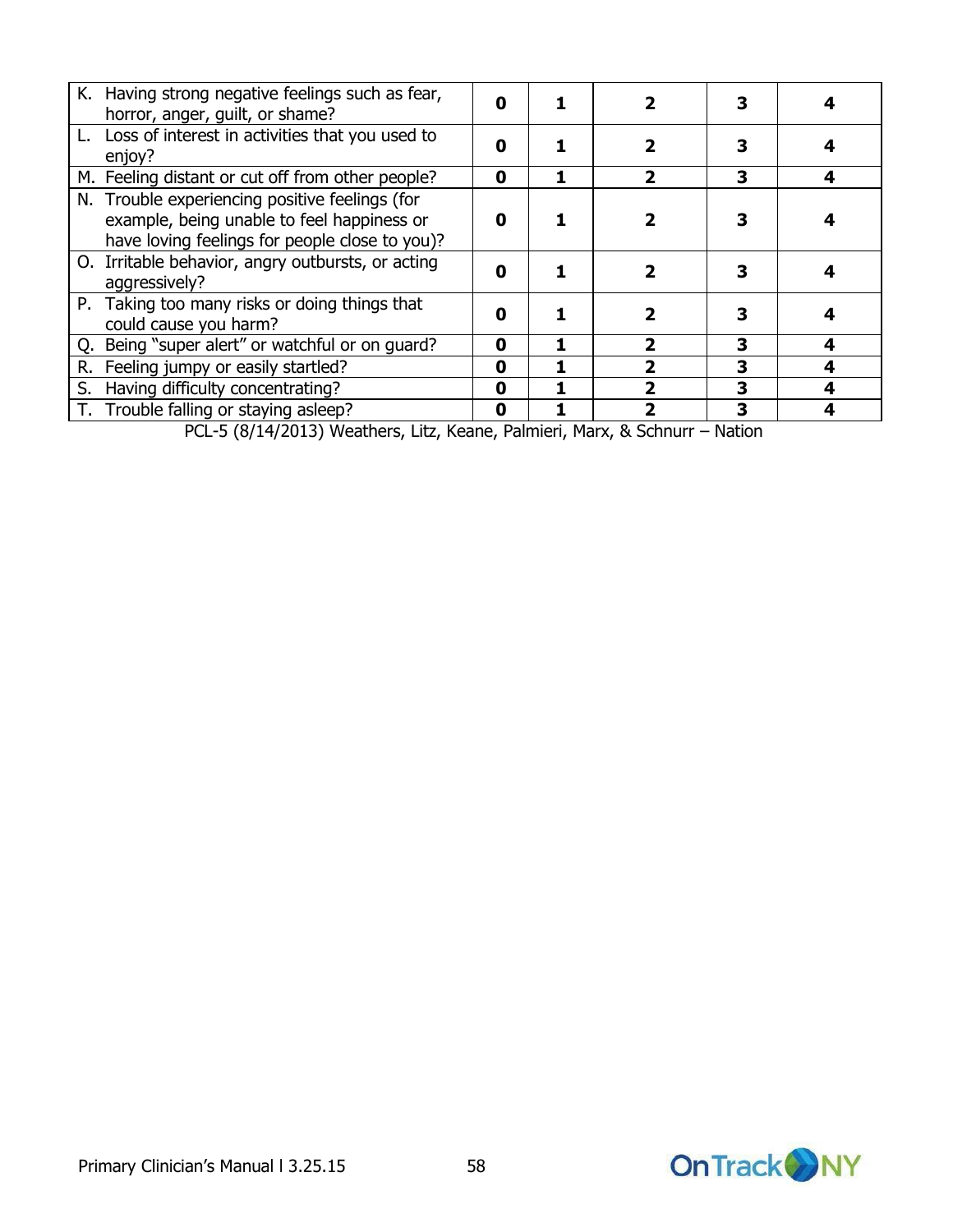## F. Safety Plan

|    | Step 1: Warning signs: |
|----|------------------------|
|    |                        |
| 2. |                        |
| 3  |                        |

## Step 2: **Internal coping strategies: Things I can do to distract myself without contacting another person:**

| . . |  |
|-----|--|
| っ   |  |
| 3.  |  |
|     |  |

## Step 3: **People who can help to distract me:**

| 1. Name | Phone |
|---------|-------|
| 2. Name | Phone |
| 3. Name | Phone |

#### Step 4: **People I can ask for help:**

| 1. Name | Phone |
|---------|-------|
| 2. Name | Phone |
| 3. Name | Phone |

## Step 5: **Professionals or agencies I can contact during a crisis:**

| 1. Clinician Name                      | Phone |
|----------------------------------------|-------|
| Clinician Pager or Emergency Contact # |       |
| 2. Local Hospital ED                   |       |
| $\sim$                                 |       |

Local Hospital ED Address/Phone

3. **Suicide Prevention Lifeline Phone: 1-800-273-TALK**

## Step 6: **Making the environment safe:**

| . .           |  |
|---------------|--|
| -<br><u>.</u> |  |
| -<br>◡        |  |

Reprinted with permission from Stanley & Brown (2008, 2010) © Stanley & Brown, 2008



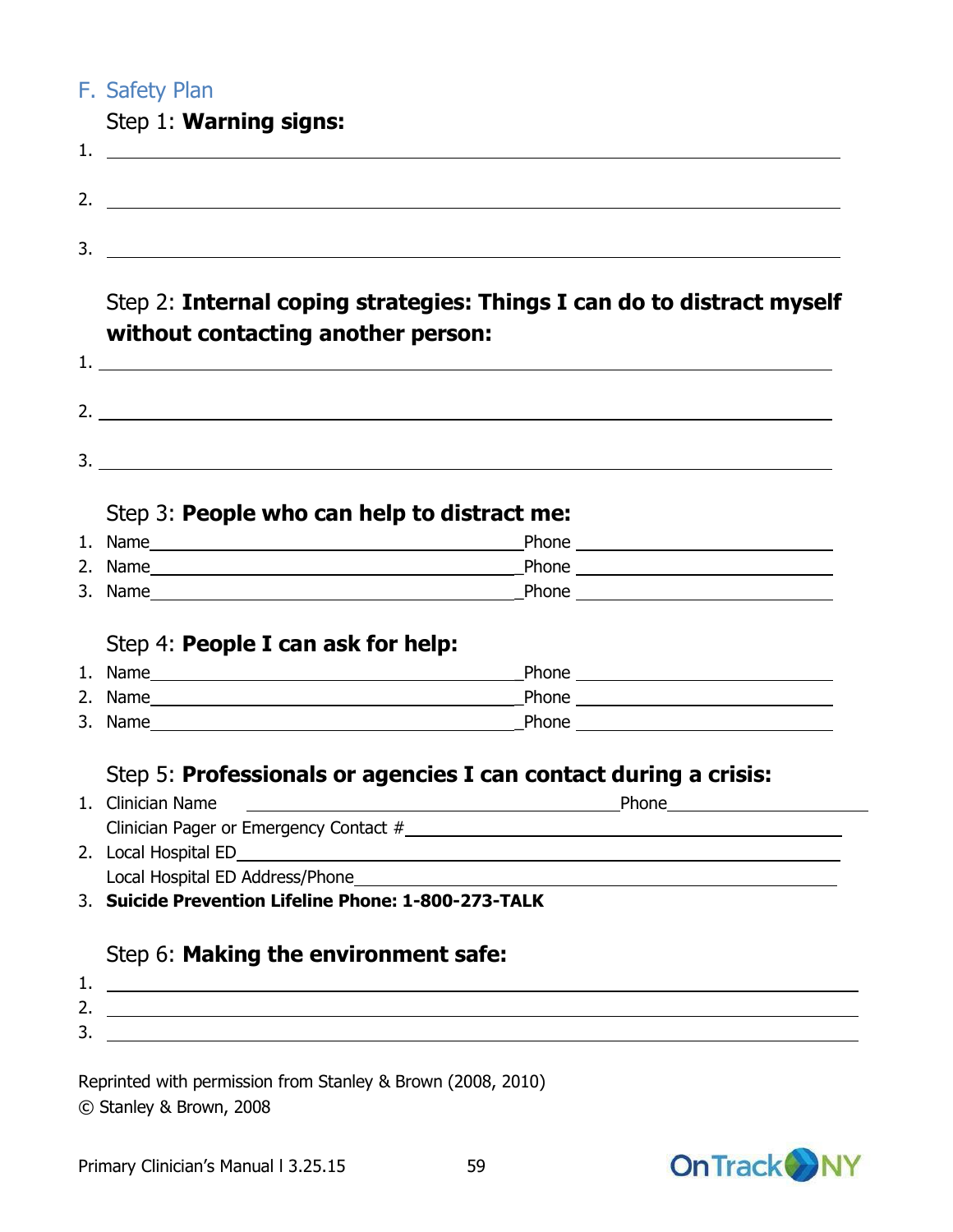## G. Wellness Management Plan

The purpose of this plan is to help me stay well and move forward in my recovery and in my life. It includes things I should do to stay well, and things I should avoid because they stand in the way of my recovery.

#### **Things I can do that help me feel healthy, calm, and in control of my recovery each day:**

| <b>.</b> |  |
|----------|--|
| 2.       |  |
| 3.       |  |
| 4.       |  |
| 5        |  |

#### **Things I should avoid because they make it harder for me to stay well:**

| <b>.</b> |  |
|----------|--|
| 2.       |  |
| 3.       |  |
| 4.       |  |
| 5        |  |

#### **Relapse Prevention: Early warning signs that alert me to pay more attention to my health and wellness:**

| 2.  |  |
|-----|--|
| 3.  |  |
| -4. |  |

#### **Strategies for managing early warning signs and preventing a crisis:**

| 2.  | <u>and the state of the state of the state of the state of the state of the state of the state of the state of th</u> |  |
|-----|-----------------------------------------------------------------------------------------------------------------------|--|
| 3.  |                                                                                                                       |  |
| -4. |                                                                                                                       |  |
|     |                                                                                                                       |  |

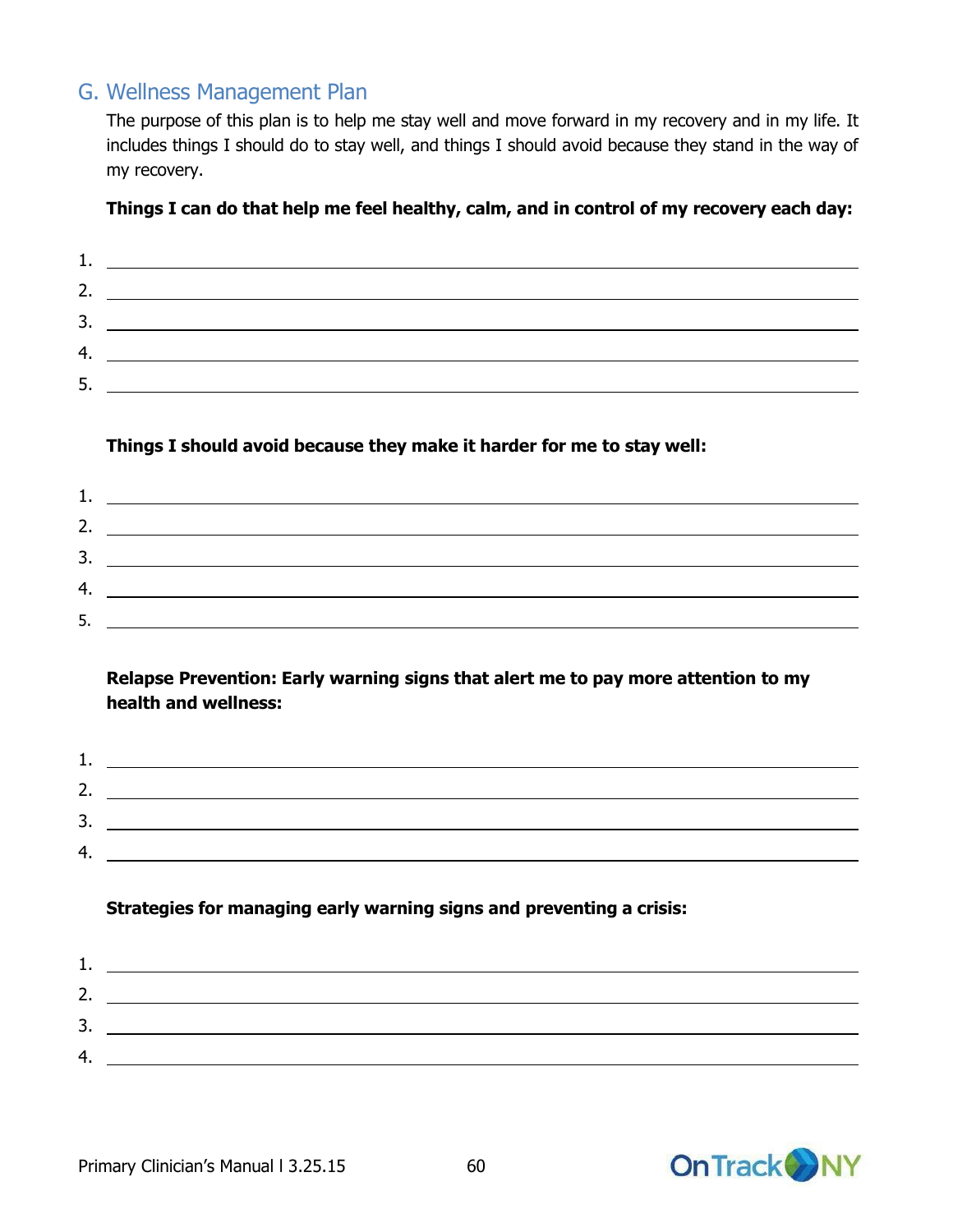## I. Transition Planning Tool

Client Name Anticipated D/C Date:

**What progress have I made in my time with the Team and what is my vision of success in the community?** List goals the consumer and team have been working on in the areas below. What progress has been made towards these goals? Which have been successfully achieved and which require additional work? For each domain, discuss the consumer's vision of what success in the community would look like. Identify areas in need of attention in the community.

|                                          | What progress has<br>been made towards<br>these goals? | Which have been<br>successfully achieved<br>and which require<br>additional work? | What is my vision of<br>what success in the<br>community would<br>look like? |
|------------------------------------------|--------------------------------------------------------|-----------------------------------------------------------------------------------|------------------------------------------------------------------------------|
| Feeling better / Relief<br>from symptoms |                                                        |                                                                                   |                                                                              |
| Vocational/Educational                   |                                                        |                                                                                   |                                                                              |
| Family Relationships<br>and support      |                                                        |                                                                                   |                                                                              |
| Connections in the<br>community          |                                                        |                                                                                   |                                                                              |
| Substance use / health<br>issues         |                                                        |                                                                                   |                                                                              |
| Other                                    |                                                        |                                                                                   |                                                                              |
| Other                                    |                                                        |                                                                                   |                                                                              |

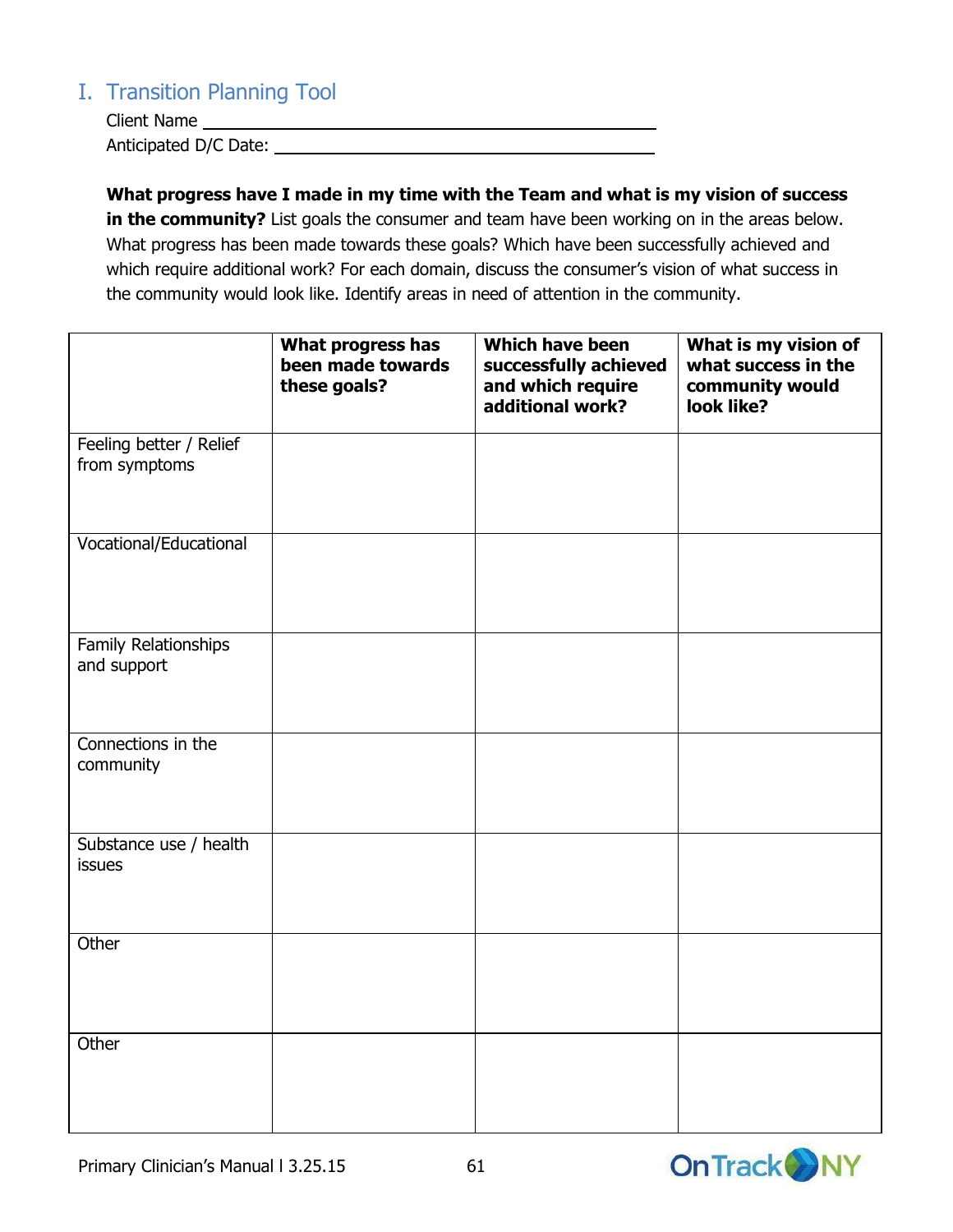#### **What support might I want to support my vision of success in the community?** Identify

areas in need of attention in the community and OnTrackNYs, resources, links, interventions, and strategies needed to achieve success.

|                                          | What is my vision of<br>what success in the<br>community would<br>look like? | <b>OnTrackNYs or</b><br>resources or links<br>needed to achieve<br>vision | <b>Interventions or</b><br>strategies needed to<br>achieve vision |
|------------------------------------------|------------------------------------------------------------------------------|---------------------------------------------------------------------------|-------------------------------------------------------------------|
| Feeling better / Relief<br>from symptoms |                                                                              |                                                                           |                                                                   |
| Vocational/Educational                   |                                                                              |                                                                           |                                                                   |
| Family Relationships<br>and support      |                                                                              |                                                                           |                                                                   |
| Connections in the<br>community          |                                                                              |                                                                           |                                                                   |
| Substance use / health<br>issues         |                                                                              |                                                                           |                                                                   |
| Other                                    |                                                                              |                                                                           |                                                                   |
| Other                                    |                                                                              |                                                                           |                                                                   |

#### **Team Members' Tasks: Participant/Family Tasks:**



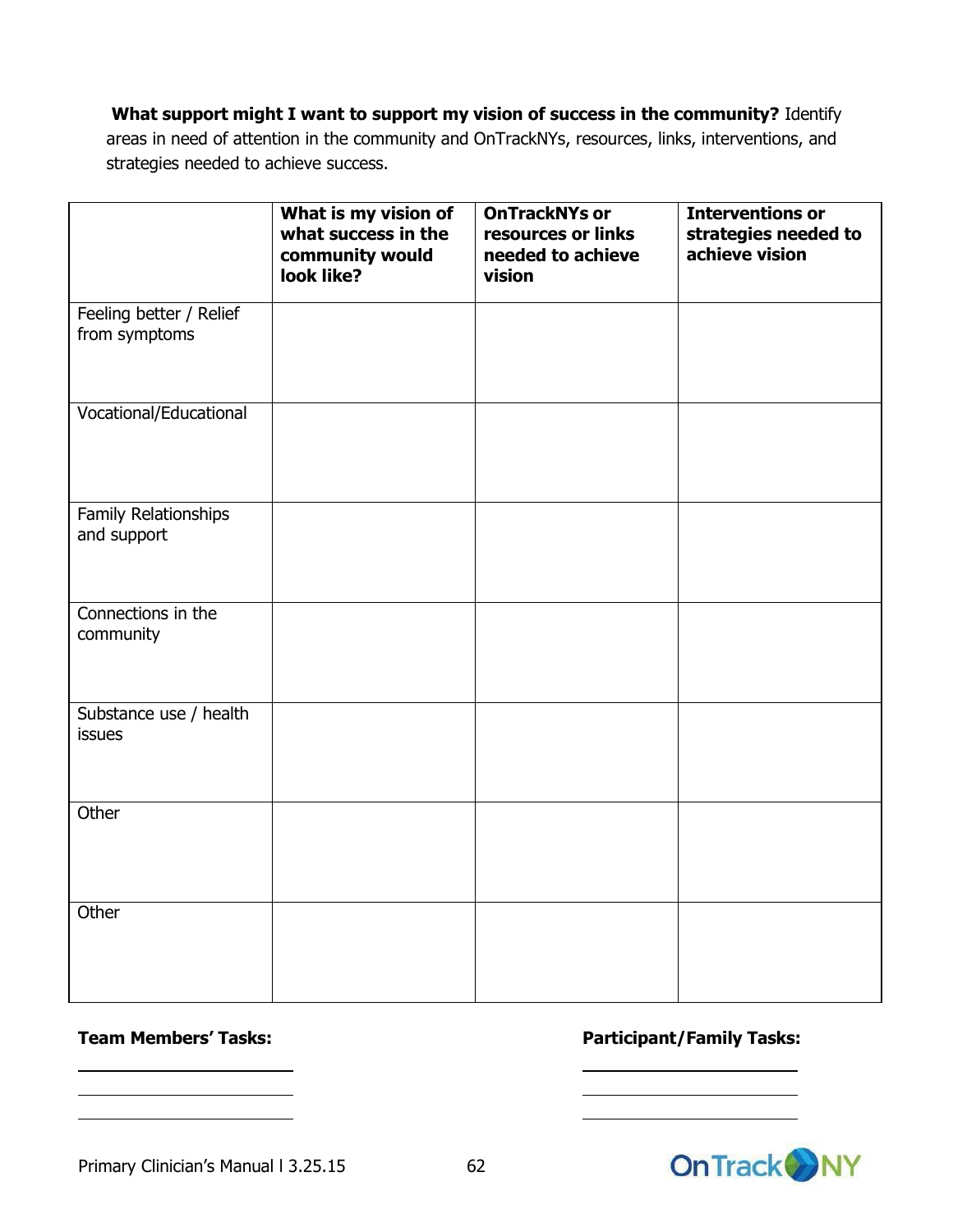#### **What practical issues do I need to figure out and who can help me now and in the future?**

| <b>Practical Issue</b>           | Who helps me with this<br>now? | Who can help me with this in the<br>future? |
|----------------------------------|--------------------------------|---------------------------------------------|
| Insurance/Benefits/Entitlements  |                                |                                             |
| Accommodations in work or school |                                |                                             |
|                                  |                                |                                             |
| Other                            |                                |                                             |
| Other                            |                                |                                             |
| Other                            |                                |                                             |
| Other                            |                                |                                             |
| Other                            |                                |                                             |

#### **Team Members' Tasks: Participant/Family Tasks:**